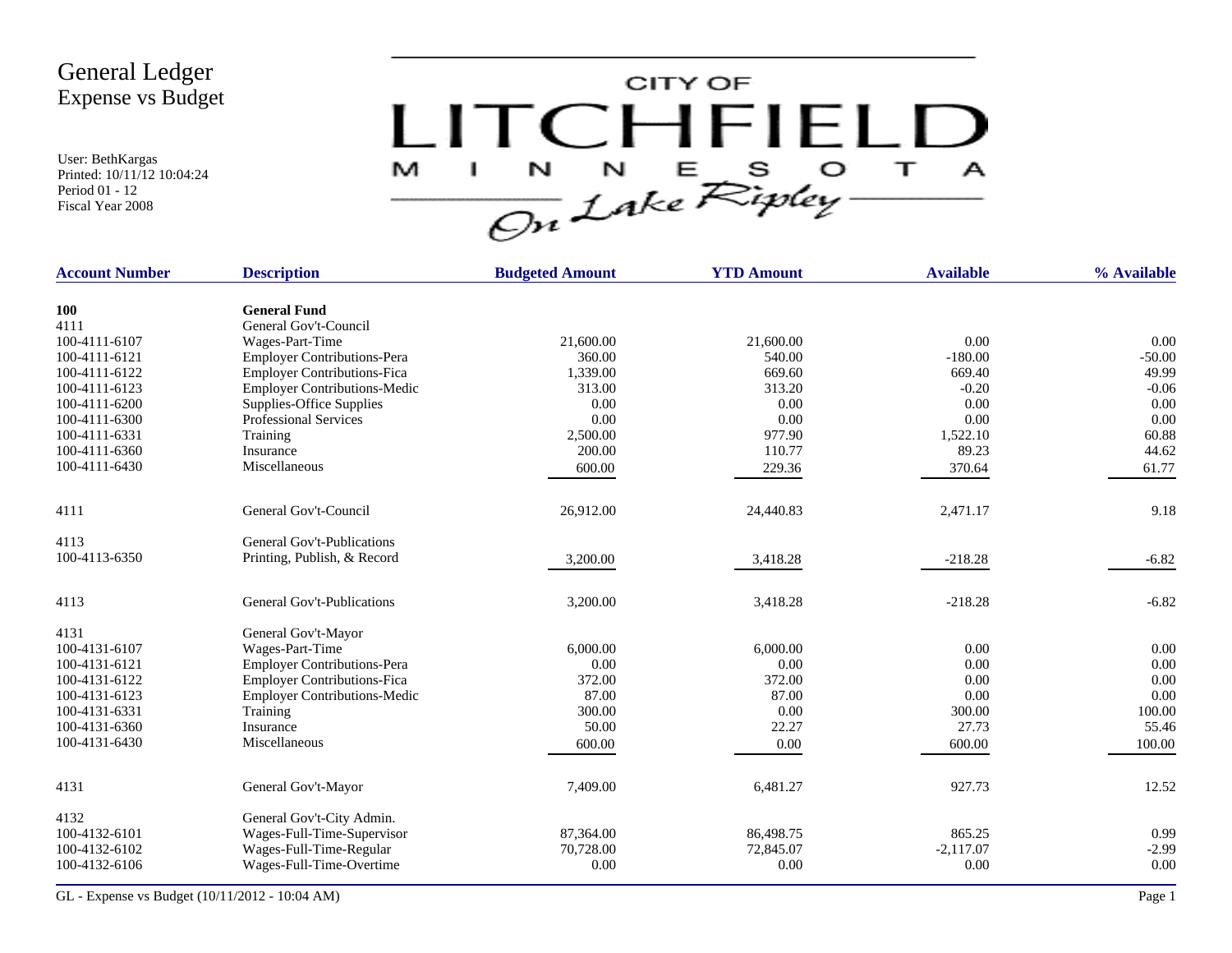| <b>Account Number</b> | <b>Description</b>                                      | <b>Budgeted Amount</b> | <b>YTD Amount</b>     | <b>Available</b>     | % Available        |
|-----------------------|---------------------------------------------------------|------------------------|-----------------------|----------------------|--------------------|
| 100-4132-6112         |                                                         | 1,573.00               | 1,632.18              | $-59.18$             | $-3.76$            |
| 100-4132-6121         | Other Pay-Sick Leave Pay<br>Employer Contributions-Pera | 4,597.00               | 4,586.84              | 10.16                | 0.22               |
| 100-4132-6122         | Employer Contributions-Fica                             | 9,899.00               | 9,387.10              | 511.90               | 5.17               |
| 100-4132-6123         | <b>Employer Contributions-Medic</b>                     | 2,315.00               | 2,195.33              | 119.67               | 5.17               |
| 100-4132-6125         | Employer Contributions-Indv.                            | 5,679.00               | 5,662.67              | 16.33                | 0.29               |
|                       |                                                         |                        |                       |                      |                    |
| 100-4132-6131         | Employer Paid Ins.-Health                               | 21,939.00              | 22,441.76<br>2,179.85 | $-502.76$<br>$-6.85$ | $-2.29$<br>$-0.32$ |
| 100-4132-6132         | Employer Paid Ins.-Dental<br>Employer Paid Ins.-Life    | 2,173.00               |                       |                      |                    |
| 100-4132-6133         |                                                         | 288.00                 | 300.00                | $-12.00$             | $-4.17$            |
| 100-4132-6134         | <b>Employer Paid Ins-Disability</b>                     | 759.00                 | 758.76                | 0.24                 | 0.03               |
| 100-4132-6148         | Cafeteria Plan Service Chgs.                            | 108.00                 | 108.00                | 0.00                 | 0.00               |
| 100-4132-6220         | Supplies-RepairMaintenance                              | 300.00                 | $0.00\,$              | 300.00               | 100.00             |
| 100-4132-6331         | Training                                                | 1,600.00               | 702.41                | 897.59               | 56.10              |
| 100-4132-6360         | Insurance                                               | 750.00                 | 946.51                | $-196.51$            | $-26.20$           |
| 100-4132-6430         | Miscellaneous                                           | 275.00                 | 259.00                | 16.00                | 5.82               |
| 100-4132-6433         | Misc.-Dues & Subscriptions                              | 500.00                 | 0.00                  | 500.00               | 100.00             |
| 4132                  | General Gov't-City Admin.                               | 210,847.00             | 210,504.23            | 342.77               | 0.16               |
| 4133                  | General Gov't-Commissions                               |                        |                       |                      |                    |
| 100-4133-6360         | Insurance                                               | 30.00                  | 0.00                  | 30.00                | 100.00             |
| 100-4133-6430         | Miscellaneous                                           | 1,000.00               | 239.63                | 760.37               | 76.04              |
| 100-4133-6432         | Misc.-Elected Or Appointed                              | 4,000.00               | 3,250.00              | 750.00               | 18.75              |
|                       |                                                         |                        |                       |                      |                    |
| 4133                  | General Gov't-Commissions                               | 5,030.00               | 3,489.63              | 1,540.37             | 30.62              |
| 4141                  | <b>General Gov't-Elections</b>                          |                        |                       |                      |                    |
| 100-4141-6106         | Wages-Full-Time-Overtime                                | 0.00                   | $0.00\,$              | 0.00                 | 0.00               |
| 100-4141-6107         | Wages-Part-Time                                         | 0.00                   | 0.00                  | 0.00                 | 0.00               |
| 100-4141-6121         | <b>Employer Contributions-Pera</b>                      | 0.00                   | 0.00                  | 0.00                 | 0.00               |
| 100-4141-6122         | <b>Employer Contributions-Fica</b>                      | 0.00                   | 0.00                  | 0.00                 | 0.00               |
| 100-4141-6123         | <b>Employer Contributions-Medic</b>                     | 0.00                   | 0.00                  | 0.00                 | 0.00               |
| 100-4141-6200         | <b>Supplies-Office Supplies</b>                         | 0.00                   | 0.00                  | 0.00                 | 0.00               |
| 100-4141-6210         | <b>Supplies-Operating Supplies</b>                      | 100.00                 | 132.47                | $-32.47$             | $-32.47$           |
| 100-4141-6220         | Supplies-RepairMaintenance                              | 2,000.00               | 1,071.51              | 928.49               | 46.42              |
| 100-4141-6350         | Printing, Publish, & Record                             | 500.00                 | 79.05                 | 420.95               | 84.19              |
| 100-4141-6360         | Insurance                                               | 0.00                   | 0.00                  | 0.00                 | 0.00               |
| 100-4141-6430         | Miscellaneous                                           | 9,000.00               | 13,414.14             | -4,414.14            | $-49.05$           |
|                       |                                                         |                        |                       |                      |                    |
| 4141                  | <b>General Gov't-Elections</b>                          | 11,600.00              | 14.697.17             | $-3,097.17$          | $-26.70$           |
| 4143                  | General Gov't-Clerk-Treas.                              |                        |                       |                      |                    |
| 100-4143-6101         | Wages-Full-Time-Supervisor                              | 0.00                   | 0.00                  | 0.00                 | 0.00               |
| 100-4143-6102         | Wages-Full-Time-Regular                                 | 83,404.00              | 64,537.73             | 18.866.27            | 22.62              |
| 100-4143-6106         | Wages-Full-Time-Overtime                                | 500.00                 | 433.98                | 66.02                | 13.20              |
| 100-4143-6107         | Wages-Part-Time                                         | 15,000.00              | 12,138.50             | 2,861.50             | 19.08              |
| 100-4143-6108         | Wages-Part-Time-Overtime                                | 0.00                   | 8.25                  | $-8.25$              | 0.00               |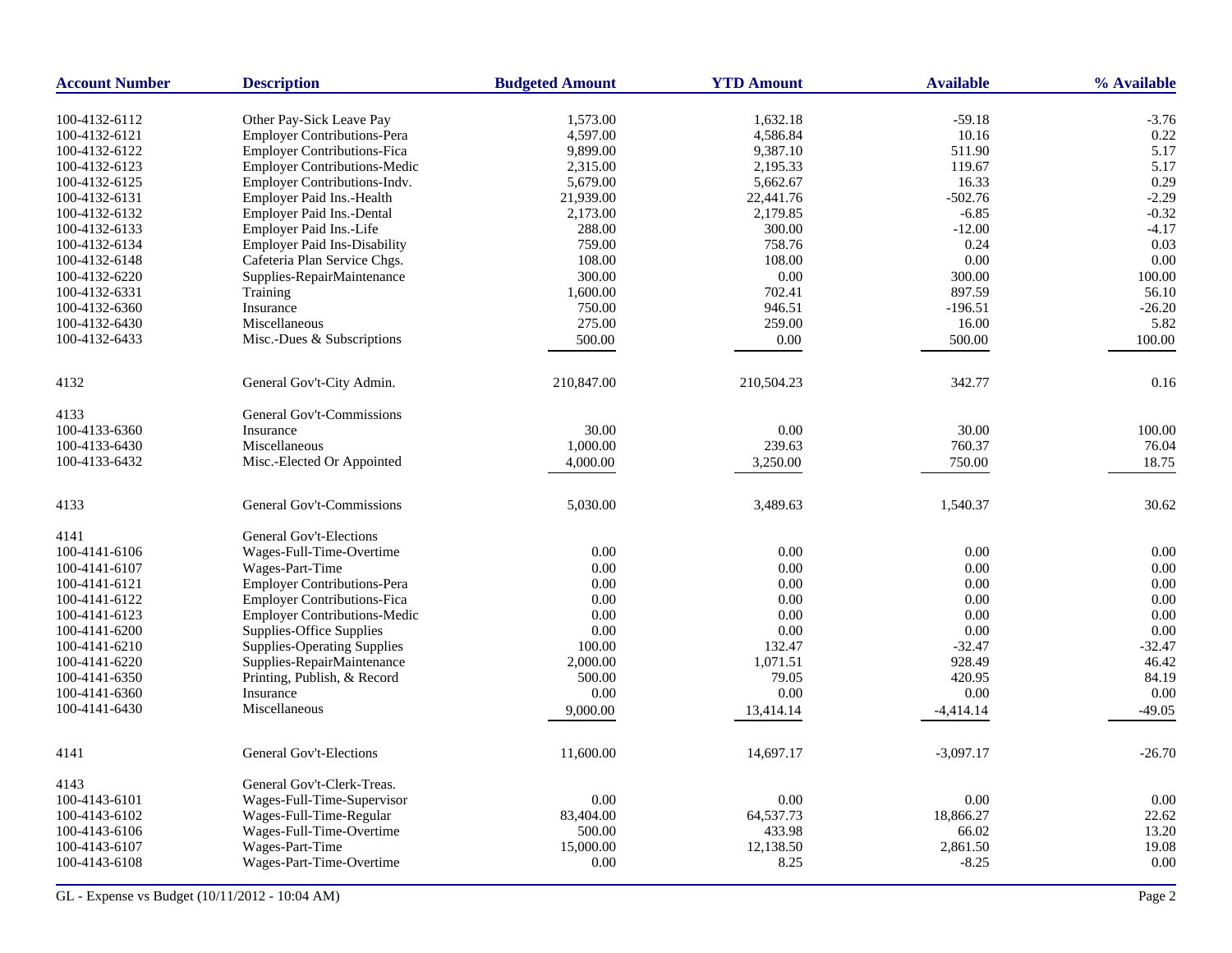| <b>Account Number</b>          | <b>Description</b>                  | <b>Budgeted Amount</b> | <b>YTD Amount</b> | <b>Available</b> | % Available |
|--------------------------------|-------------------------------------|------------------------|-------------------|------------------|-------------|
| 100-4143-6111                  | Other Pay-Severance Pay             | 0.00                   | $0.00\,$          | 0.00             | 0.00        |
| 100-4143-6112                  | Other Pay-Sick Leave Pay            | 439.00                 | 0.00              | 439.00           | 100.00      |
| 100-4143-6121                  | Employer Contributions-Pera         | 5,421.00               | 4,462.98          | 958.02           | 17.67       |
| 100-4143-6122                  | <b>Employer Contributions-Fica</b>  | 5,198.00               | 4,775.35          | 422.65           | 8.13        |
| 100-4143-6123                  | <b>Employer Contributions-Medic</b> | 1,216.00               | 1,116.80          | 99.20            | 8.16        |
| 100-4143-6131                  | Employer Paid Ins.-Health           | 9,268.00               | 7,043.56          | 2,224.44         | 24.00       |
| 100-4143-6132                  | Employer Paid Ins.-Dental           | 1,322.00               | 834.95            | 487.05           | 36.84       |
| 100-4143-6133                  | Employer Paid Ins.-Life             | 288.00                 | 222.00            | 66.00            | 22.92       |
| 100-4143-6134                  | <b>Employer Paid Ins-Disability</b> | 400.00                 | 303.13            | 96.87            | 24.22       |
|                                | Cafeteria Plan Service Chgs.        |                        | 27.00             |                  | 86.50       |
| 100-4143-6148                  | Supplies-Office Supplies            | 200.00<br>500.00       | 10.05             | 173.00<br>489.95 | 97.99       |
| 100-4143-6200<br>100-4143-6220 |                                     |                        | 0.00              | 200.00           | 100.00      |
|                                | Supplies-RepairMaintenance          | 200.00<br>300.00       | 0.00              | 300.00           | 100.00      |
| 100-4143-6240                  | Small Tools & Minor Equip.          |                        |                   |                  |             |
| 100-4143-6307                  | <b>Professional Services</b>        | 500.00                 | 0.00              | 500.00           | 100.00      |
| 100-4143-6331                  | Training                            | 600.00                 | 0.00              | 600.00           | 100.00      |
| 100-4143-6360                  | Insurance                           | 1,000.00               | 538.59            | 461.41           | 46.14       |
| 100-4143-6430                  | Miscellaneous                       | 1,500.00               | 7,239.25          | $-5,739.25$      | $-382.62$   |
| 100-4143-6433                  | Misc.-Dues & Subscriptions          | 300.00                 | 35.00             | 265.00           | 88.33       |
| 100-4143-6455                  | Misc.-New Employee Costs            | 0.00                   | 0.00              | 0.00             | 0.00        |
| 4143                           | General Gov't-Clerk-Treas.          | 127,556.00             | 103,727.12        | 23,828.88        | 18.68       |
| 4155                           | General Gov't-Assessing             |                        |                   |                  |             |
| 100-4155-6101                  | Wages-Full-Time-Supervisor          | 55,682.00              | 56,109.92         | $-427.92$        | $-0.77$     |
| 100-4155-6102                  | Wages-Full-Time-Regular             | 0.00                   | 0.00              | 0.00             | 0.00        |
| 100-4155-6106                  | Wages-Full-Time-Overtime            | 0.00                   | 0.00              | 0.00             | 0.00        |
| 100-4155-6107                  | Wages-Part-Time                     | 0.00                   | 0.00              | 0.00             | 0.00        |
| 100-4155-6108                  | Wages-Part-Time-Overtime            | 0.00                   | 0.00              | 0.00             | 0.00        |
| 100-4155-6112                  | Other Pay-Sick Leave Pay            | 1,032.00               | 388.17            | 643.83           | 62.39       |
| 100-4155-6114                  | Auto Allowance                      | 0.00                   | 0.00              | 0.00             | 0.00        |
| 100-4155-6121                  | Employer Contributions-Pera         | 3,619.00               | 3,611.20          | 7.80             | 0.22        |
| 100-4155-6122                  | <b>Employer Contributions-Fica</b>  | 3,516.00               | 3,472.99          | 43.01            | 1.22        |
| 100-4155-6123                  | <b>Employer Contributions-Medic</b> | 822.00                 | 812.21            | 9.79             | 1.19        |
| 100-4155-6131                  | Employer Paid Ins.-Health           | 4,634.00               | 4,726.60          | $-92.60$         | $-2.00$     |
| 100-4155-6132                  | Employer Paid Ins.-Dental           | 898.00                 | 900.60            | $-2.60$          | $-0.29$     |
| 100-4155-6133                  | Employer Paid Ins.-Life             | 144.00                 | 150.00            | $-6.00$          | $-4.17$     |
| 100-4155-6134                  | Employer Paid Ins-Disability        | 267.00                 | 267.25            | $-0.25$          | $-0.09$     |
| 100-4155-6148                  | Cafeteria Plan Service Chgs.        | 54.00                  | 54.00             | 0.00             | 0.00        |
| 100-4155-6200                  | Supplies-Office Supplies            | 250.00                 | 173.49            | 76.51            | 30.60       |
| 100-4155-6220                  | Supplies-RepairMaintenance          | 450.00                 | 444.20            | 5.80             | 1.29        |
| 100-4155-6240                  | Small Tools & Minor Equip.          | 150.00                 | 0.00              | 150.00           | 100.00      |
| 100-4155-6300                  | Professional Services               | 0.00                   | 0.00              | 0.00             | 0.00        |
| 100-4155-6331                  | Training                            | 800.00                 | 420.36            | 379.64           | 47.46       |
| 100-4155-6360                  | Insurance                           | 500.00                 | 221.36            | 278.64           | 55.73       |
| 100-4155-6400                  | Repairs And Maintenance             | 0.00                   | 0.00              | 0.00             | 0.00        |
| 100-4155-6404                  | Repairs & Maint.-Mach.Equip         | 0.00                   | 252.00            | $-252.00$        | 0.00        |
| 100-4155-6430                  | Miscellaneous                       | 700.00                 | 305.00            | 395.00           | 56.43       |
| 100-4155-6462                  | Misc.-Severance Pay                 | 0.00                   | 0.00              | 0.00             | 0.00        |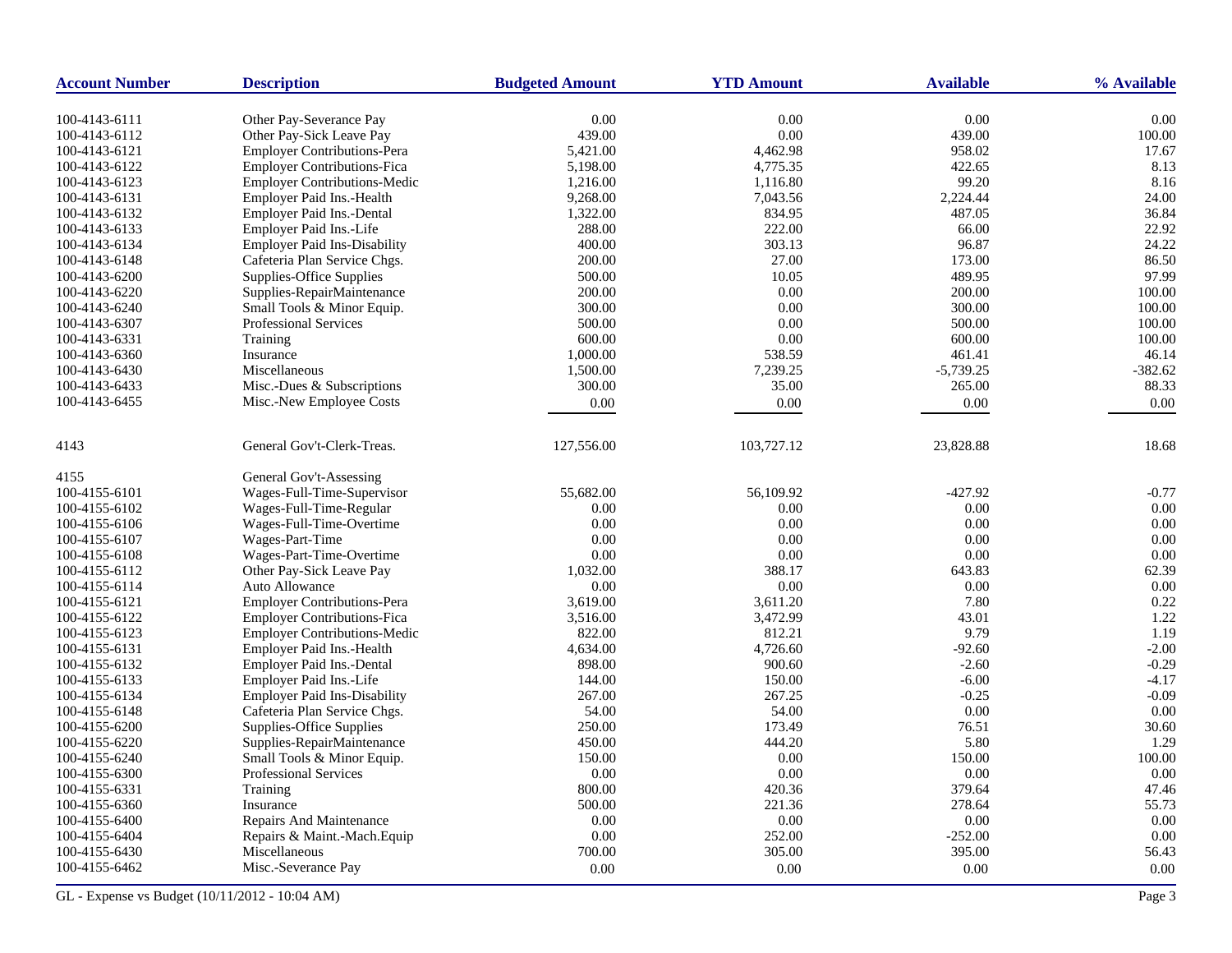| <b>Account Number</b>                          | <b>Description</b>                 | <b>Budgeted Amount</b> | <b>YTD Amount</b> | <b>Available</b> | % Available |
|------------------------------------------------|------------------------------------|------------------------|-------------------|------------------|-------------|
|                                                |                                    |                        |                   |                  |             |
| 4155                                           | General Gov't-Assessing            | 73,518.00              | 72,309.35         | 1,208.65         | 1.64        |
| 4157                                           | General Gov't-Purchasing           |                        |                   |                  |             |
| 100-4157-6200                                  | Supplies-Office Supplies           | 10,000.00              | 11,236.87         | $-1,236.87$      | $-12.37$    |
| 100-4157-6210                                  | <b>Supplies-Operating Supplies</b> | 0.00                   | 0.00              | 0.00             | 0.00        |
| 100-4157-6212                                  | Supplies-Operating-Fuel            | 500.00                 | 0.00              | 500.00           | 100.00      |
| 100-4157-6220                                  | Supplies-RepairMaintenance         | 4,700.00               | 34.52             | 4,665.48         | 99.27       |
| 100-4157-6228                                  | Supplies-R & M-Vehicle             | 400.00                 | 0.00              | 400.00           | 100.00      |
|                                                |                                    |                        |                   | 500.00           | 100.00      |
| 100-4157-6240                                  | Small Tools & Minor Equip.         | 500.00                 | 0.00              |                  |             |
| 100-4157-6300                                  | Professional Services              | 8,000.00               | 0.00              | 8,000.00         | 100.00      |
| 100-4157-6322                                  | Communication - Postage            | 5,500.00               | 10,383.79         | $-4,883.79$      | $-88.80$    |
| 100-4157-6360                                  | Insurance                          | 400.00                 | 451.75            | $-51.75$         | $-12.94$    |
| 100-4157-6400                                  | Repairs And Maintenance            | 100.00                 | 4,170.61          | $-4,070.61$      | $-4,070.61$ |
| 100-4157-6404                                  | Repairs & Maint.-Mach.Equip        | 6,000.00               | 1,704.00          | 4,296.00         | 71.60       |
| 100-4157-6406                                  | Repairs & Maint.-Communicate       | 0.00                   | 0.00              | $0.00\,$         | 0.00        |
| 100-4157-6413                                  | Rentals - Office Equipment         | 6,000.00               | 4,808.17          | 1,191.83         | 19.86       |
| 100-4157-6417                                  | Rentals - Revolving - 2008         | 0.00                   | 0.00              | 0.00             | 0.00        |
| 100-4157-6418                                  | Rentals - Revolving - 2007         | 6,344.00               | 6,344.00          | 0.00             | 0.00        |
| 100-4157-6419                                  | Rentals-Revolving-2000             | 0.00                   | 0.00              | 0.00             | 0.00        |
| 100-4157-6421                                  | Rentals-Revolving-2003             | 0.00                   | 0.00              | 0.00             | 0.00        |
| 100-4157-6422                                  | Rentals-Revolving-2004             | 24,228.00              | 24,228.00         | 0.00             | 0.00        |
| 100-4157-6423                                  | Rentals-Revolving-2001             | 0.00                   | 0.00              | 0.00             | 0.00        |
| 100-4157-6424                                  | Rentals-Revolving-2002             | 0.00                   | 0.00              | 0.00             | 0.00        |
| 100-4157-6425                                  | Rentals-Revolving-2006             | 0.00                   | 0.00              | 0.00             | 0.00        |
| 100-4157-6427                                  | Rentals-Revolving-2005             | 6,656.00               | 6,656.00          | 0.00             | 0.00        |
| 100-4157-6430                                  | Miscellaneous                      | 1,600.00               | 380.21            | 1,219.79         | 76.24       |
| 100-4157-6433                                  | Misc.-Dues & Subscriptions         | 1,000.00               | 150.00            | 850.00           | 85.00       |
| 4157                                           | General Gov't-Purchasing           | 81,928.00              | 70,547.92         | 11,380.08        | 13.89       |
| 4158                                           | General Gov't-Ind. Auditing        |                        |                   |                  |             |
| 100-4158-6300                                  | <b>Professional Services</b>       | 0.00                   | 0.00              | 0.00             | 0.00        |
| 100-4158-6301                                  | Professional-Auditing              | 15,000.00              | 12,500.00         | 2,500.00         | 16.67       |
| 100-4158-6314                                  | Professional-Budgeting             | 0.00                   | 0.00              | 0.00             | 0.00        |
| 100-4158-6360                                  | Insurance                          | 20.00                  | 0.00              | 20.00            | 100.00      |
| 4158                                           | General Gov't-Ind. Auditing        | 15,020.00              | 12,500.00         | 2,520.00         | 16.78       |
| 4159                                           | <b>Technology Services</b>         |                        |                   |                  |             |
| 100-4159-6220                                  | Supplies-RepairMaintenance         | 5,000.00               | 0.00              | 5,000.00         | 100.00      |
| 100-4159-6300                                  | Professional Services              | 5,000.00               | 38,587.15         | $-33,587.15$     | $-671.74$   |
| 100-4159-6417                                  | Rentals - Revolving - 2008         | 0.00                   | 0.00              | 0.00             | $0.00\,$    |
| 100-4159-6530                                  | C.O.-Other Imp.                    | 30,000.00              | 3,141.75          | 26,858.25        | 89.53       |
| 4159                                           | <b>Technology Services</b>         | 40,000.00              | 41,728.90         | $-1,728.90$      | $-4.32$     |
| GL - Expense vs Budget (10/11/2012 - 10:04 AM) |                                    |                        |                   |                  | Page 4      |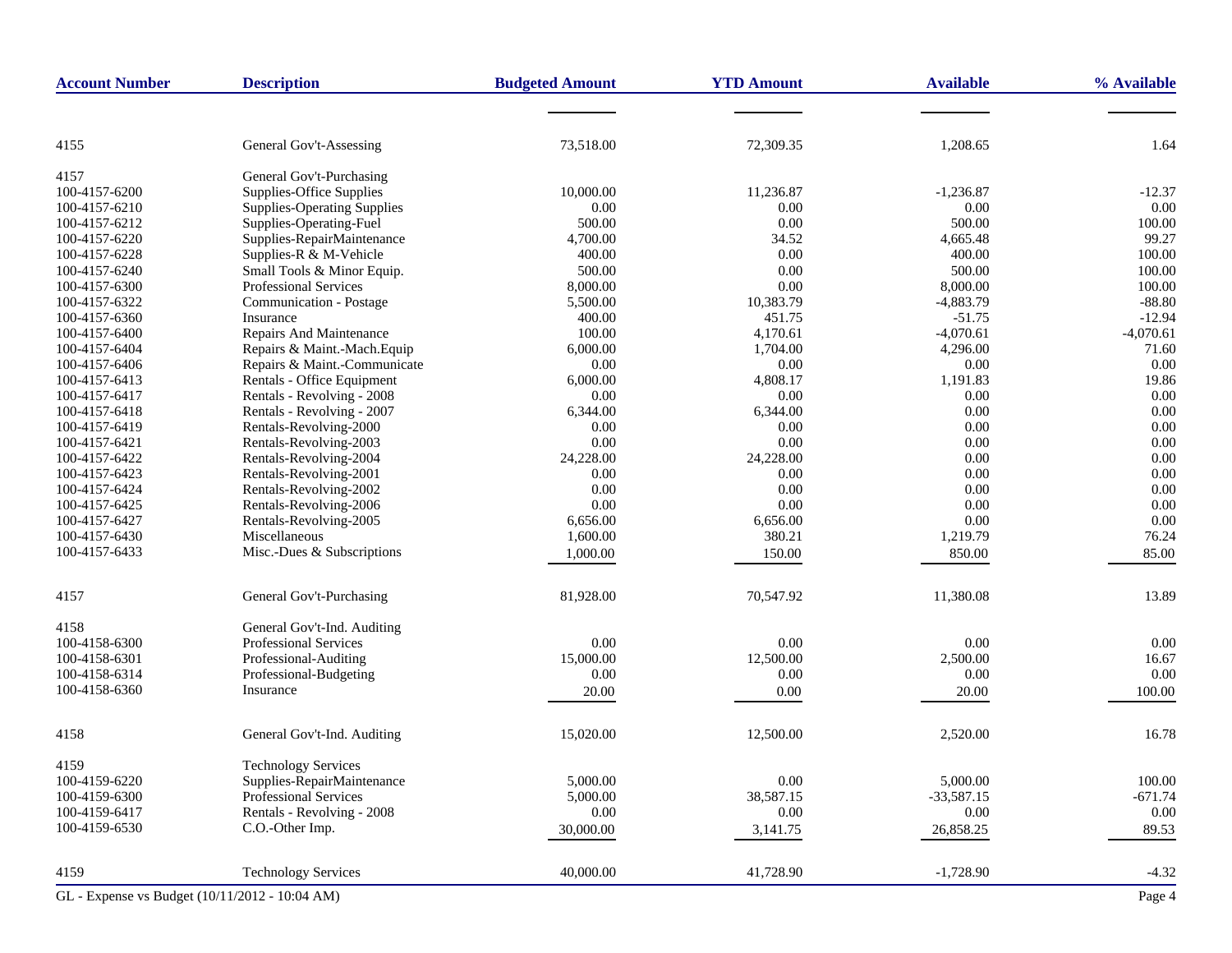| <b>Account Number</b> | <b>Description</b>                                         | <b>Budgeted Amount</b> | <b>YTD Amount</b> | <b>Available</b> | % Available |
|-----------------------|------------------------------------------------------------|------------------------|-------------------|------------------|-------------|
|                       |                                                            |                        |                   |                  |             |
| 4161                  | General Gov't-City Attorney                                |                        |                   |                  |             |
| 100-4161-6304         | Professional-Legal-Civil                                   | 12,000.00              | 9,072.25          | 2,927.75         | 24.40       |
| 100-4161-6308         | Professional-Legal-Criminal                                | 100,000.00             | 75,558.80         | 24,441.20        | 24.44       |
| 100-4161-6319         | Professional-Retainer Fee                                  | 9,600.00               | 9,600.00          | 0.00             | 0.00        |
| 100-4161-6360         | Insurance<br>Miscellaneous                                 | 125.00                 | 0.00              | 125.00           | 100.00      |
| 100-4161-6430         |                                                            | 1,000.00               | 0.00              | 1,000.00         | 100.00      |
| 4161                  | General Gov't-City Attorney                                | 122,725.00             | 94,231.05         | 28,493.95        | 23.22       |
| 4162                  | General Gov't-Other Legal                                  |                        |                   |                  |             |
| 100-4162-6304         | Professional-Legal-Civil                                   | 0.00                   | 0.00              | 0.00             | 0.00        |
| 100-4162-6308         | Professional-Legal-Criminal                                | 0.00                   | 0.00              | 0.00             | 0.00        |
| 100-4162-6430         | Misc.-Ordinance Codification                               | 10,000.00              | 3,822.00          | 6,178.00         | 61.78       |
| 4162                  | General Gov't-Other Legal                                  | 10,000.00              | 3,822.00          | 6,178.00         | 61.78       |
|                       |                                                            |                        |                   |                  |             |
| 4191<br>100-4191-6220 | General Gov't-Plan. & Zoning<br>Supplies-RepairMaintenance | 0.00                   | 25.03             | $-25.03$         | 0.00        |
| 100-4191-6300         | Professional Services                                      | 10,000.00              | 9,000.00          | 1,000.00         | 10.00       |
| 100-4191-6331         | Training                                                   | 0.00                   | 0.00              | 0.00             | 0.00        |
| 100-4191-6430         | Miscellaneous                                              |                        | 0.00              | 0.00             |             |
|                       |                                                            | 0.00                   |                   |                  | 0.00        |
| 4191                  | General Gov't-Plan. & Zoning                               | 10,000.00              | 9,025.03          | 974.97           | 9.75        |
| 4194                  | General Gov't-City Hall                                    |                        |                   |                  |             |
| 100-4194-6210         | <b>Supplies-Operating Supplies</b>                         | 0.00                   | 0.00              | 0.00             | 0.00        |
| 100-4194-6223         | Supplies-RepairMaintenance                                 | 3,500.00               | 2,838.45          | 661.55           | 18.90       |
| 100-4194-6240         | Small Tools & Minor Equip.                                 | 100.00                 | 0.00              | 100.00           | 100.00      |
| 100-4194-6307         | Professional Services                                      | 6,000.00               | 0.00              | 6,000.00         | 100.00      |
| 100-4194-6321         | Communication - Telephone                                  | 6,300.00               | 5,976.00          | 324.00           | 5.14        |
| 100-4194-6360         | Insurance                                                  | 3,500.00               | 2,511.50          | 988.50           | 28.24       |
| 100-4194-6380         | <b>Utility Services</b>                                    | 10,000.00              | 13.531.32         | $-3.531.32$      | $-35.31$    |
| 100-4194-6401         | Repairs & Maint.-Bldgs                                     | 3,000.00               | 5,196.34          | $-2,196.34$      | $-73.21$    |
| 100-4194-6407         | Repairs & Maint.-Contractual                               | 14,000.00              | 14,777.10         | $-777.10$        | $-5.55$     |
| 100-4194-6410         | Rental                                                     | 0.00                   | 0.00              | 0.00             | 0.00        |
| 100-4194-6430         | Miscellaneous                                              | 1,000.00               | 0.00              | 1,000.00         | 100.00      |
| 100-4194-6530         | C.O.-Other Imp.                                            | 1,000.00               | 0.00              | 1,000.00         | 100.00      |
| 4194                  | General Gov't-City Hall                                    | 48,400.00              | 44,830.71         | 3,569.29         | 7.37        |
| 4195                  | General Gov't-Chamber Bldg.                                |                        |                   |                  |             |
| 100-4195-6360         | Insurance                                                  | 30.00                  | 0.00              | 30.00            | 100.00      |
| 100-4195-6401         | Repairs & Maint.-Bldgs                                     | 0.00                   | 0.00              | 0.00             | 0.00        |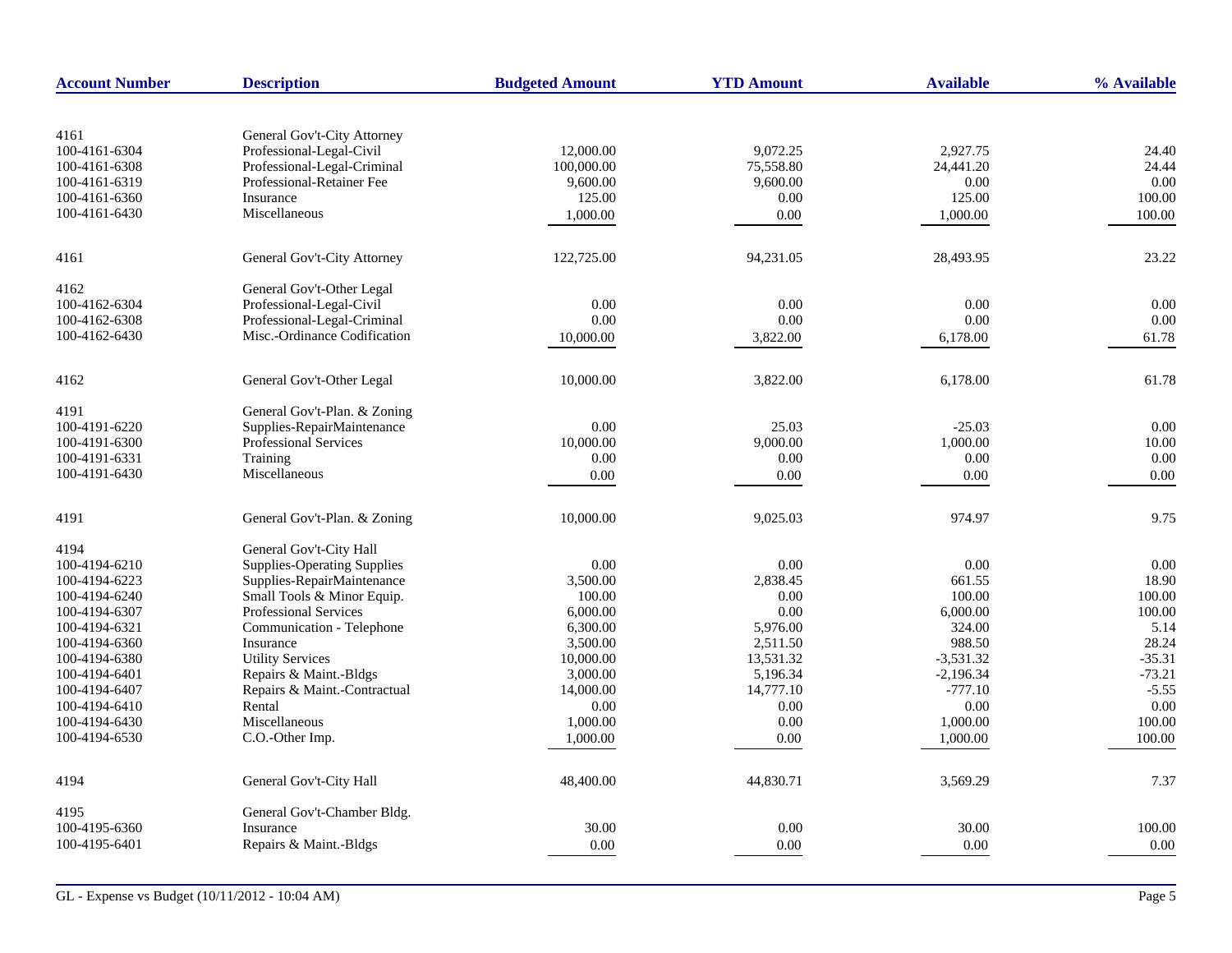| <b>Account Number</b> | <b>Description</b>                  | <b>Budgeted Amount</b> | <b>YTD Amount</b> | <b>Available</b> | % Available    |
|-----------------------|-------------------------------------|------------------------|-------------------|------------------|----------------|
| 4195                  | General Gov't-Chamber Bldg.         | 30.00                  | 0.00              | 30.00            | 100.00         |
| 4210                  | <b>Public Safety-Police</b>         |                        |                   |                  |                |
| 100-4210-6101         | Wages-Full-Time-Supervisor          | 65,160.00              | 65,660.60         | $-500.60$        | $-0.77$        |
| 100-4210-6102         | Wages-Full Time-Regular             | 37,911.00              | 39,125.24         | $-1,214.24$      | $-3.20$        |
| 100-4210-6103         | Wages-Full-Time-Maintenance         | 0.00                   | 0.00              | 0.00             | 0.00           |
| 100-4210-6104         | Wages-Full Time-Sergeants           | 55,682.00              | 57,716.12         | $-2,034.12$      | $-3.65$        |
| 100-4210-6105         | Wages-Full Time-Officers            | 356,601.00             | 375,569.67        | $-18,968.67$     | $-5.32$        |
| 100-4210-6106         | Wages-Full Time-Overtime            | 20,000.00              | 83,610.75         | $-63,610.75$     | $-318.05$      |
| 100-4210-6107         | Wages-Part-Time                     | 2,000.00               | 0.00              | 2,000.00         | 100.00         |
| 100-4210-6108         | Wages-Part-Time-Overtime            | 0.00                   | 0.00              | 0.00             | 0.00           |
| 100-4210-6110         | Overtime-Community Service          | 0.00                   | 0.00              | 0.00             | 0.00           |
| 100-4210-6111         | Other Pay-Severance Pay             | 0.00                   | 0.00              | 0.00             | 0.00           |
| 100-4210-6112         | Other Pay-Sick Leave Pay            | 3,408.00               | 2,858.13          | 549.87           | 16.13          |
| 100-4210-6113         | Other Pay-Continuous Train          | 0.00                   | 0.00              | 0.00             | 0.00           |
| 100-4210-6115         | <b>Holiday Pay</b>                  | 19,028.00              | 0.00              | 19,028.00        | 100.00         |
| 100-4210-6116         | Pager Allowance                     | 4,200.00               | 5,250.00          | $-1,050.00$      | $-25.00$       |
| 100-4210-6121         | Employer Contributions-Pera         | 67,051.00              | 76,791.12         | $-9,740.12$      | $-14.53$       |
| 100-4210-6122         | <b>Employer Contributions-Fica</b>  | 2,350.00               | 2,249.62          | 100.38           | 4.27           |
| 100-4210-6123         | <b>Employer Contributions-Medic</b> | 7,583.00               | 8,518.35          | $-935.35$        | $-12.33$       |
| 100-4210-6131         | Employer Paid Ins.-Health           | 97,025.00              | 99,235.20         | $-2,210.20$      | $-2.28$        |
| 100-4210-6132         | Employer Paid Ins.-Dental           | 11,048.00              | 10,706.55         | 341.45           | 3.09           |
| 100-4210-6133         | Employer Paid Ins.-Life             | 1,440.00               | 1,500.00          | $-60.00$         | $-4.17$        |
| 100-4210-6134         | <b>Employer Paid Ins-Disability</b> | 2,474.00               | 2,467.55          | 6.45             | 0.26           |
| 100-4210-6148         | Cafeteria Plan Service Chgs.        | 400.00                 | 486.00            | $-86.00$         | $-21.50$       |
| 100-4210-6200         | Supplies-Office Supplies            | 1,600.00               | 12,069.77         | $-10,469.77$     | $-654.36$      |
| 100-4210-6210         | <b>Supplies-Operating Supplies</b>  | $0.00\,$               | 0.00              | 0.00             | 0.00           |
| 100-4210-6212         | Supplies-Operating-Fuel             | 20,000.00              | 33,305.02         | $-13,305.02$     | $-66.53$       |
| 100-4210-6217         | Supplies-Operating-Uniforms         | 5,000.00               | 17,063.15         | $-12,063.15$     | $-241.26$      |
| 100-4210-6220         | Supplies-RepairMaintenance          | 3,300.00               | 2,682.77          | 617.23           | 18.70          |
| 100-4210-6224         | Supplies-Canine                     | 1,500.00               | 1,871.13          | $-371.13$        | $-24.74$       |
| 100-4210-6228         | Supplies-R & M-Vehicle              | 3,500.00               | 5,541.17          | $-2,041.17$      | $-58.32$       |
| 100-4210-6240         | Small Tools & Minor Equip.          | 1,000.00               | 15,102.76         | $-14,102.76$     | $-1,410.28$    |
| 100-4210-6302         | Legal                               | 500.00                 | 0.00              | 500.00           | 100.00         |
| 100-4210-6305         | Professional-Medical                | 300.00                 | 0.00              | 300.00           | 100.00         |
| 100-4210-6320         | Communication                       | 10,000.00              | 10,173.71         | $-173.71$        | $-1.74$        |
| 100-4210-6331         | Training                            | 8,000.00               | 11,706.78         | $-3,706.78$      | $-46.33$       |
| 100-4210-6350         | Printing, Publish, & Record         |                        | 783.21            | 216.79           | 21.68          |
|                       | Insurance                           | 1,000.00               |                   |                  |                |
| 100-4210-6360         |                                     | 25,000.00              | 21,846.77         | 3,153.23         | 12.61<br>99.90 |
| 100-4210-6380         | <b>Utility Services</b>             | 250.00                 | 0.26              | 249.74           |                |
| 100-4210-6400         | <b>Repairs And Maintenance</b>      | 1,000.00               | 6,571.46          | $-5,571.46$      | $-557.15$      |
| 100-4210-6402         | Repairs & Maint.-Vehicles           | 7,000.00               | 11,440.72         | $-4,440.72$      | $-63.44$       |
| 100-4210-6406         | Repairs & Maint.-Communicate        | 2,700.00               | 1,684.05          | 1,015.95         | 37.63          |
| 100-4210-6412         | Rentals - Buildings                 | 15,000.00              | 15,000.00         | 0.00             | 0.00           |
| 100-4210-6417         | Rentals - Revolving - 2008          | 0.00                   | 0.00              | 0.00             | 0.00           |
| 100-4210-6418         | Rentals-Revolving-2007              | 33,134.00              | 33,134.00         | 0.00             | 0.00           |
| 100-4210-6419         | Rentals-Revolving-2000              | 0.00                   | 0.00              | 0.00             | 0.00           |
| 100-4210-6421         | Rentals-Revolving-2003              | 0.00                   | 0.00              | 0.00             | 0.00           |
| 100-4210-6422         | Rentals-Revolving-2004              | 6,232.00               | 6,232.00          | 0.00             | 0.00           |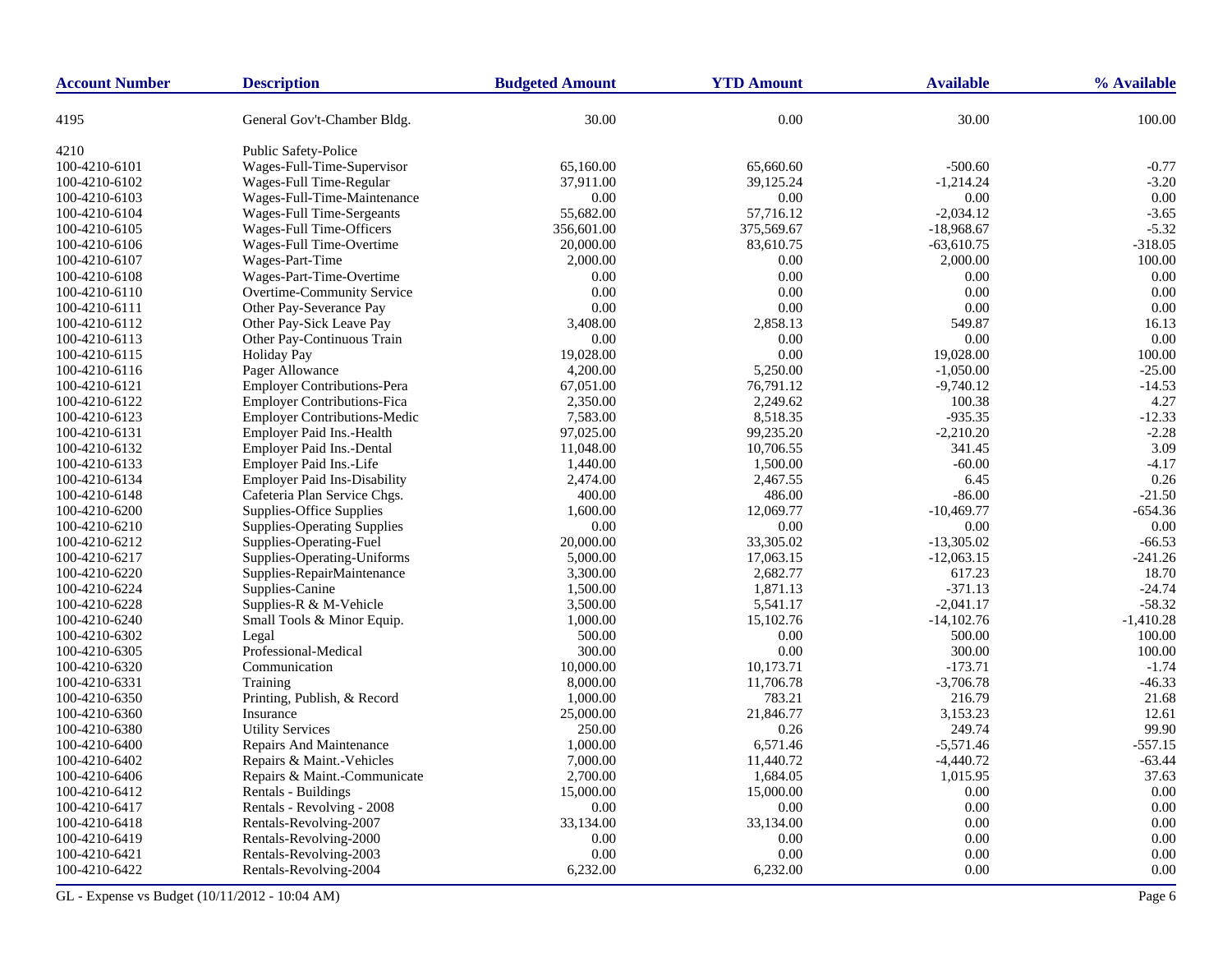| <b>Account Number</b> | <b>Description</b>                  | <b>Budgeted Amount</b> | <b>YTD Amount</b> | <b>Available</b> | % Available |
|-----------------------|-------------------------------------|------------------------|-------------------|------------------|-------------|
| 100-4210-6423         | Rentals-Revolving-2001              | 0.00                   | 0.00              | 0.00             | 0.00        |
| 100-4210-6424         | Rentals-Revolving-2002              | $0.00\,$               | 0.00              | 0.00             | 0.00        |
| 100-4210-6425         | Rentals-Revolving-2006              | 36,080.00              | 36,080.00         | 0.00             | 0.00        |
| 100-4210-6427         | Rentals-Revolving-2005              | 28,725.00              | 28,725.00         | 0.00             | 0.00        |
| 100-4210-6430         | Miscellaneous                       | 7,000.00               | 27,426.41         | $-20,426.41$     | $-291.81$   |
| 100-4210-6433         | Misc.-Dues & Subscriptions          | 2,000.00               | 1.768.00          | 232.00           | 11.60       |
| 100-4210-6436         | Misc.-Towing Charges                | 2,000.00               | 1,086.46          | 913.54           | 45.68       |
| 100-4210-6455         | Misc.-New Employee Costs            | $0.00\,$               | 0.00              | 0.00             | 0.00        |
| 100-4210-6731         | Transfers-Gov.-Perm.-Records        | 0.00                   | 0.00              | 0.00             | 0.00        |
| 100-4210-6732         | Transfers-Gov.-Perm-Dispatch        | 85,000.00              | 79,612.38         | 5,387.62         | 6.34        |
|                       |                                     |                        |                   |                  |             |
| 4210                  | Public Safety-Police                | 1,060,182.00           | 1,212,651.88      | $-152,469.88$    | $-14.38$    |
| 4220                  | <b>Public Safety-Fire</b>           |                        |                   |                  |             |
| 100-4220-6107         | Wages-Part-Time                     | 23,650.00              | 37,568.79         | $-13,918.79$     | $-58.85$    |
| 100-4220-6108         | Wages-Part-time-Annual              | 6,550.00               | 6,973.90          | $-423.90$        | $-6.47$     |
| 100-4220-6109         | Wages-Part Time-Supervisor          | 6,000.00               | 6,000.00          | 0.00             | 0.00        |
| 100-4220-6121         | <b>Employer Contributions-Pera</b>  | 0.00                   | 0.00              | 0.00             | 0.00        |
| 100-4220-6122         | <b>Employer Contributions-Fica</b>  | 2,500.00               | 3,131.46          | $-631.46$        | $-25.26$    |
| 100-4220-6123         | <b>Employer Contributions-Medic</b> | 600.00                 | 732.35            | $-132.35$        | $-22.06$    |
| 100-4220-6200         | Supplies-Office Supplies            | 400.00                 | 357.82            | 42.18            | 10.55       |
| 100-4220-6210         | <b>Supplies-Operating Supplies</b>  | 0.00                   | 0.00              | 0.00             | 0.00        |
| 100-4220-6212         | Supplies-Operating-Fuel             | 3,200.00               | 2,744.41          | 455.59           | 14.24       |
| 100-4220-6217         | Supplies-Operating-Uniforms         | 5,500.00               | 201.54            | 5,298.46         | 96.34       |
| 100-4220-6220         | Supplies-RepairMaintenance          | 11,900.00              | 18,047.75         | $-6,147.75$      | $-51.66$    |
| 100-4220-6240         | Small Tools & Minor Equip.          | 700.00                 | 2,975.31          | $-2,275.31$      | $-325.04$   |
| 100-4220-6300         | <b>Professional Services</b>        | 11,000.00              | 3,120.00          | 7,880.00         | 71.64       |
| 100-4220-6321         | Communication - Telephone           | 2,300.00               | 2,082.24          | 217.76           | 9.47        |
| 100-4220-6325         | Communication - Alarm System        | 0.00                   | 0.00              | 0.00             | 0.00        |
| 100-4220-6331         | Training                            | 6,000.00               | 6,531.65          | $-531.65$        | $-8.86$     |
| 100-4220-6350         | Printing, Publish, & Record         | 100.00                 | 378.94            | $-278.94$        | $-278.94$   |
| 100-4220-6360         | Insurance                           | 16,000.00              | 13,875.11         | 2,124.89         | 13.28       |
| 100-4220-6380         | <b>Utility Services</b>             | 3,000.00               | 2,652.29          | 347.71           | 11.59       |
| 100-4220-6383         | <b>Utility Services - Gas</b>       | 9,500.00               | 4,831.40          | 4,668.60         | 49.14       |
| 100-4220-6400         | Repairs And Maintenance             | 10,000.00              | 4,991.28          | 5,008.72         | 50.09       |
| 100-4220-6417         | Rentals - Revolving - 2008          | 0.00                   | 0.00              | 0.00             | 0.00        |
| 100-4220-6418         | Rentals-Revolving-2007              | 10,815.00              | 10,815.00         | 0.00             | 0.00        |
| 100-4220-6421         | Rentals-Revolving-1996              | 0.00                   | 0.00              | 0.00             | 0.00        |
| 100-4220-6422         | Rentals-Revolving-1998              | 0.00                   | 0.00              | 0.00             | 0.00        |
| 100-4220-6423         | Rentals-Revolving-1994              | 0.00                   | 0.00              | 0.00             | 0.00        |
| 100-4220-6424         | Rentals-Revolving-2002              | 0.00                   | 0.00              | 0.00             | 0.00        |
| 100-4220-6425         | Rentals-Revolving-2006              | 8,961.00               | 8,961.00          | 0.00             | 0.00        |
| 100-4220-6427         | Rentals-Revolving-2005              | 0.00                   | 0.00              | 0.00             | 0.00        |
| 100-4220-6430         | Miscellaneous                       | 1.000.00               | 3.916.02          | $-2.916.02$      | $-291.60$   |
| 100-4220-6438         | Misc.-Fire Relief Levy              | 0.00                   | 1,000.00          | $-1,000.00$      | 0.00        |
| 100-4220-6520         | C.O.-Buildings                      | 2,000.00               | 0.00              | 2,000.00         | 100.00      |
| 100-4220-6580         | C.O.-Equip.-Other                   | 0.00                   | 0.00              | 0.00             | 0.00        |
| 100-4220-6582         | C.O.-Equip.-F.D.-Pagers             | 2,000.00               | 599.60            | 1,400.40         | 70.02       |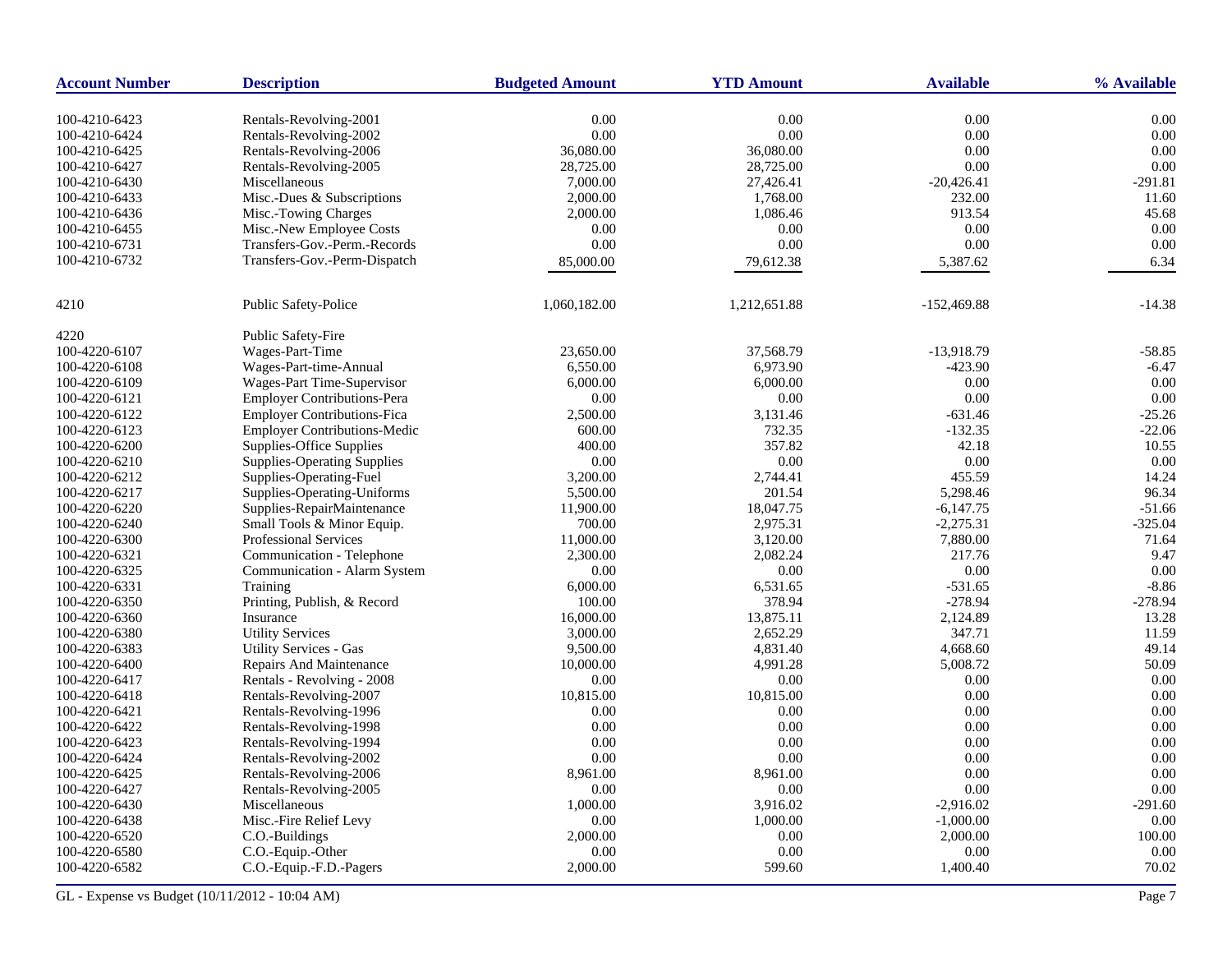| <b>Account Number</b> | <b>Description</b>                  | <b>Budgeted Amount</b> | <b>YTD Amount</b> | <b>Available</b> | % Available |
|-----------------------|-------------------------------------|------------------------|-------------------|------------------|-------------|
| 100-4220-6736         | Transfers-Gov.-Perm-2% St.A.        | 35,000.00              | 42,253.00         | $-7,253.00$      | $-20.72$    |
| 4220                  | Public Safety-Fire                  | 178,676.00             | 184,740.86        | $-6,064.86$      | $-3.39$     |
| 4241                  | Public Safety-Bldg. Insp.           |                        |                   |                  |             |
| 100-4241-6101         | Wages-Full-Time-Supervisor          | 55,682.00              | 56,109.93         | $-427.93$        | $-0.77$     |
| 100-4241-6102         | Wages-Full-Time-Regular             | 0.00                   | 0.00              | 0.00             | 0.00        |
| 100-4241-6103         | Wages-Full-Time-Maintenance         | 0.00                   | 0.00              | 0.00             | 0.00        |
| 100-4241-6107         | Wages-Part-Time                     | 0.00                   | 0.00              | 0.00             | 0.00        |
| 100-4241-6112         | Other Pay-Sick Leave Pay            | 232.00                 | 796.41            | $-564.41$        | $-243.28$   |
| 100-4241-6114         | Auto Allowance                      | 0.00                   | 0.00              | 0.00             | 0.00        |
| 100-4241-6121         | <b>Employer Contributions-Pera</b>  | 3,619.00               | 3,611.20          | 7.80             | 0.22        |
| 100-4241-6122         | <b>Employer Contributions-Fica</b>  | 3,467.00               | 3,203.53          | 263.47           | 7.60        |
| 100-4241-6123         | <b>Employer Contributions-Medic</b> | 811.00                 | 749.15            | 61.85            | 7.63        |
| 100-4241-6131         | Employer Paid Ins.-Health           | 10,970.00              | 11,222.75         | $-252.75$        | $-2.30$     |
| 100-4241-6132         | <b>Employer Paid Ins.-Dental</b>    | 1,275.00               | 1,279.25          | $-4.25$          | $-0.33$     |
| 100-4241-6133         | Employer Paid Ins.-Life             | 144.00                 | 150.00            | $-6.00$          | $-4.17$     |
| 100-4241-6134         | <b>Employer Paid Ins-Disability</b> | 267.00                 | 267.25            | $-0.25$          | $-0.09$     |
| 100-4241-6148         | Cafeteria Plan Service Chgs.        | 248.00                 | 54.00             | 194.00           | 78.23       |
| 100-4241-6200         | Supplies-Office Supplies            | 500.00                 | 378.37            | 121.63           | 24.33       |
| 100-4241-6220         | Supplies-RepairMaintenance          | 300.00                 | 112.28            | 187.72           | 62.57       |
| 100-4241-6300         | <b>Professional Services</b>        | 0.00                   | 0.00              | 0.00             | 0.00        |
| 100-4241-6331         | Training                            | 800.00                 | 147.24            | 652.76           | 81.60       |
| 100-4241-6360         | Insurance                           | 600.00                 | 212.14            | 387.86           | 64.64       |
| 100-4241-6400         | <b>Repairs And Maintenance</b>      | 400.00                 | 0.00              | 400.00           | 100.00      |
| 100-4241-6423         | Rentals-Revolving-2001              | 0.00                   | 0.00              | 0.00             | 0.00        |
| 100-4241-6424         | Rentals-Revolving-2002              | 0.00                   | 0.00              | 0.00             | 0.00        |
| 100-4241-6425         | Rentals-Revolving-2006              | 0.00                   | 0.00              | 0.00             | 0.00        |
| 100-4241-6427         | Rentals-Revolving-2005              | 4,168.00               | 4,168.00          | 0.00             | 0.00        |
| 100-4241-6430         | Miscellaneous                       | 1,230.00               | 915.25            | 314.75           | 25.59       |
| 100-4241-6433         | Misc.-Dues & Subscriptions          | 0.00                   | 0.00              | 0.00             | 0.00        |
| 100-4241-6462         | Misc.-Severance Pay                 | 0.00                   | 0.00              | 0.00             | 0.00        |
| 100-4241-6737         | Transfers-Gov.-Perm-B.P.Surc        | 0.00                   | $-148.82$         | 148.82           | 0.00        |
| 4241                  | Public Safety-Bldg. Insp.           | 84,713.00              | 83,227.93         | 1,485.07         | 1.75        |
| 4250                  | Public Safety-Rescue Squad          |                        |                   |                  |             |
| 100-4250-6107         | Wages-Part-Time                     | 26,800.00              | 31,484.00         | $-4,684.00$      | $-17.48$    |
| 100-4250-6108         | Wages-Part-time-Annual              | 1,600.00               | 1,600.00          | 0.00             | $0.00\,$    |
| 100-4250-6109         | Wages-Part-Time-Supervisor          | 4,100.00               | 4,100.00          | 0.00             | 0.00        |
| 100-4250-6121         | <b>Employer Contributions-Pera</b>  | 26,000.00              | 27,304.00         | $-1,304.00$      | $-5.02$     |
| 100-4250-6122         | <b>Employer Contributions-Fica</b>  | 500.00                 | 353.40            | 146.60           | 29.32       |
| 100-4250-6123         | <b>Employer Contributions-Medic</b> | 500.00                 | 478.61            | 21.39            | 4.28        |
| 100-4250-6211         | Supplies-Operating-Medical          | 2,000.00               | 2,580.60          | $-580.60$        | $-29.03$    |
| 100-4250-6212         | Supplies-Operating-Fuel             | 750.00                 | 1,144.73          | $-394.73$        | $-52.63$    |
| 100-4250-6217         | Supplies-Operating-Uniforms         | 250.00                 | 0.00              | 250.00           | 100.00      |
| 100-4250-6220         | Supplies-RepairMaintenance          | 5,000.00               | 4,208.61          | 791.39           | 15.83       |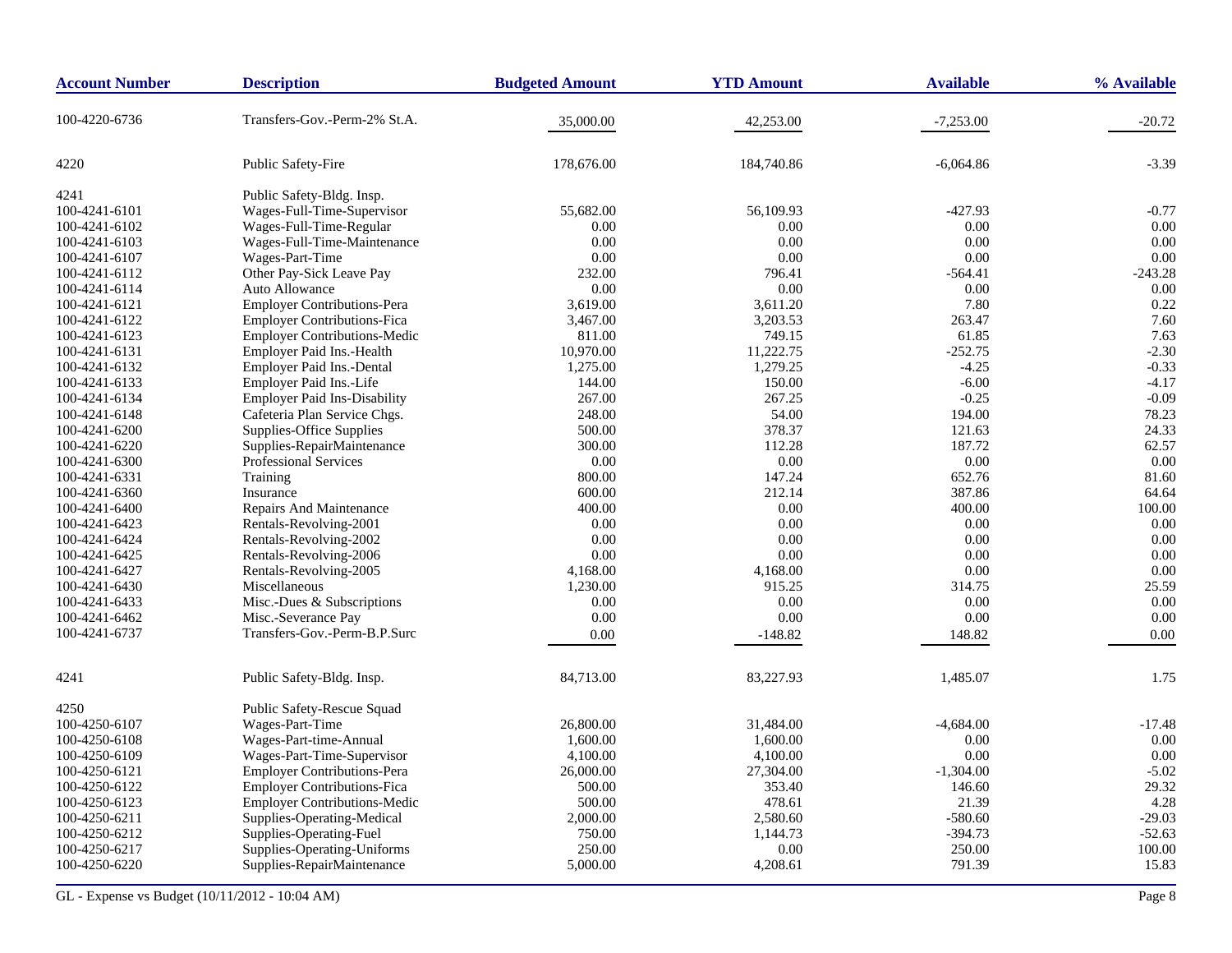| <b>Account Number</b> | <b>Description</b>           | <b>Budgeted Amount</b> | <b>YTD Amount</b> | <b>Available</b> | % Available |
|-----------------------|------------------------------|------------------------|-------------------|------------------|-------------|
| 100-4250-6223         | Supplies-R $&$ M-Building    | 1,000.00               | 0.00              | 1,000.00         | 100.00      |
| 100-4250-6228         | Supplies-R & M-Vehicle       | 1,000.00               | $0.00\,$          | 1,000.00         | 100.00      |
| 100-4250-6240         | Small Tools & Minor Equip.   | 0.00                   | 253.56            | $-253.56$        | $0.00\,$    |
| 100-4250-6300         | <b>Professional Services</b> | 0.00                   | 0.00              | 0.00             | 0.00        |
| 100-4250-6320         | Communication                | 1,800.00               | 2,050.33          | $-250.33$        | $-13.91$    |
| 100-4250-6325         | Communication - Alarm System | 0.00                   | $0.00\,$          | 0.00             | 0.00        |
| 100-4250-6331         | <b>Training</b>              | 5,000.00               | 5,166.58          | $-166.58$        | $-3.33$     |
| 100-4250-6360         | Insurance                    | 6,000.00               | 4,274.14          | 1,725.86         | 28.76       |
| 100-4250-6380         | Utility Services - Electric  | 7,000.00               | 7,811.01          | $-811.01$        | $-11.59$    |
| 100-4250-6400         | Repairs And Maintenance      | 1,500.00               | 802.58            | 697.42           | 46.49       |
| 100-4250-6401         | Repairs & Maint.-Bldgs       | 1,000.00               | 0.00              | 1,000.00         | 100.00      |
| 100-4250-6402         | Repairs & Maint.-Vehicles    | 1,000.00               | 0.00              | 1,000.00         | 100.00      |
| 100-4250-6417         | Rentals - Revolving - 2008   | 0.00                   | 0.00              | 0.00             | 0.00        |
| 100-4250-6421         | Rentals-Revolving-1996       | 0.00                   | 0.00              | 0.00             | 0.00        |
| 100-4250-6422         | Rentals-Revolving-1998       | 0.00                   | $0.00\,$          | 0.00             | 0.00        |
| 100-4250-6425         | Rentals-Revolving-2006       | 5,856.00               | 5,856.00          | 0.00             | 0.00        |
| 100-4250-6430         | Miscellaneous                | 2,000.00               | 2,169.03          | $-169.03$        | $-8.45$     |
| 100-4250-6433         | Misc.-Dues & Subscriptions   | 0.00                   | 0.00              | 0.00             | 0.00        |
| 100-4250-6437         | Misc.-Emergency Fund         | 0.00                   | 0.00              | 0.00             | 0.00        |
| 100-4250-6581         | C.O.-Equip.-Other            | 0.00                   | 0.00              | 0.00             | $0.00\,$    |
| 100-4250-6582         | C.O.-Equip.-Pagers           | 0.00                   | 2,811.60          | $-2,811.60$      | 0.00        |
|                       |                              |                        |                   |                  |             |
| 4250                  | Public Safety-Rescue Squad   | 100,656.00             | 104,448.78        | $-3,792.78$      | $-3.77$     |
| 4255                  | Public Safety-Civil Defense  |                        |                   |                  |             |
| 100-4255-6220         | Supplies-RepairMaintenance   | 500.00                 | 0.00              | 500.00           | 100.00      |
| 100-4255-6331         | Training                     | 0.00                   | $0.00\,$          | 0.00             | 0.00        |
| 100-4255-6360         | Insurance                    | 400.00                 | 408.25            | $-8.25$          | $-2.06$     |
| 100-4255-6380         | Utility Services - Electric  | 250.00                 | 244.95            | 5.05             | 2.02        |
| 100-4255-6400         | Repairs And Maintenance      | 3,000.00               | 1,094.87          | 1,905.13         | 63.50       |
| 100-4255-6430         | Miscellaneous                | 0.00                   | 0.00              | 0.00             | 0.00        |
| 100-4255-6433         | Misc.-Dues & Subscriptions   | 1,400.00               | 0.00              | 1,400.00         | 100.00      |
| 100-4255-6580         | C.O.-Equip.-Other            | 0.00                   | 0.00              | 0.00             | 0.00        |
|                       |                              |                        |                   |                  |             |
| 4255                  | Public Safety-Civil Defense  | 5,550.00               | 1,748.07          | 3,801.93         | 68.50       |
| 4260                  | Public Safety-Traffic Signs  |                        |                   |                  |             |
| 100-4260-6220         | Supplies-RepairMaintenance   | 5,000.00               | 5,905.38          | $-905.38$        | $-18.11$    |
| 100-4260-6300         | <b>Professional Services</b> | 0.00                   | 0.00              | 0.00             | $0.00\,$    |
| 100-4260-6360         | Insurance                    | 400.00                 | 749.92            | $-349.92$        | $-87.48$    |
| 100-4260-6380         | <b>Utility Services</b>      | 3,600.00               | 4,190.86          | $-590.86$        | $-16.41$    |
|                       |                              |                        |                   |                  |             |
| 4260                  | Public Safety-Traffic Signs  | 9,000.00               | 10,846.16         | $-1,846.16$      | $-20.51$    |
| 4270                  | Public Safety-Animal Control |                        |                   |                  |             |
| 100-4270-6220         | Supplies-RepairMaintenance   | 250.00                 | 217.06            | 32.94            | 13.18       |
|                       |                              |                        |                   |                  |             |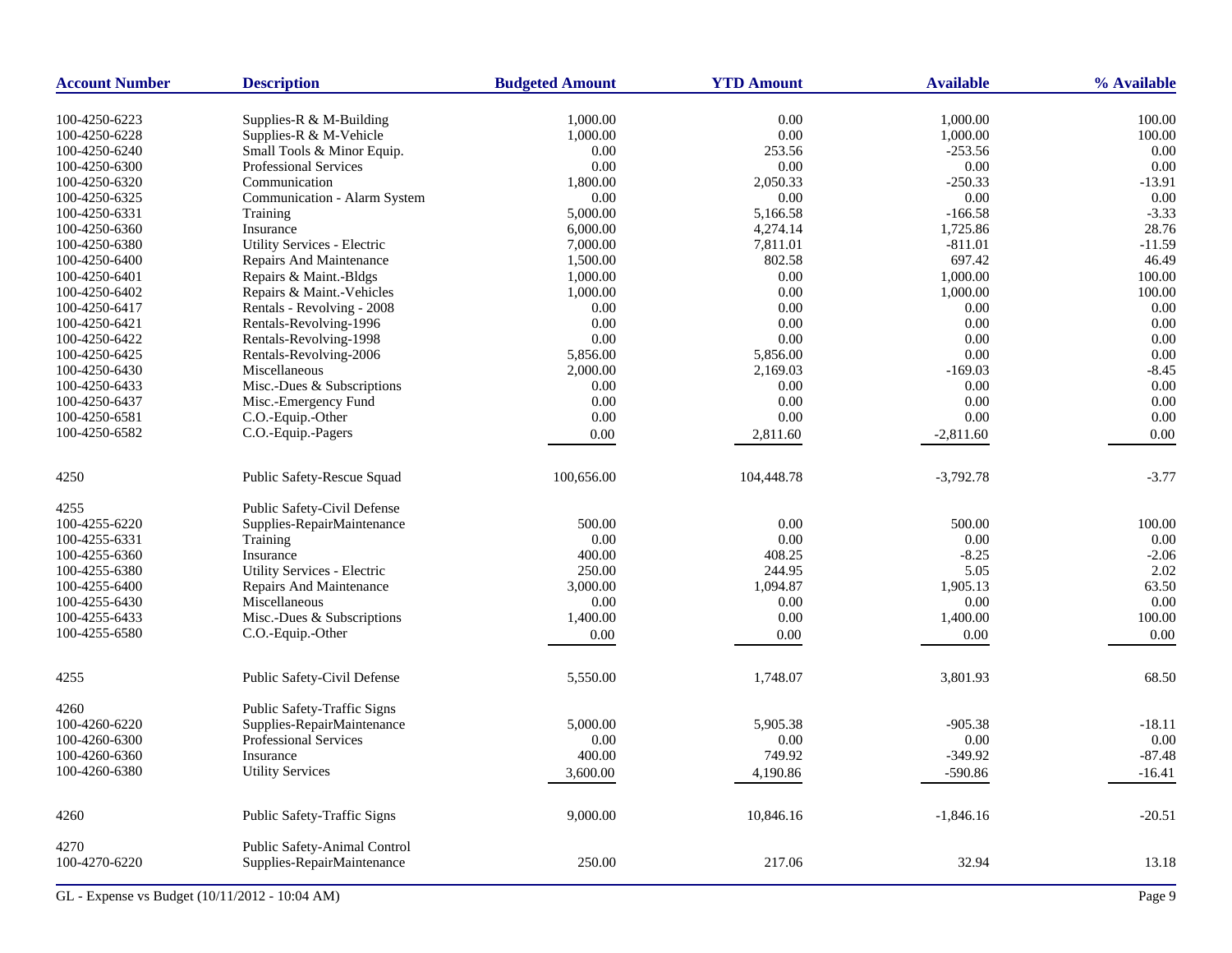| <b>Account Number</b> | <b>Description</b>                  | <b>Budgeted Amount</b> | <b>YTD Amount</b> | <b>Available</b> | % Available |
|-----------------------|-------------------------------------|------------------------|-------------------|------------------|-------------|
| 100-4270-6360         | Insurance                           | 100.00                 | 130.50            | $-30.50$         | $-30.50$    |
| 100-4270-6380         | <b>Utility Services</b>             | 700.00                 | 888.40            | $-188.40$        | $-26.91$    |
| 100-4270-6430         | Miscellaneous                       | 200.00                 | 172.73            | 27.27            | 13.64       |
| 4270                  | Public Safety-Animal Control        | 1,250.00               | 1,408.69          | $-158.69$        | $-12.70$    |
| 4280                  | <b>Safety Program</b>               |                        |                   |                  |             |
| 100-4280-6300         | Professional Services               | 0.00                   | $0.00\,$          | 0.00             | 0.00        |
| 100-4280-6331         | Training                            | 0.00                   | 0.00              | 0.00             | 0.00        |
| 100-4280-6430         | Miscellaneous                       | 0.00                   | $0.00\,$          | $0.00\,$         | 0.00        |
| 4280                  | <b>Safety Program</b>               | 0.00                   | $0.00\,$          | 0.00             | $0.00\,$    |
| 4309                  | Public Works Management             |                        |                   |                  |             |
|                       | Center                              |                        |                   |                  |             |
| 100-4309-6101         | Wages-Full-Time-Supervisor          | 0.00                   | $0.00\,$          | 0.00             | $0.00\,$    |
| 100-4309-6102         | Wages-Full-Time-Regular             | 0.00                   | $0.00\,$          | 0.00             | 0.00        |
| 100-4309-6106         | Wages-Full-Time-Overtime            | 0.00                   | $0.00\,$          | 0.00             | 0.00        |
| 100-4309-6112         | Other Pay-Sick Leave Pay            | 0.00                   | $0.00\,$          | 0.00             | 0.00        |
| 100-4309-6121         | Employer Contributions-Pera         | 0.00                   | $0.00\,$          | 0.00             | 0.00        |
| 100-4309-6122         | <b>Employer Contributions-Fica</b>  | 0.00                   | 0.00              | 0.00             | 0.00        |
| 100-4309-6123         | <b>Employer Contributions-Medic</b> | 0.00                   | 0.00              | 0.00             | 0.00        |
| 100-4309-6125         | Employer Contributions-Indv.        | 0.00                   | $0.00\,$          | 0.00             | 0.00        |
| 100-4309-6131         | Employer Paid Ins.-Health           | 0.00                   | 0.00              | 0.00             | 0.00        |
| 100-4309-6132         | Employer Paid Ins.-Dental           | 0.00                   | 0.00              | 0.00             | 0.00        |
| 100-4309-6133         | Employer Paid Ins.-Life             | 0.00                   | $0.00\,$          | 0.00             | 0.00        |
| 100-4309-6134         | <b>Employer Paid Ins-Disability</b> | 0.00                   | $0.00\,$          | 0.00             | 0.00        |
| 100-4309-6148         | Cafeteria Plan Service Chgs.        | 0.00                   | 0.00              | 0.00             | 0.00        |
| 100-4309-6220         | Supplies-RepairMaintenance          | 0.00                   | 4,022.76          | $-4,022.76$      | 0.00        |
| 100-4309-6331         | Training                            | 0.00                   | 0.00              | 0.00             | 0.00        |
| 100-4309-6360         | Insurance                           | 0.00                   | 0.00              | 0.00             | $0.00\,$    |
| 100-4309-6413         | Rentals - Office Equipment          | 0.00                   | 735.44            | $-735.44$        | 0.00        |
| 100-4309-6417         | Rentals - Revolving - 2008          | 0.00                   | 0.00              | 0.00             | 0.00        |
| 100-4309-6430         | Miscellaneous                       | 0.00                   | 4,829.02          | $-4,829.02$      | 0.00        |
| 100-4309-6433         | Misc.-Dues & Subscriptions          | 0.00                   | 0.00              | $0.00\,$         | 0.00        |
|                       | <b>Public Works Management</b>      | $0.00\,$               | 9,587.22          |                  | $0.00\,$    |
| 4309                  | Center                              |                        |                   | $-9,587.22$      |             |
| 4311                  | Public Works-Engineering            |                        |                   |                  |             |
| 100-4311-6300         | Professional Services               | 25,000.00              | 29,351.63         | $-4,351.63$      | $-17.41$    |
| 100-4311-6306         | Prof. Serv.-Capital Imp. Plan       | 0.00                   | 21,558.00         | $-21,558.00$     | $0.00\,$    |
| 100-4311-6360         | Insurance                           | 100.00                 | 0.00              | 100.00           | 100.00      |
| 4311                  | Public Works-Engineering            | 25,100.00              | 50,909.63         | $-25,809.63$     | $-102.83$   |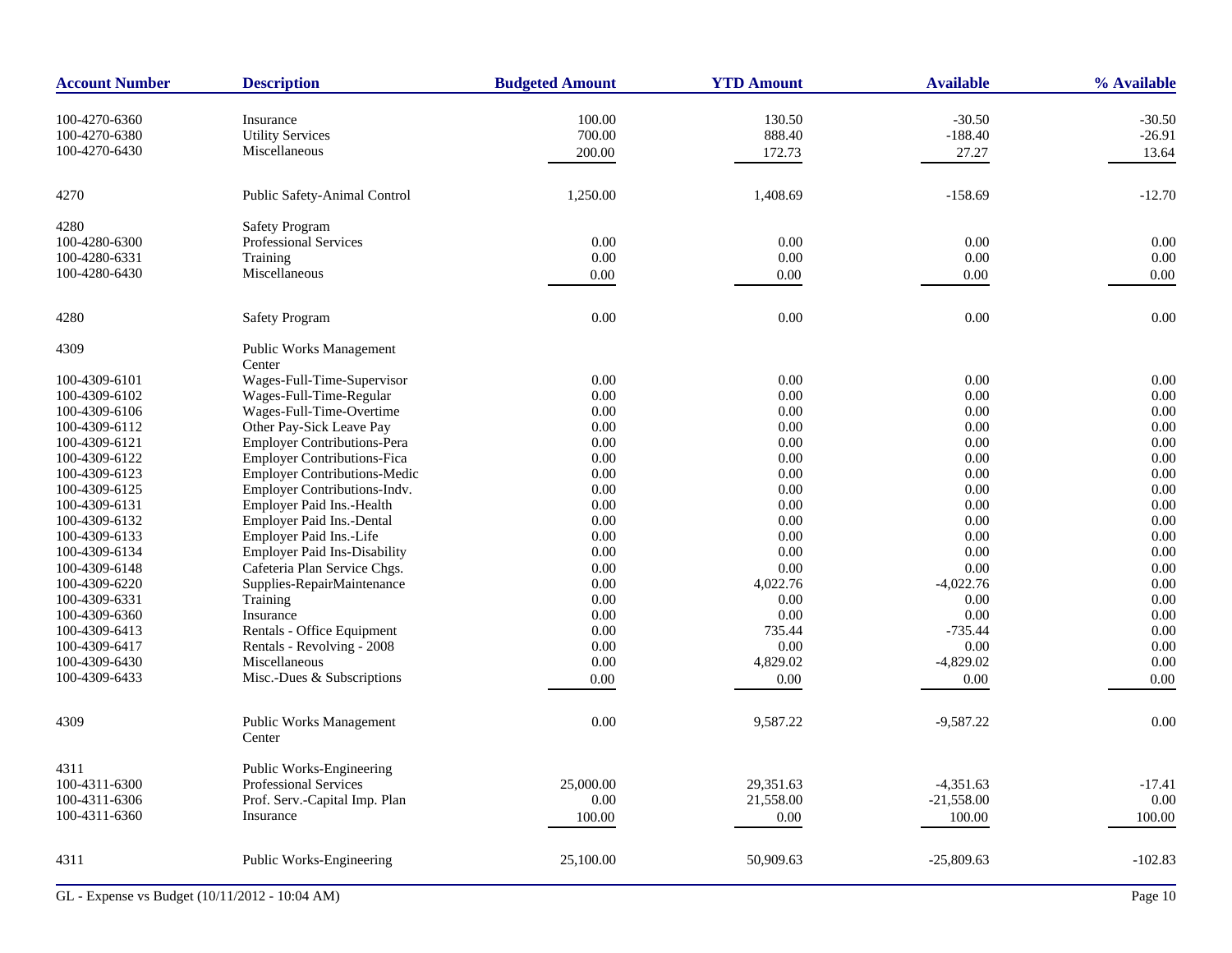| <b>Account Number</b> | <b>Description</b>                  | <b>Budgeted Amount</b> | <b>YTD Amount</b> | <b>Available</b> | % Available |
|-----------------------|-------------------------------------|------------------------|-------------------|------------------|-------------|
|                       |                                     |                        |                   |                  |             |
| 4312                  | Public Works-Streets & Alley        |                        |                   |                  |             |
| 100-4312-6101         | Wages-Full Time-Supervisior         | 65,160.00              | 65,660.60         | $-500.60$        | $-0.77$     |
| 100-4312-6103         | Wages-Full Time-Maintenance         | 151,644.00             | 151,851.75        | $-207.75$        | $-0.14$     |
| 100-4312-6106         | Wages-Full Time-Overtime            | 12,000.00              | 6,820.62          | 5,179.38         | 43.16       |
| 100-4312-6107         | Wages-Part-Time                     | 35,000.00              | 33,279.71         | 1,720.29         | 4.92        |
| 100-4312-6108         | Wages-Part-Time-Overtime            | 500.00                 | 496.72            | 3.28             | 0.66        |
| 100-4312-6111         | Other Pay-On Call                   | 0.00                   | 0.00              | 0.00             | 0.00        |
| 100-4312-6112         | Other Pay-Sick Leave Pay            | 2,147.00               | 2,609.35          | $-462.35$        | $-21.53$    |
| 100-4312-6116         | Pager Allowance                     | 6,999.00               | 2,013.23          | 4,985.77         | 71.24       |
| 100-4312-6121         | <b>Employer Contributions-Pera</b>  | 14,547.00              | 15,536.76         | $-989.76$        | $-6.80$     |
| 100-4312-6122         | <b>Employer Contributions-Fica</b>  | 14,009.00              | 15,256.98         | $-1,247.98$      | $-8.91$     |
| 100-4312-6123         | <b>Employer Contributions-Medic</b> | 3,276.00               | 3,568.11          | $-292.11$        | $-8.92$     |
| 100-4312-6131         | Employer Paid Ins.-Health           | 42,177.00              | 49,617.60         | $-7,440.60$      | $-17.64$    |
| 100-4312-6132         | Employer Paid Ins.-Dental           | 4,296.00               | 5,195.40          | $-899.40$        | $-20.94$    |
| 100-4312-6133         | Employer Paid Ins.-Life             | 720.00                 | 750.00            | $-30.00$         | $-4.17$     |
| 100-4312-6134         | <b>Employer Paid Ins-Disability</b> | 1,041.00               | 1,040.42          | 0.58             | 0.06        |
| 100-4312-6148         | Cafeteria Plan Service Chgs.        | 400.00                 | 270.00            | 130.00           | 32.50       |
| 100-4312-6200         | Supplies-Office Supplies            | 400.00                 | 473.62            | $-73.62$         | $-18.41$    |
| 100-4312-6210         | <b>Supplies-Operating Supplies</b>  | 0.00                   | 0.00              | 0.00             | 0.00        |
| 100-4312-6211         | Supplies-Operating-Road Oil         | 500.00                 | 2,198.05          | $-1,698.05$      | $-339.61$   |
| 100-4312-6212         | Supplies-Operating-Fuel             | 40,000.00              | 65,246.05         | $-25,246.05$     | $-63.12$    |
| 100-4312-6213         | Supplies-Operating-Hot Mix          | 25,000.00              | 30,099.79         | $-5,099.79$      | $-20.40$    |
| 100-4312-6214         | Supplies-Operating-Dust Ctl         | 0.00                   | $0.00\,$          | 0.00             | 0.00        |
| 100-4312-6215         | Supplies-Operating-Gravel           | 4,000.00               | 8,077.67          | $-4,077.67$      | $-101.94$   |
| 100-4312-6221         | Supplies-R & M-Eqiupment            | 65,000.00              | 69,306.41         | $-4,306.41$      | $-6.63$     |
| 100-4312-6240         | Small Tools & Minor Equip.          | 1,500.00               | 1,196.27          | 303.73           | 20.25       |
| 100-4312-6300         | Professional Services               | 1,500.00               | 0.00              | 1,500.00         | 100.00      |
| 100-4312-6331         | Training                            | 1,200.00               | 369.45            | 830.55           | 69.21       |
| 100-4312-6360         | Insurance                           | 17,000.00              | 22,900.39         | $-5,900.39$      | $-34.71$    |
| 100-4312-6380         | <b>Utility Services</b>             | 800.00                 | 0.00              | 800.00           | 100.00      |
| 100-4312-6400         | Repairs And Maintenance             | 12,000.00              | 39,144.48         | $-27,144.48$     | $-226.20$   |
| 100-4312-6410         | Rentals                             | 4,000.00               | 5,012.00          | $-1,012.00$      | $-25.30$    |
| 100-4312-6417         | Rentals - Revolving - 2008          | 0.00                   | 0.00              | 0.00             | 0.00        |
| 100-4312-6418         | Rentals-Revolving-2007              | 713.00                 | 713.00            | 0.00             | 0.00        |
| 100-4312-6419         | Rentals-Revolving-2000              | 0.00                   | 0.00              | 0.00             | 0.00        |
| 100-4312-6421         | Rentals-Revolving-2003              | 0.00                   | 0.00              | 0.00             | 0.00        |
| 100-4312-6422         | Rentals-Revolving-2004              | 5,195.00               | 5,195.00          | 0.00             | 0.00        |
| 100-4312-6423         | Rentals-Revolving-2001              | 0.00                   | 0.00              | 0.00             | 0.00        |
| 100-4312-6424         | Rentals-Revolving-2002              | 0.00                   | 0.00              | 0.00             | 0.00        |
| 100-4312-6425         | Rentals-Revolving-2006              | 6,405.00               | 6,405.00          | 0.00             | 0.00        |
| 100-4312-6427         | Rentals-Revolving-2005              | 0.00                   | 0.00              | 0.00             | 0.00        |
| 100-4312-6430         | Miscellaneous                       | 3,000.00               | 9,450.30          | $-6,450.30$      | $-215.01$   |
| 100-4312-6438         | Misc.-Sealcoat Project              | 0.00                   | 0.00              | 0.00             | 0.00        |
| 100-4312-6455         | Misc.-New Employee Costs            | 0.00                   | 0.00              | $0.00\,$         | 0.00        |
| 100-4312-6530         | C.O.-Curb & Gutter                  | 0.00                   | 0.00              | 0.00             | 0.00        |
|                       |                                     |                        |                   |                  |             |
| 4312                  | Public Works-Streets & Alley        | 542,129.00             | 619,754.73        | $-77,625.73$     | $-14.32$    |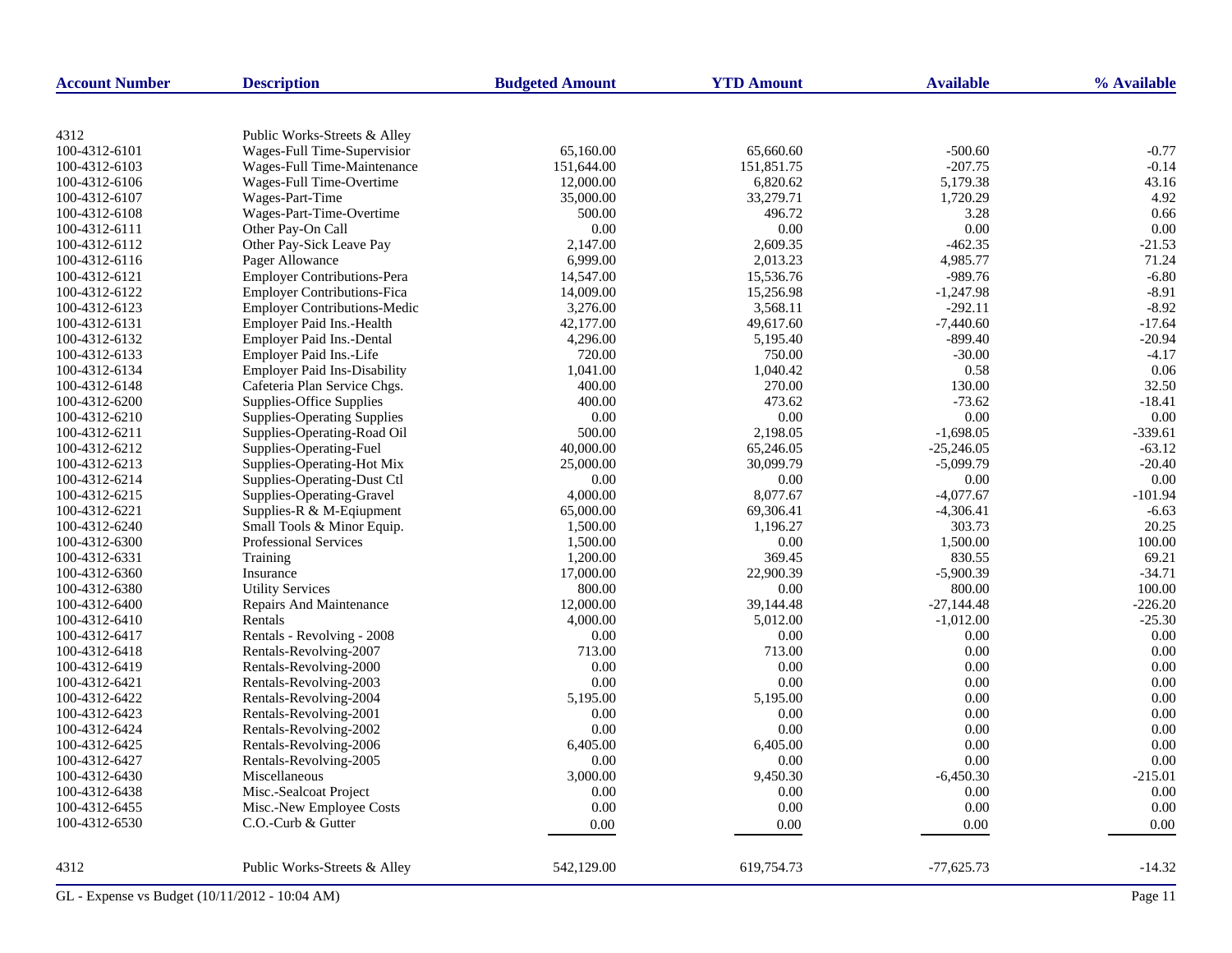| <b>Account Number</b> | <b>Description</b>               | <b>Budgeted Amount</b> | <b>YTD Amount</b> | <b>Available</b> | % Available |
|-----------------------|----------------------------------|------------------------|-------------------|------------------|-------------|
|                       |                                  |                        |                   |                  |             |
| 4313                  | <b>Public Works-Sidewalks</b>    |                        |                   |                  |             |
| 100-4313-6300         | <b>Professional Services</b>     | 0.00                   | 0.00              | 0.00             | 0.00        |
| 100-4313-6360         | Insurance                        | 0.00                   | 0.00              | 0.00             | 0.00        |
| 100-4313-6400         | Repairs And Maintenance          | 2,500.00               | 12,760.38         | $-10,260.38$     | $-410.42$   |
| 100-4313-6539         | C.O.-Other Imp.-Contract A       | 0.00                   | 0.00              | 0.00             | 0.00        |
| 100-4313-6540         | C.O.-Other Imp.-Contract Btr     | 0.00                   | 0.00              | 0.00             | 0.00        |
| 4313                  | <b>Public Works-Sidewalks</b>    | 2,500.00               | 12,760.38         | $-10,260.38$     | $-410.42$   |
| 4314                  | <b>Public Works-Snow Removal</b> |                        |                   |                  |             |
| 100-4314-6215         | Supplies-Operating-Gravel        | 1,500.00               | 1,941.35          | $-441.35$        | $-29.42$    |
| 100-4314-6216         | Supplies-Operating-SaltChlo      | 14,000.00              | 13,736.85         | 263.15           | 1.88        |
| 100-4314-6220         | Supplies-RepairMaintenance       | 4,000.00               | 10,862.41         | $-6,862.41$      | $-171.56$   |
| 100-4314-6240         | Small Tools & Minor Equip.       | 100.00                 | 0.00              | 100.00           | 100.00      |
| 100-4314-6360         | Insurance                        | 900.00                 | 0.00              | 900.00           | 100.00      |
| 100-4314-6400         | <b>Repairs And Maintenance</b>   | 3,000.00               | 3,394.89          | $-394.89$        | $-13.16$    |
| 100-4314-6410         | Rentals                          | 1,000.00               | 0.00              | 1,000.00         | 100.00      |
| 100-4314-6418         | Rentals-Revolving-2007           | 3,963.00               | 3,963.00          | 0.00             | 0.00        |
| 100-4314-6423         | Rentals-Revolving-1994           | 0.00                   | 0.00              | 0.00             | 0.00        |
| 100-4314-6424         | Rentals-Revolving-2002           | 0.00                   | 0.00              | 0.00             | 0.00        |
| 100-4314-6425         | Rentals-Revolving-2006           | 5,440.00               | 5,440.00          | 0.00             | 0.00        |
| 100-4314-6427         | Rentals-Revolving-2005           | 0.00                   | 0.00              | 0.00             | 0.00        |
| 100-4314-6430         | Miscellaneous                    | 1,000.00               | 309.60            | 690.40           | 69.04       |
| 4314                  | <b>Public Works-Snow Removal</b> | 34,903.00              | 39,648.10         | $-4,745.10$      | $-13.60$    |
|                       |                                  |                        |                   |                  |             |
| 4315                  | Public Works-Storm Drainage      |                        |                   |                  |             |
| 100-4315-6220         | Supplies-RepairMaintenance       | 8,000.00               | 15,548.59         | $-7,548.59$      | $-94.36$    |
| 100-4315-6240         | Small Tools & Minor Equip.       | 0.00                   | 0.00              | 0.00             | 0.00        |
| 100-4315-6300         | <b>Professional Services</b>     | 0.00                   | 0.00              | 0.00             | 0.00        |
| 100-4315-6360         | Insurance                        | 0.00                   | 0.00              | 0.00             | 0.00        |
| 100-4315-6400         | Repairs And Maintenance          | 4,000.00               | 12,642.57         | $-8,642.57$      | $-216.06$   |
| 100-4315-6430         | Miscellaneous                    | 0.00                   | 565.00            | $-565.00$        | 0.00        |
| 100-4315-6510         | C.O.-Land                        | 0.00                   | 0.00              | 0.00             | 0.00        |
| 100-4315-6530         | C.O.-Other Imp.                  | 0.00                   | 0.00              | 0.00             | 0.00        |
| 4315                  | Public Works-Storm Drainage      | 12,000.00              | 28,756.16         | $-16,756.16$     | $-139.63$   |
|                       |                                  |                        |                   |                  |             |
| 4316                  | Public Works-Street Lighting     |                        |                   |                  |             |
| 100-4316-6360         | Insurance                        | 75.00                  | 68.00             | 7.00             | 9.33        |
| 100-4316-6380         | <b>Utility Services</b>          | 2,000.00               | 2,532.56          | $-532.56$        | $-26.63$    |
| 100-4316-6400         | Repairs And Maintenance          | 1,000.00               | 0.00              | 1,000.00         | 100.00      |
| 100-4316-6530         | C.O.-Other Imp.                  | 0.00                   | 0.00              | 0.00             | 0.00        |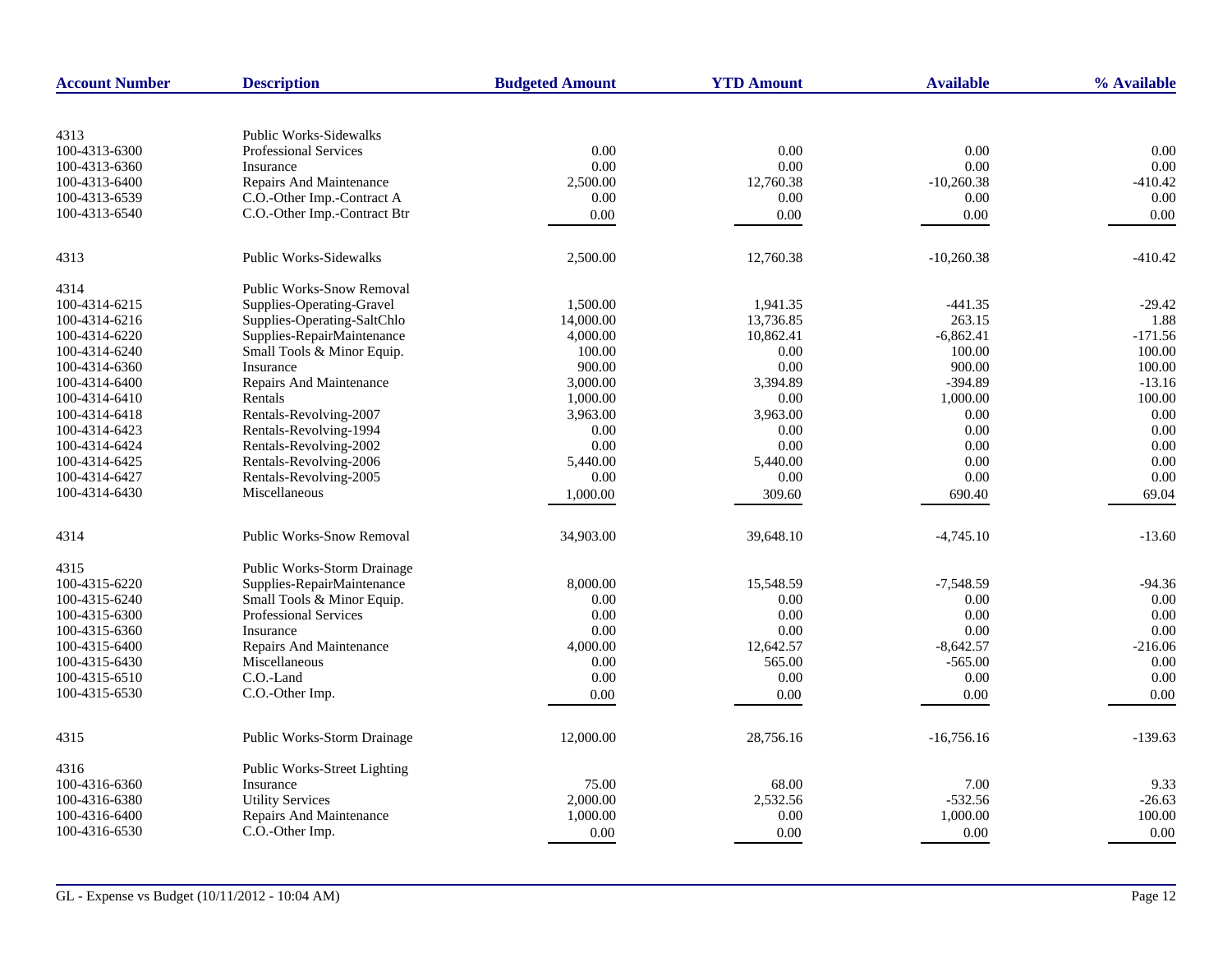| <b>Account Number</b> | <b>Description</b>                  | <b>Budgeted Amount</b> | <b>YTD Amount</b> | <b>Available</b> | % Available |
|-----------------------|-------------------------------------|------------------------|-------------------|------------------|-------------|
| 4316                  | Public Works-Street Lighting        | 3,075.00               | 2,600.56          | 474.44           | 15.43       |
| 4317                  | <b>Public Works-Parking Lots</b>    |                        |                   |                  |             |
| 100-4317-6220         | Supplies-RepairMaintenance          | 0.00                   | 0.00              | $0.00\,$         | 0.00        |
| 100-4317-6360         | Insurance                           | 0.00                   | 0.00              | 0.00             | 0.00        |
| 100-4317-6400         | Repairs And Maintenance             | 0.00                   | 0.00              | 0.00             | 0.00        |
| 100-4317-6410         | Rentals                             | 0.00                   | 0.00              | 0.00             | 0.00        |
|                       |                                     |                        |                   |                  |             |
| 4317                  | <b>Public Works-Parking Lots</b>    | 0.00                   | 0.00              | 0.00             | 0.00        |
| 4318                  | Public Works-City Garage            |                        |                   |                  |             |
| 100-4318-6103         | Wages-Full-Time-Maintenance         | 43,124.00              | 43,455.32         | $-331.32$        | $-0.77$     |
| 100-4318-6106         | Wages-Full-Time-Overtime            | 2,500.00               | 1,321.74          | 1,178.26         | 47.13       |
| 100-4318-6111         | Other Pay-Severance Pay             | 0.00                   | 0.00              | 0.00             | 0.00        |
| 100-4318-6112         | Other Pay-Sick Leave Pay            | 959.00                 | $0.00\,$          | 959.00           | 100.00      |
| 100-4318-6116         | Pager Allowance                     | 0.00                   | 11.99             | $-11.99$         | 0.00        |
| 100-4318-6121         | <b>Employer Contributions-Pera</b>  | 2,803.00               | 2,925.71          | $-122.71$        | $-4.38$     |
| 100-4318-6122         | <b>Employer Contributions-Fica</b>  | 2,733.00               | 2,602.41          | 130.59           | 4.78        |
| 100-4318-6123         | <b>Employer Contributions-Medic</b> | 639.00                 | 608.64            | 30.36            | 4.75        |
| 100-4318-6131         | Employer Paid Ins.-Health           | 10,970.00              | 10,148.76         | 821.24           | 7.49        |
| 100-4318-6132         | <b>Employer Paid Ins.-Dental</b>    | 1,275.00               | 789.12            | 485.88           | 38.11       |
| 100-4318-6133         | Employer Paid Ins.-Life             | 144.00                 | 133.56            | 10.44            | 7.25        |
| 100-4318-6134         | <b>Employer Paid Ins-Disability</b> | 207.00                 | 184.70            | 22.30            | 10.77       |
| 100-4318-6220         | Supplies-RepairMaintenance          | 12,000.00              | 13,101.73         | $-1,101.73$      | $-9.18$     |
| 100-4318-6240         | Small Tools & Minor Equip.          | 500.00                 | 1,582.57          | $-1,082.57$      | $-216.51$   |
| 100-4318-6320         | Communication                       | 2,800.00               | 2,580.19          | 219.81           | 7.85        |
| 100-4318-6331         | Training                            | 200.00                 | 75.00             | 125.00           | 62.50       |
| 100-4318-6360         | Insurance                           | 5,000.00               | 4,068.15          | 931.85           | 18.64       |
| 100-4318-6380         | <b>Utility Services</b>             | 7,000.00               | 4,810.22          | 2,189.78         | 31.28       |
| 100-4318-6383         | <b>Utility Services - Gas</b>       | 7,300.00               | 9,806.06          | $-2,506.06$      | $-34.33$    |
| 100-4318-6400         | <b>Repairs And Maintenance</b>      | 20,000.00              | 3,667.01          | 16,332.99        | 81.66       |
| 100-4318-6404         | Repairs & Maint.-Mach.Equip         | 250.00                 | 0.00              | 250.00           | 100.00      |
| 100-4318-6419         | Rentals-Revolving-2000              | 0.00                   | 0.00              | 0.00             | 0.00        |
| 100-4318-6422         | Rentals-Revolving-1998              | 0.00                   | 0.00              | 0.00             | 0.00        |
| 100-4318-6423         | Rentals-Revolving-2001              | 0.00                   | 0.00              | 0.00             | 0.00        |
| 100-4318-6425         | Rentals-Revolving-2006              | 1,235.00               | 1,235.00          | 0.00             | 0.00        |
| 100-4318-6430         | Miscellaneous                       | 500.00                 | 527.00            | $-27.00$         | $-5.40$     |
| 100-4318-6580         | C.O.-Equip.-Other                   | 0.00                   |                   | 0.00             | 0.00        |
|                       |                                     |                        | 0.00              |                  |             |
| 4318                  | Public Works-City Garage            | 122,139.00             | 103,634.88        | 18,504.12        | 15.15       |
| 4319                  | Public Works-Compost Site           |                        |                   |                  |             |
| 100-4319-6107         | Wages-Part-Time                     | 12,000.00              | 11,817.80         | 182.20           | 1.52        |
| 100-4319-6108         | Wages-Part-Time-Overtime            | 0.00                   | 0.00              | 0.00             | 0.00        |
| 100-4319-6122         | <b>Employer Contributions-Fica</b>  | 750.00                 | 732.72            | 17.28            | 2.30        |
| 100-4319-6123         | <b>Employer Contributions-Medic</b> | 175.00                 | 171.35            | 3.65             | 2.09        |
| 100-4319-6220         | Supplies-RepairMaintenance          | 0.00                   | 293.00            | $-293.00$        | 0.00        |
|                       |                                     |                        |                   |                  |             |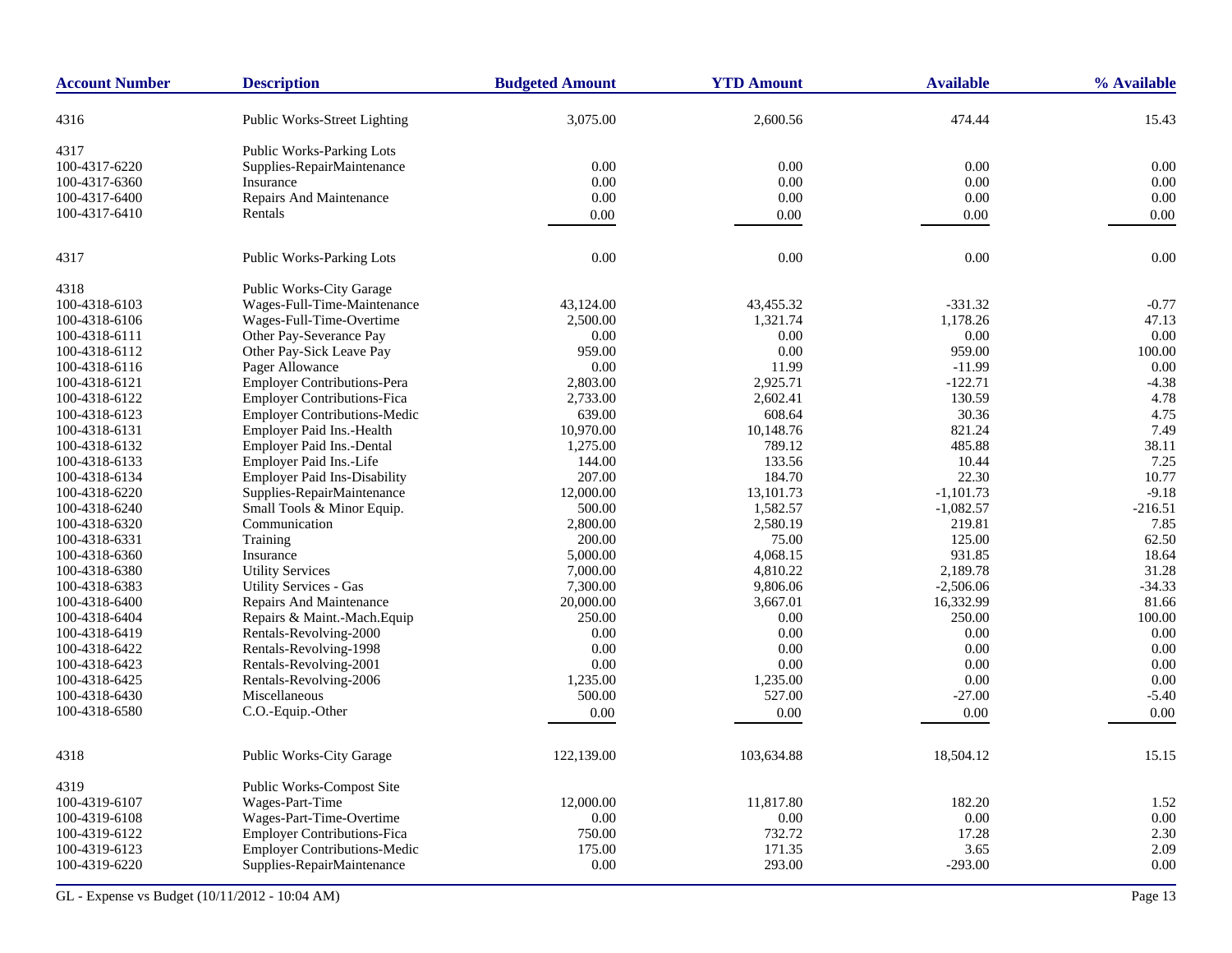| <b>Account Number</b> | <b>Description</b>                 | <b>Budgeted Amount</b> | <b>YTD Amount</b> | <b>Available</b> | % Available |
|-----------------------|------------------------------------|------------------------|-------------------|------------------|-------------|
| 100-4319-6360         | Insurance                          | 150.00                 | 149.25            | 0.75             | 0.50        |
| 100-4319-6380         | <b>Utility Services</b>            | 100.00                 | 84.61             | 15.39            | 15.39       |
| 100-4319-6400         | Repairs And Maintenance            | 2,500.00               | 11,286.13         | $-8,786.13$      | $-351.45$   |
| 100-4319-6410         | Rentals                            | 500.00                 | 545.72            | $-45.72$         | $-9.14$     |
| 100-4319-6417         | Rentals - Revolving - 2008         | 0.00                   | 0.00              | 0.00             | 0.00        |
| 100-4319-6430         | Miscellaneous                      | 0.00                   | 0.00              | 0.00             | 0.00        |
| 100-4319-6441         | Misc.-Solid Waste Services         | 0.00                   | 0.00              | 0.00             | 0.00        |
|                       |                                    |                        |                   |                  |             |
| 4319                  | Public Works-Compost Site          | 16,175.00              | 25,080.58         | $-8,905.58$      | $-55.06$    |
| 4320                  | Public Works-Storm Damage          |                        |                   |                  |             |
| 100-4320-6220         | Supplies-RepairMaintenance         | 0.00                   | 0.00              | 0.00             | 0.00        |
| 100-4320-6400         | Repairs And Maintenance            | 0.00                   | 0.00              | 0.00             | 0.00        |
| 100-4320-6430         | Miscellaneous                      | 0.00                   | 0.00              | 0.00             | 0.00        |
| 100-4320-6431         | Misc.-Other Than Fema              | 0.00                   | 0.00              | 0.00             | 0.00        |
| 4320                  | Public Works-Storm Damage          | 0.00                   | 0.00              | 0.00             | 0.00        |
|                       |                                    |                        |                   |                  |             |
| 4322                  | Sanitation-Street Cleaning         |                        |                   |                  |             |
| 100-4322-6210         | <b>Supplies-Operating Supplies</b> | 0.00                   | 0.00              | 0.00             | 0.00        |
| 100-4322-6220         | Supplies-RepairMaintenance         | 3,500.00               | 3,630.83          | $-130.83$        | $-3.74$     |
| 100-4322-6360         | Insurance                          | 600.00                 | 0.00              | 600.00           | 100.00      |
| 100-4322-6380         | <b>Utility Services</b>            | 300.00                 | 1,341.31          | $-1,041.31$      | $-347.10$   |
| 100-4322-6400         | Repairs And Maintenance            | 100.00                 | 0.00              | 100.00           | 100.00      |
|                       |                                    |                        |                   |                  |             |
| 4322                  | Sanitation-Street Cleaning         | 4,500.00               | 4,972.14          | $-472.14$        | $-10.49$    |
| 4326                  | Sanitation-Weed Control            |                        |                   |                  |             |
| 100-4326-6220         | Supplies-RepairMaintenance         | 200.00                 | 160.00            | 40.00            | 20.00       |
| 100-4326-6331         | Training                           | 200.00                 | 0.00              | 200.00           | 100.00      |
| 100-4326-6360         | Insurance                          | 30.00                  | 0.00              | 30.00            | 100.00      |
|                       | Sanitation-Weed Control            | 430.00                 | 160.00            | 270.00           | 62.79       |
| 4326                  |                                    |                        |                   |                  |             |
| 4327                  | Sanitation-Insect & Pest           |                        |                   |                  |             |
| 100-4327-6220         | Supplies-RepairMaintenance         | 16,000.00              | 6,731.92          | 9,268.08         | 57.93       |
| 100-4327-6360         | Insurance                          | 30.00                  | 0.00              | 30.00            | 100.00      |
| 100-4327-6400         | Repairs And Maintenance            | 100.00                 | 0.00              | 100.00           | 100.00      |
| 100-4327-6430         | Miscellaneous                      | 250.00                 | 0.00              | 250.00           | 100.00      |
| 4327                  | Sanitation-Insect & Pest           | 16,380.00              | 6,731.92          | 9,648.08         | 58.90       |
|                       |                                    |                        |                   |                  |             |
| 4411                  | Health & Welfare-Pub. Health       |                        |                   |                  |             |
| 100-4411-6432         | Misc.-Elected Or Appointed         | 200.00                 | 0.00              | 200.00           | 100.00      |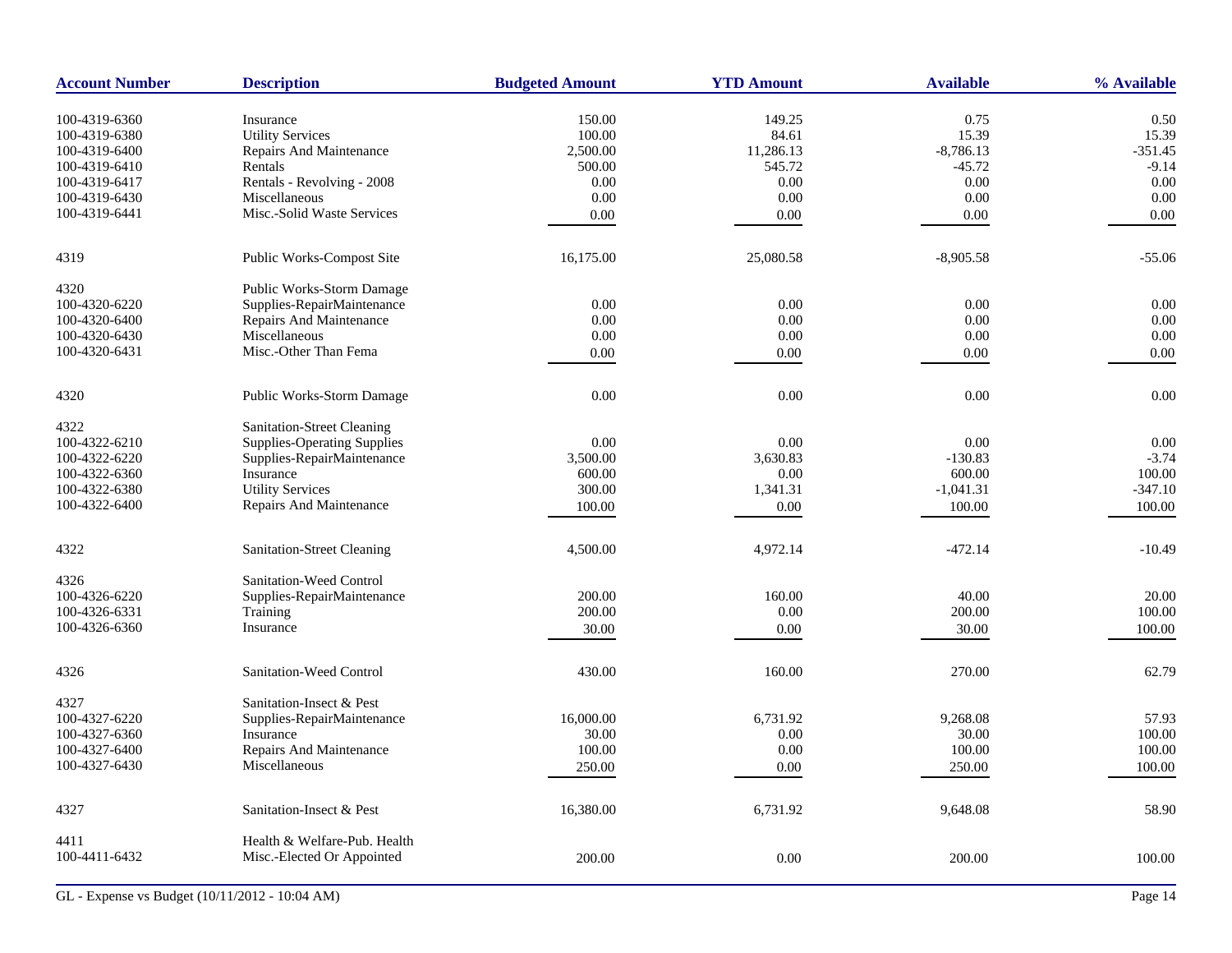| <b>Account Number</b> | <b>Description</b>                  | <b>Budgeted Amount</b> | <b>YTD Amount</b> | <b>Available</b> | % Available |
|-----------------------|-------------------------------------|------------------------|-------------------|------------------|-------------|
|                       |                                     |                        |                   |                  |             |
| 4411                  | Health & Welfare-Pub. Health        | 200.00                 | 0.00              | 200.00           | 100.00      |
| 4511                  | Culture-Rec.-Playgrds-Fields        |                        |                   |                  |             |
| 100-4511-6220         | Supplies-RepairMaintenance          | 13,000.00              | 7,458.96          | 5.541.04         | 42.62       |
| 100-4511-6320         | Communication                       | 1,000.00               | 1,133.02          | $-133.02$        | $-13.30$    |
| 100-4511-6360         | Insurance                           | 9,000.00               | 8,967.25          | 32.75            | 0.36        |
| 100-4511-6380         | <b>Utility Services</b>             | 5,000.00               | 4,872.10          | 127.90           | 2.56        |
| 100-4511-6400         | <b>Repairs And Maintenance</b>      | 6,000.00               | 7,601.65          | $-1,601.65$      | $-26.69$    |
| 100-4511-6410         | Rentals                             | 900.00                 | 1,110.79          | $-210.79$        | $-23.42$    |
| 100-4511-6417         | Rentals - Revolving - 2008          | 0.00                   | 0.00              | 0.00             | 0.00        |
| 100-4511-6418         | Rentals-Revolving-2007              | 2,383.00               | 2,383.00          | 0.00             | 0.00        |
| 100-4511-6421         | Rentals-Revolving-2003              | 7,524.00               | 7,524.00          | 0.00             | 0.00        |
| 100-4511-6422         | Rentals-Revolving-2004              | 6,287.00               | 6,287.00          | 0.00             | 0.00        |
| 100-4511-6530         | C.O.-Other Imp.                     | 0.00                   | 0.00              | 0.00             | 0.00        |
|                       |                                     |                        |                   |                  |             |
| 4511                  | Culture-Rec.-Playgrds-Fields        | 51,094.00              | 47,337.77         | 3,756.23         | 7.35        |
| 4512                  | Culture-Rec.-Pools & Beach          |                        |                   |                  |             |
| 100-4512-6107         | Wages-Part-Time                     | 0.00                   | 0.00              | 0.00             | 0.00        |
| 100-4512-6108         | Wages-Part Time-Overtime            | 0.00                   | 0.00              | 0.00             | 0.00        |
| 100-4512-6109         | Wages-Part Time-Supervisor          | 0.00                   | 0.00              | 0.00             | 0.00        |
| 100-4512-6121         | <b>Employer Contributions-Pera</b>  | 0.00                   | 0.00              | 0.00             | 0.00        |
| 100-4512-6122         | <b>Employer Contributions-Fica</b>  | 0.00                   | 0.00              | 0.00             | 0.00        |
| 100-4512-6123         | <b>Employer Contributions-Medic</b> | 0.00                   | 0.00              | 0.00             | 0.00        |
| 100-4512-6219         | Supplies-Op.-Concessions            | 0.00                   | 0.00              | 0.00             | 0.00        |
| 100-4512-6220         | Supplies-RepairMaintenance          | 150.00                 | 1,839.48          | $-1,689.48$      | $-1,126.32$ |
| 100-4512-6240         | Small Tools & Minor Equip.          | 0.00                   | 0.00              | 0.00             | 0.00        |
| 100-4512-6320         | Communication                       | 0.00                   | $-63.90$          | 63.90            | 0.00        |
| 100-4512-6360         | Insurance                           | 350.00                 | 0.00              | 350.00           | 100.00      |
| 100-4512-6380         | <b>Utility Services</b>             | 350.00                 | 38.79             | 311.21           | 88.92       |
| 100-4512-6400         | Repairs And Maintenance             | 2,200.00               | 3,362.76          | $-1,162.76$      | $-52.85$    |
| 100-4512-6410         | Rentals                             | 500.00                 | 1,233.00          | $-733.00$        | $-146.60$   |
| 100-4512-6430         | Miscellaneous                       | 0.00                   | 0.00              | 0.00             | 0.00        |
| 100-4512-6441         | Misc.-Taxes                         | 0.00                   | 0.00              | 0.00             | 0.00        |
| 100-4512-6580         | Lake Ripley Restoration             | 10,000.00              | 2,270.00          | 7,730.00         | 77.30       |
|                       |                                     |                        |                   |                  |             |
| 4512                  | Culture-Rec.-Pools & Beach          | 13,550.00              | 8,680.13          | 4,869.87         | 35.94       |
| 4514                  | Culture-Rec.-Tennis Courts          |                        |                   |                  |             |
| 100-4514-6220         | Supplies-RepairMaintenance          | 1,500.00               | 538.27            | 961.73           | 64.12       |
| 100-4514-6360         | Insurance                           | 400.00                 | 341.00            | 59.00            | 14.75       |
| 100-4514-6380         | <b>Utility Services</b>             | 1,000.00               | 763.07            | 236.93           | 23.69       |
| 100-4514-6400         | Repairs And Maintenance             | 0.00                   | 0.00              | 0.00             | 0.00        |
| 100-4514-6410         | Rentals                             | 0.00                   | 0.00              | 0.00             | 0.00        |
| 100-4514-6430         | Miscellaneous                       | 50.00                  | 0.00              | 50.00            | 100.00      |
|                       |                                     |                        |                   |                  |             |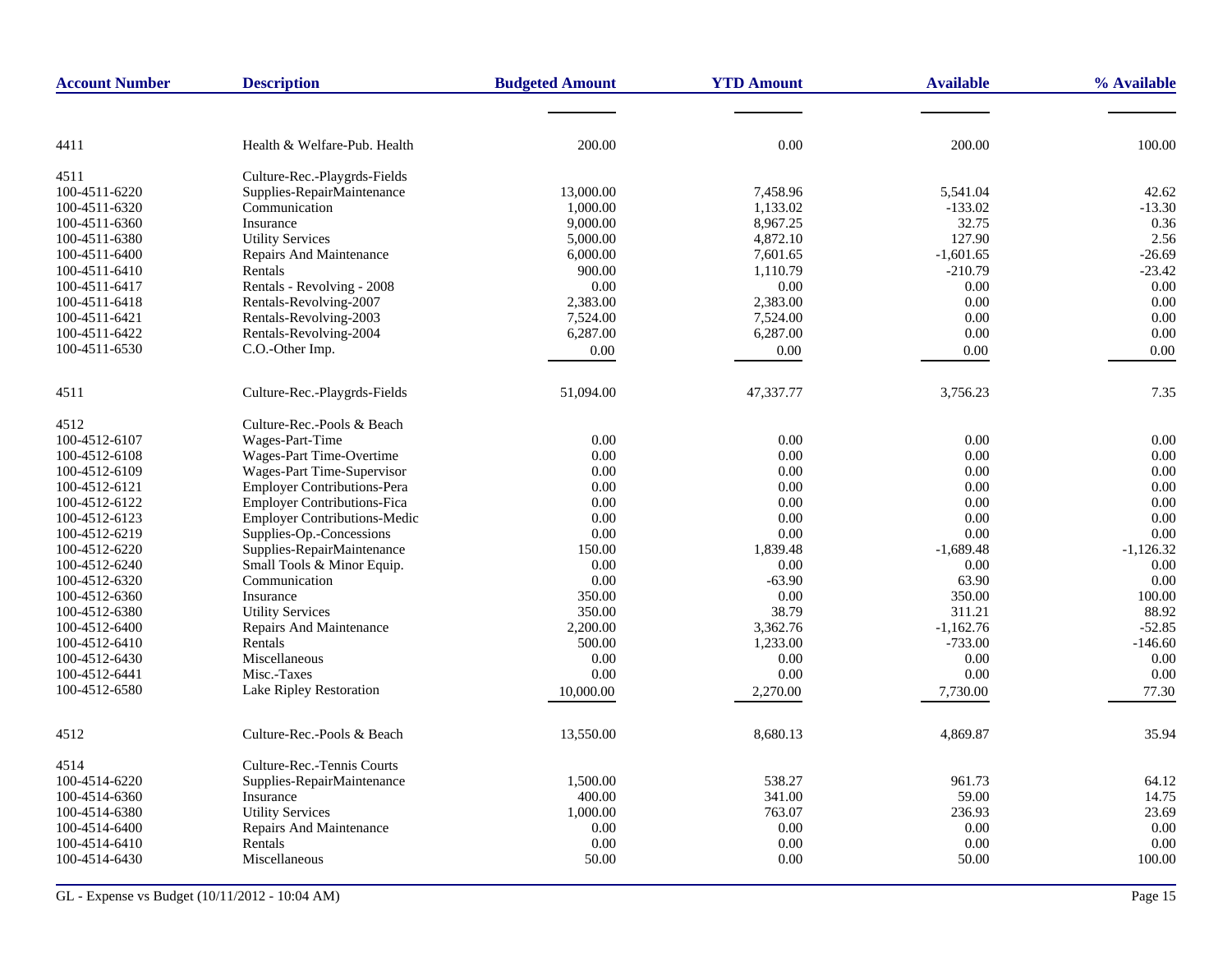| <b>Account Number</b>                          | <b>Description</b>            | <b>Budgeted Amount</b> | <b>YTD Amount</b> | <b>Available</b> | % Available |
|------------------------------------------------|-------------------------------|------------------------|-------------------|------------------|-------------|
| 100-4514-6530                                  | C.O.-Other Imp.               | 0.00                   | 0.00              | $0.00\,$         | 0.00        |
| 4514                                           | Culture-Rec.-Tennis Courts    | 2,950.00               | 1,642.34          | 1,307.66         | 44.33       |
| 4515                                           | Culture-Rec.-Skating Rinks    |                        |                   |                  |             |
| 100-4515-6220                                  | Supplies-RepairMaintenance    | 500.00                 | 5,347.07          | $-4,847.07$      | $-969.41$   |
| 100-4515-6320                                  | Communication                 | 0.00                   | $0.00\,$          | 0.00             | 0.00        |
| 100-4515-6360                                  | Insurance                     | 800.00                 | 776.00            | 24.00            | 3.00        |
| 100-4515-6380                                  | <b>Utility Services</b>       | 1,200.00               | 717.03            | 482.97           | 40.25       |
| 100-4515-6400                                  | Repairs And Maintenance       | 0.00                   | 563.15            | $-563.15$        | 0.00        |
| 100-4515-6410                                  | Rentals                       | 0.00                   | 301.95            | $-301.95$        | 0.00        |
| 100-4515-6423                                  | Rentals-Revolving-1994        | 0.00                   | $0.00\,$          | $0.00\,$         | $0.00\,$    |
| 100-4515-6430                                  | Miscellaneous                 | 500.00                 | $0.00\,$          | 500.00           | 100.00      |
| 100-4515-6530                                  | C.O.-Other Imp.               | $0.00\,$               | 0.00              | $0.00\,$         | 0.00        |
| 4515                                           | Culture-Rec.-Skating Rinks    | 3,000.00               | 7,705.20          | $-4,705.20$      | $-156.84$   |
|                                                |                               |                        |                   |                  |             |
| 4516                                           | Culture-Rec.-Comm. Gardens    |                        |                   |                  |             |
| 100-4516-6220                                  | Supplies-RepairMaintenance    | 0.00                   | $0.00\,$          | 0.00             | 0.00        |
| 100-4516-6360                                  | Insurance                     | 0.00                   | 0.00              | 0.00             | $0.00\,$    |
| 100-4516-6380                                  | <b>Utility Services</b>       | 100.00                 | 58.08             | 41.92            | 41.92       |
| 100-4516-6400                                  | Repairs And Maintenance       | 0.00                   | 0.00              | 0.00             | 0.00        |
| 100-4516-6530                                  | C.O.-Other Imp.               | 0.00                   | $0.00\,$          | $0.00\,$         | 0.00        |
| 4516                                           | Culture-Rec.-Comm. Gardens    | 100.00                 | 58.08             | 41.92            | 41.92       |
| 4517                                           | Culture-Rec.-G.A.R. Hall      |                        |                   |                  |             |
| 100-4517-6220                                  | Supplies-RepairMaintenance    | 700.00                 | 448.37            | 251.63           | 35.95       |
| 100-4517-6325                                  | Communication - Alarm System  | 200.00                 | 0.00              | 200.00           | 100.00      |
| 100-4517-6360                                  | Insurance                     | 1,600.00               | 1,701.75          | $-101.75$        | $-6.36$     |
| 100-4517-6380                                  | <b>Utility Services</b>       | 9,000.00               | 9,110.26          | $-110.26$        | $-1.23$     |
| 100-4517-6383                                  | <b>Utility Services - Gas</b> | 0.00                   | 0.00              | 0.00             | 0.00        |
| 100-4517-6400                                  | Repairs And Maintenance       | 5,000.00               | 3,697.99          | 1,302.01         | 26.04       |
| 100-4517-6430                                  | Miscellaneous                 | 0.00                   | 0.00              | 0.00             | 0.00        |
| 4517                                           | Culture-Rec.-G.A.R. Hall      | 16,500.00              | 14,958.37         | 1,541.63         | 9.34        |
| 4518                                           | Culture-Rec.-Band             |                        |                   |                  |             |
| 100-4518-6360                                  | Insurance                     | 15.00                  | $0.00\,$          | 15.00            | 100.00      |
| 100-4518-6430                                  | Miscellaneous                 | 250.00                 | 0.00              | 250.00           | 100.00      |
| 100-4518-6431                                  | Misc.- Music In The Park      | 4,500.00               |                   | 925.00           | 20.56       |
|                                                |                               |                        | 3,575.00          |                  |             |
| 4518                                           | Culture-Rec.-Band             | 4,765.00               | 3,575.00          | 1,190.00         | 24.97       |
| 4519                                           | Culture-Rec.-Camping Areas    |                        |                   |                  |             |
| GL - Expense vs Budget (10/11/2012 - 10:04 AM) |                               |                        |                   |                  | Page 16     |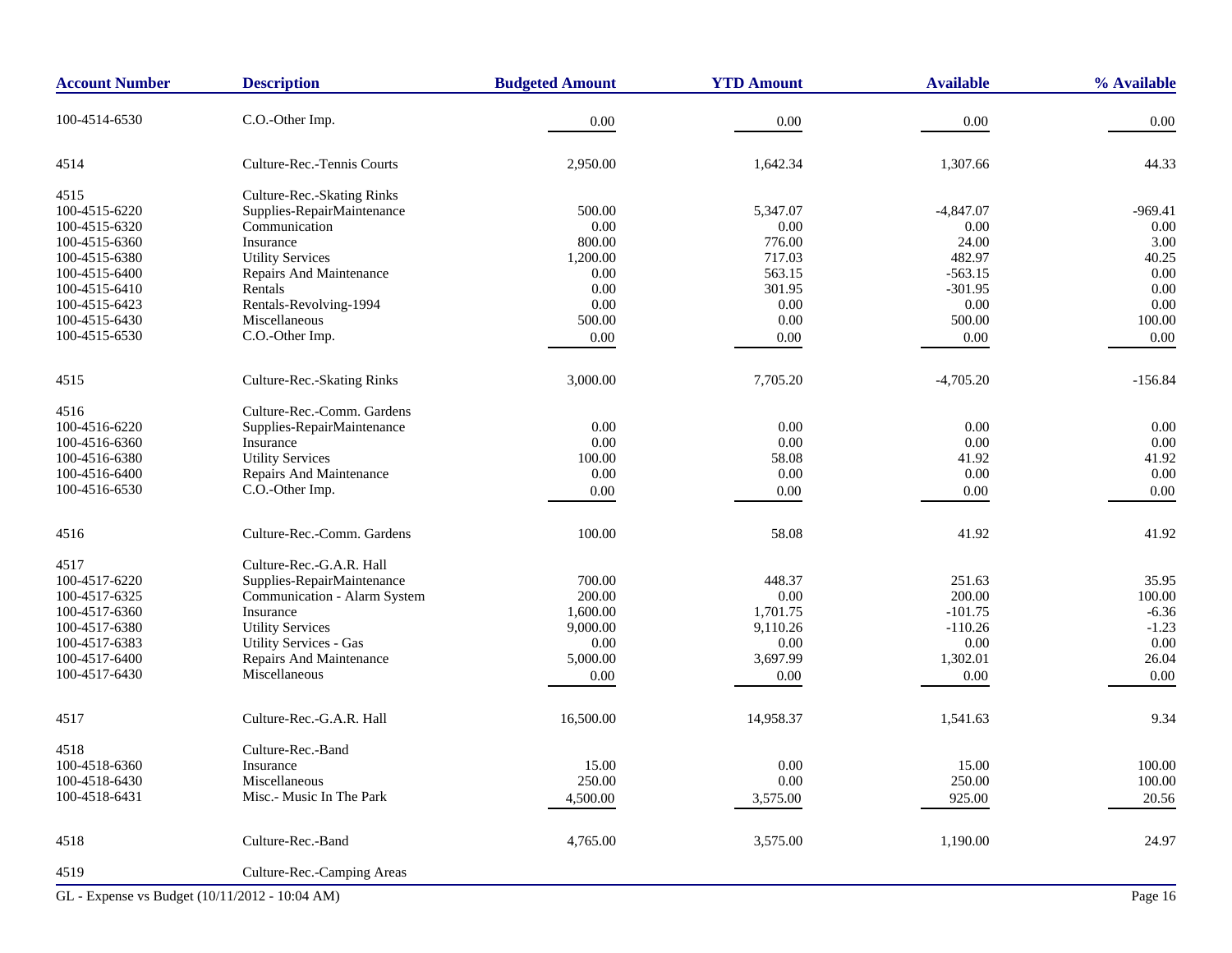| <b>Account Number</b> | <b>Description</b>                                         | <b>Budgeted Amount</b> | <b>YTD Amount</b>  | <b>Available</b>    | % Available  |
|-----------------------|------------------------------------------------------------|------------------------|--------------------|---------------------|--------------|
|                       |                                                            |                        |                    |                     |              |
| 100-4519-6220         | Supplies-RepairMaintenance                                 | 5,000.00               | 1,608.06           | 3,391.94            | 67.84        |
| 100-4519-6240         | Small Tools & Minor Equip.<br><b>Professional Services</b> | 0.00                   | 900.00<br>5,460.00 | $-900.00$<br>540.00 | 0.00<br>9.00 |
| 100-4519-6300         |                                                            | 6,000.00               |                    |                     |              |
| 100-4519-6320         | Communication                                              | 1,000.00               | 1,130.93           | $-130.93$           | $-13.09$     |
| 100-4519-6340         | Advertising                                                | 0.00                   | 0.00               | 0.00                | 0.00         |
| 100-4519-6360         | Insurance                                                  | 900.00                 | 906.00             | $-6.00$             | $-0.67$      |
| 100-4519-6380         | <b>Utility Services</b>                                    | 3,000.00               | 3,333.03           | $-333.03$           | $-11.10$     |
| 100-4519-6400         | <b>Repairs And Maintenance</b>                             | 4,500.00               | 5,983.92           | $-1,483.92$         | $-32.98$     |
| 100-4519-6410         | Rentals                                                    | 500.00                 | 505.39             | $-5.39$             | $-1.08$      |
| 100-4519-6423         | Rentals-Revolving-2001                                     | 0.00                   | $0.00\,$           | 0.00                | 0.00         |
| 100-4519-6430         | Miscellaneous                                              | 3,500.00               | 77.50              | 3,422.50            | 97.79        |
| 100-4519-6441         | Misc.-Sales Taxes                                          | 2,400.00               | $-1.19$            | 2,401.19            | 100.05       |
| 100-4519-6530         | C.O.-Other Imp.                                            | 0.00                   | 0.00               | 0.00                | 0.00         |
| 4519                  | Culture-Rec.-Camping Areas                                 | 26,800.00              | 19,903.64          | 6,896.36            | 25.73        |
| 4522                  | Culture-Rec.-Park Areas                                    |                        |                    |                     |              |
| 100-4522-6101         | Wages-Full-Time-Supervisor                                 | 0.00                   | 0.00               | 0.00                | 0.00         |
| 100-4522-6103         | Wages-Full-Time-Maintenance                                | 0.00                   | 0.00               | 0.00                | 0.00         |
| 100-4522-6106         | Wages-Full-Time-Overtime                                   | 100.00                 | 0.00               | 100.00              | 100.00       |
| 100-4522-6107         | Wages-Part-Time                                            | 55,000.00              | 44,722.26          | 10,277.74           | 18.69        |
| 100-4522-6108         |                                                            | 1,500.00               | 1,219.51           | 280.49              | 18.70        |
|                       | Wages-Part-Time-Overtime                                   |                        |                    |                     | 0.00         |
| 100-4522-6112         | Other Pay-Sick Leave Pay                                   | 0.00                   | 0.00               | 0.00                |              |
| 100-4522-6121         | <b>Employer Contributions-Pera</b>                         | 0.00                   | $0.00\,$           | 0.00                | 0.00         |
| 100-4522-6122         | <b>Employer Contributions-Fica</b>                         | 3,500.00               | 2,848.44           | 651.56              | 18.62        |
| 100-4522-6123         | <b>Employer Contributions-Medic</b>                        | 0.00                   | 666.19             | $-666.19$           | 0.00         |
| 100-4522-6131         | <b>Employer Paid Ins.-Health</b>                           | 0.00                   | 0.00               | 0.00                | 0.00         |
| 100-4522-6132         | Employer Paid Ins.-Dental                                  | 0.00                   | 0.00               | 0.00                | 0.00         |
| 100-4522-6133         | Employer Paid Ins.-Life                                    | 0.00                   | 0.00               | 0.00                | 0.00         |
| 100-4522-6134         | <b>Employer Paid Ins-Disability</b>                        | 0.00                   | 0.00               | 0.00                | 0.00         |
| 100-4522-6220         | Supplies-RepairMaintenance                                 | 35,000.00              | 33,298.51          | 1,701.49            | 4.86         |
| 100-4522-6240         | Small Tools & Minor Equip.                                 | 1,000.00               | 186.38             | 813.62              | 81.36        |
| 100-4522-6320         | Communication                                              | 1,000.00               | 769.95             | 230.05              | 23.01        |
| 100-4522-6331         | Training                                                   | 750.00                 | 0.00               | 750.00              | 100.00       |
| 100-4522-6360         | Insurance                                                  | 14,000.00              | 13,018.36          | 981.64              | 7.01         |
| 100-4522-6380         | <b>Utility Services</b>                                    | 5,000.00               | 1,824.91           | 3,175.09            | 63.50        |
| 100-4522-6400         | <b>Repairs And Maintenance</b>                             | 5,000.00               | 4,435.75           | 564.25              | 11.29        |
| 100-4522-6410         | Rentals                                                    | 2,300.00               | 3,570.48           | $-1,270.48$         | $-55.24$     |
| 100-4522-6419         | Rentals-Revolving-2000                                     | 0.00                   | $0.00\,$           | 0.00                | 0.00         |
| 100-4522-6421         | Rentals-Revolving-2003                                     | 0.00                   | 0.00               | $0.00\,$            | 0.00         |
| 100-4522-6422         | Rentals-Revolving-2004                                     | 0.00                   | 0.00               | 0.00                | 0.00         |
| 100-4522-6423         | Rentals-Revolving-2001                                     | 0.00                   | 0.00               | 0.00                | 0.00         |
| 100-4522-6425         | Rentals-Revolving-2006                                     | 13,685.00              | 13,685.00          | 0.00                | 0.00         |
| 100-4522-6427         | Rentals-Revolving-2005                                     | 3,802.00               | 3,802.00           | 0.00                | 0.00         |
| 100-4522-6430         | Miscellaneous                                              | 200.00                 | 18.00              | 182.00              | 91.00        |
| 100-4522-6510         | C.O.-Land                                                  | 0.00                   | 0.00               | 0.00                | 0.00         |
| 100-4522-6530         | C.O.-Other Imp.                                            | $0.00\,$               | 0.00               | 0.00                | 0.00         |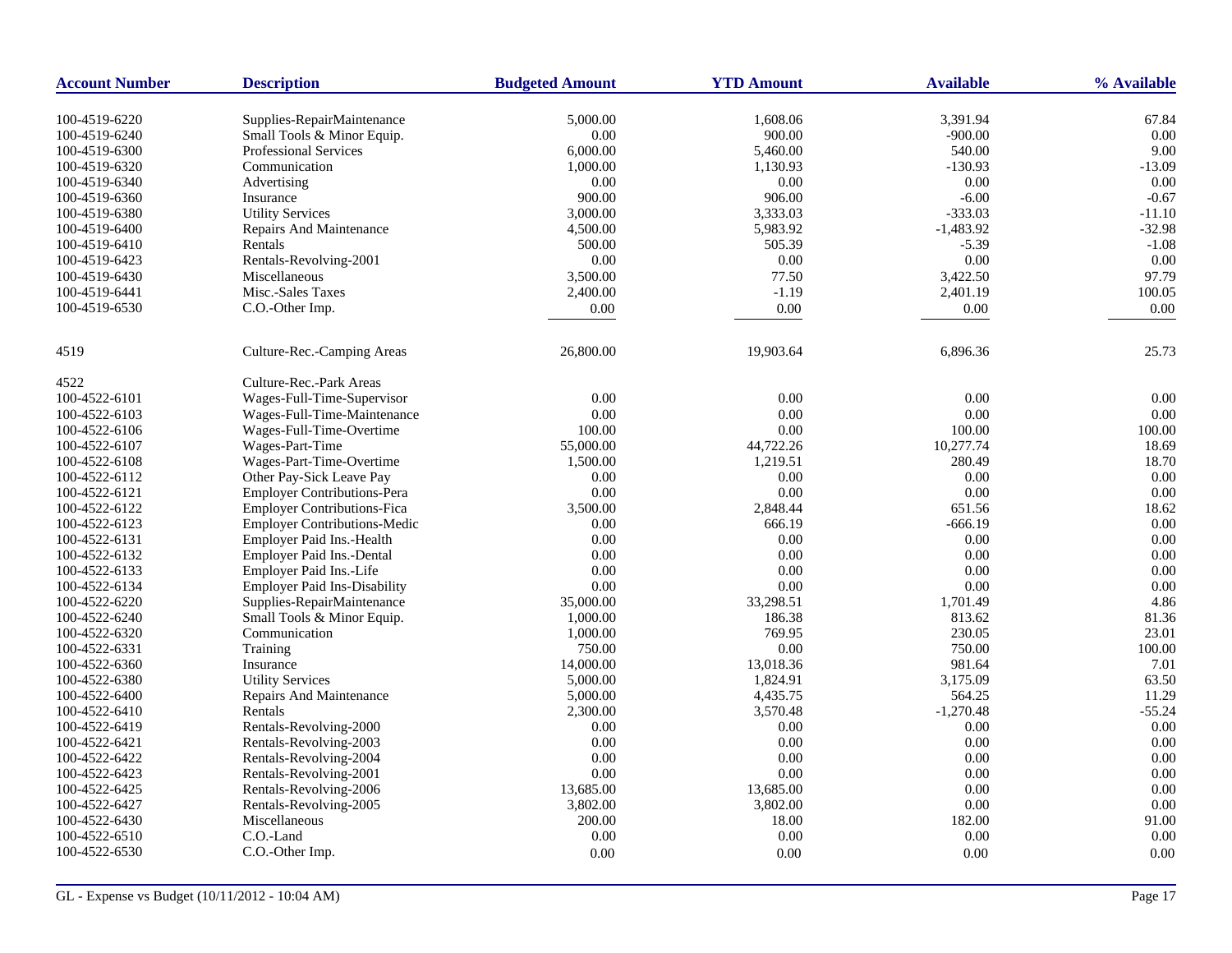| <b>Account Number</b>                          | <b>Description</b>                  | <b>Budgeted Amount</b> | <b>YTD Amount</b> | <b>Available</b> | % Available |
|------------------------------------------------|-------------------------------------|------------------------|-------------------|------------------|-------------|
|                                                |                                     |                        |                   |                  |             |
| 4522                                           | Culture-Rec.-Park Areas             | 141,837.00             | 124,065.74        | 17,771.26        | 12.53       |
| 4524                                           | Culture-Rec.-Shade Trees            |                        |                   |                  |             |
| 100-4524-6101                                  | Wages-Full-Time-Supervisor          | 0.00                   | $0.00\,$          | 0.00             | 0.00        |
| 100-4524-6103                                  | Wages-Full-Time-Maintenance         | 0.00                   | 0.00              | $0.00\,$         | 0.00        |
| 100-4524-6106                                  | Wages-Full-Time-Overtime            | 0.00                   | 0.00              | 0.00             | 0.00        |
| 100-4524-6107                                  | Wages-Part-Time                     | 0.00                   | $0.00\,$          | 0.00             | 0.00        |
| 100-4524-6112                                  | Other Pay-Sick Leave Pay            | 0.00                   | 0.00              | 0.00             | 0.00        |
| 100-4524-6121                                  | Employer Contributions-Pera         | 0.00                   | 0.00              | 0.00             | 0.00        |
| 100-4524-6122                                  | <b>Employer Contributions-Fica</b>  | 0.00                   | $0.00\,$          | 0.00             | 0.00        |
| 100-4524-6123                                  | <b>Employer Contributions-Medic</b> | 0.00                   | 0.00              | 0.00             | 0.00        |
| 100-4524-6131                                  | Employer Paid Ins.-Health           | 0.00                   | 0.00              | 0.00             | 0.00        |
|                                                |                                     | 0.00                   |                   | 0.00             | 0.00        |
| 100-4524-6132                                  | Employer Paid Ins.-Dental           |                        | 0.00              |                  |             |
| 100-4524-6133                                  | Employer Paid Ins.-Life             | 0.00                   | 0.00              | 0.00             | 0.00        |
| 100-4524-6134                                  | <b>Employer Paid Ins-Disability</b> | 0.00                   | 0.00              | 0.00             | 0.00        |
| 100-4524-6210                                  | <b>Supplies-Operating Supplies</b>  | 0.00                   | $0.00\,$          | 0.00             | 0.00        |
| 100-4524-6220                                  | Supplies-RepairMaintenance          | 4,500.00               | 855.29            | 3,644.71         | 80.99       |
| 100-4524-6240                                  | Small Tools & Minor Equip.          | 0.00                   | 0.00              | 0.00             | 0.00        |
| 100-4524-6300                                  | <b>Professional Services</b>        | 7,500.00               | 0.00              | 7,500.00         | 100.00      |
| 100-4524-6331                                  | Training                            | 300.00                 | 85.00             | 215.00           | 71.67       |
| 100-4524-6360                                  | Insurance                           | 300.00                 | 0.00              | 300.00           | 100.00      |
| 100-4524-6400                                  | Repairs And Maintenance             | 1,800.00               | 11,000.00         | $-9,200.00$      | $-511.11$   |
| 100-4524-6408                                  | Repairs & Maint.-TreeStumps         | 0.00                   | 5,630.00          | $-5,630.00$      | 0.00        |
| 100-4524-6410                                  | Rentals                             | 0.00                   | 0.00              | 0.00             | 0.00        |
| 100-4524-6425                                  | Rentals-Revolving-2006              | 798.00                 | 798.00            | 0.00             | 0.00        |
| 100-4524-6430                                  | Miscellaneous                       | 100.00                 | 0.00              | 100.00           | 100.00      |
| 4524                                           | Culture-Rec.-Shade Trees            | 15,298.00              | 18,368.29         | $-3,070.29$      | $-20.07$    |
| 4525                                           | Culture-Rec.-Forestry               |                        |                   |                  |             |
| 100-4525-6220                                  | Supplies-RepairMaintenance          | 0.00                   | $0.00\,$          | 0.00             | $0.00\,$    |
| 100-4525-6360                                  | Insurance                           | 0.00                   | 0.00              | 0.00             | 0.00        |
| 100-4525-6430                                  | Miscellaneous                       | 0.00                   | 0.00              | 0.00             | 0.00        |
|                                                |                                     |                        |                   |                  |             |
| 4525                                           | Culture-Rec.-Forestry               | 0.00                   | 0.00              | 0.00             | 0.00        |
| 4526                                           | <b>Community Beautification</b>     |                        |                   |                  |             |
| 100-4526-6210                                  | <b>Supplies-Operating Supplies</b>  | 0.00                   | 0.00              | 0.00             | 0.00        |
|                                                |                                     |                        |                   |                  |             |
| 4526                                           | <b>Community Beautification</b>     | 0.00                   | 0.00              | $0.00\,$         | $0.00\,$    |
| 4550                                           | Culture-Rec.-Library                |                        |                   |                  |             |
| 100-4550-6200                                  | Supplies-Office Supplies            | 0.00                   | $0.00\,$          | 0.00             | 0.00        |
| 100-4550-6210                                  | <b>Supplies-Operating Supplies</b>  | 0.00                   | 0.00              | 0.00             | 0.00        |
| 100-4550-6220                                  | Supplies-RepairMaintenance          | 7,500.00               | 3,384.95          | 4,115.05         | 54.87       |
| GL - Expense vs Budget (10/11/2012 - 10:04 AM) |                                     |                        |                   |                  | Page 18     |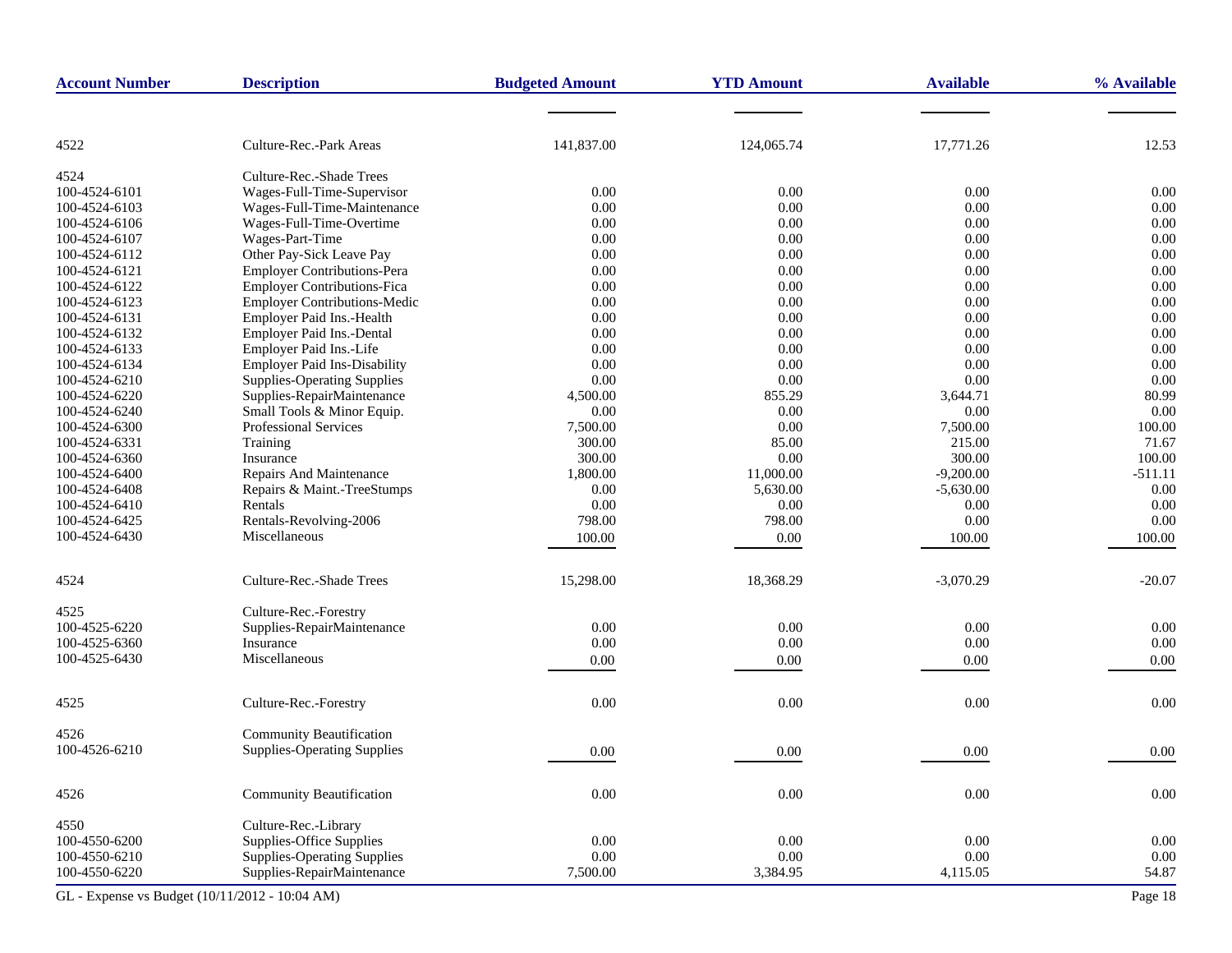| <b>Account Number</b> | <b>Description</b>                                         | <b>Budgeted Amount</b> | <b>YTD Amount</b> | <b>Available</b> | % Available |
|-----------------------|------------------------------------------------------------|------------------------|-------------------|------------------|-------------|
| 100-4550-6240         |                                                            | 0.00                   | 0.00              | 0.00             | 0.00        |
| 100-4550-6300         | Small Tools & Minor Equip.<br><b>Professional Services</b> | 3,000.00               | 0.00              | 3,000.00         | 100.00      |
| 100-4550-6320         | Communication                                              | 2,300.00               | 2,432.83          | $-132.83$        | $-5.78$     |
| 100-4550-6331         | Training                                                   | 100.00                 | 0.00              | 100.00           | 100.00      |
| 100-4550-6360         | Insurance                                                  | 2,000.00               | 2,325.50          | $-325.50$        | $-16.28$    |
| 100-4550-6380         | <b>Utility Services</b>                                    | 7,500.00               | 7,453.58          | 46.42            | 0.62        |
| 100-4550-6383         | <b>Utility Services - Gas</b>                              | 4,000.00               | 5,763.28          | $-1,763.28$      | $-44.08$    |
| 100-4550-6400         | Repairs And Maintenance                                    | 6,000.00               | 3,782.57          | 2,217.43         | 36.96       |
| 100-4550-6401         | Repairs & Maint.-Bldgs                                     | 1,000.00               | 0.00              | 1,000.00         | 100.00      |
| 100-4550-6407         | Repairs & Maint.-Contractual                               | 15,000.00              | 18,518.63         | $-3,518.63$      | -23.46      |
| 100-4550-6418         | Rentals-Revolving-2007                                     | 2,120.00               | 2,120.00          | 0.00             | 0.00        |
| 100-4550-6422         | Rentals-Revolving-1998                                     | 0.00                   | 0.00              | 0.00             | 0.00        |
| 100-4550-6423         | Rentals-Revolving-1994                                     | 0.00                   | 0.00              | 0.00             | 0.00        |
| 100-4550-6427         | Rentals-Revolving-1997                                     | 0.00                   | 0.00              | 0.00             | 0.00        |
| 100-4550-6430         | Miscellaneous                                              | 1,000.00               | 663.49            | 336.51           | 33.65       |
| 100-4550-6520         | C.O.-Buildings                                             | 250.00                 | 0.00              | 250.00           | 100.00      |
| 100-4550-6530         | C.O.-Other Imp.                                            | 0.00                   | 0.00              | 0.00             | 0.00        |
| 100-4550-6560         | C.O.-Pioneerland - Automation                              | 0.00                   | 0.00              | 0.00             | 0.00        |
| 100-4550-6580         | C.O.-Equip.-Other                                          | 0.00                   | 0.00              | 0.00             | 0.00        |
| 100-4550-6739         | Transfers-Gov.-Perm.-Library                               | 129,157.00             | 129,157.00        | 0.00             | 0.00        |
|                       |                                                            |                        |                   |                  |             |
| 4550                  | Culture-Rec.-Library                                       | 180,927.00             | 175,601.83        | 5,325.17         | 2.94        |
| 4551                  | Culture-Rec.-Summer Rec.                                   |                        |                   |                  |             |
| 100-4551-6746         | Transfer-Gov.-Perm-Dist.#465                               | 30,000.00              | 30,000.00         | 0.00             | 0.00        |
| 4551                  | Culture-Rec.-Summer Rec.                                   | 30,000.00              | 30,000.00         | 0.00             | 0.00        |
| 4924                  | Misc.-Unallocated Insurance                                |                        |                   |                  |             |
| 100-4924-6360         | Insurance                                                  | 28,000.00              | 22,791.99         | 5,208.01         | 18.60       |
| 100-4924-6740         | Transfer-Gov.-Perm.-Pub.U.                                 | 0.00                   | $0.00\,$          | 0.00             | 0.00        |
|                       |                                                            |                        |                   |                  |             |
| 4924                  | Misc.-Unallocated Insurance                                | 28,000.00              | 22,791.99         | 5,208.01         | 18.60       |
| 4925                  | Misc.-Advertising                                          |                        |                   |                  |             |
| 100-4925-6449         | Misc.-Christmas Garlands                                   | 2,000.00               | 3,192.35          | $-1,192.35$      | $-59.62$    |
| 100-4925-6450         | Misc.-Watercade                                            | 12,000.00              | 13,361.67         | $-1,361.67$      | $-11.35$    |
| 100-4925-6451         | Misc.-Chamber Of Commerce                                  | 1,000.00               | 0.00              | 1,000.00         | 100.00      |
| 100-4925-6452         | Misc.-Community Profile                                    | 0.00                   | 320.00            | $-320.00$        | 0.00        |
| 100-4925-6453         | Misc.-Adverising                                           | 0.00                   | 0.00              | 0.00             | 0.00        |
| 100-4925-6454         | Misc.- Music In Central Pk                                 | 0.00                   | 0.00              | 0.00             | 0.00        |
|                       |                                                            |                        |                   |                  |             |
| 4925                  | Misc.-Advertising                                          | 15,000.00              | 16,874.02         | $-1,874.02$      | $-12.49$    |
| 4926                  | Misc.-Misc. General Expense                                |                        |                   |                  |             |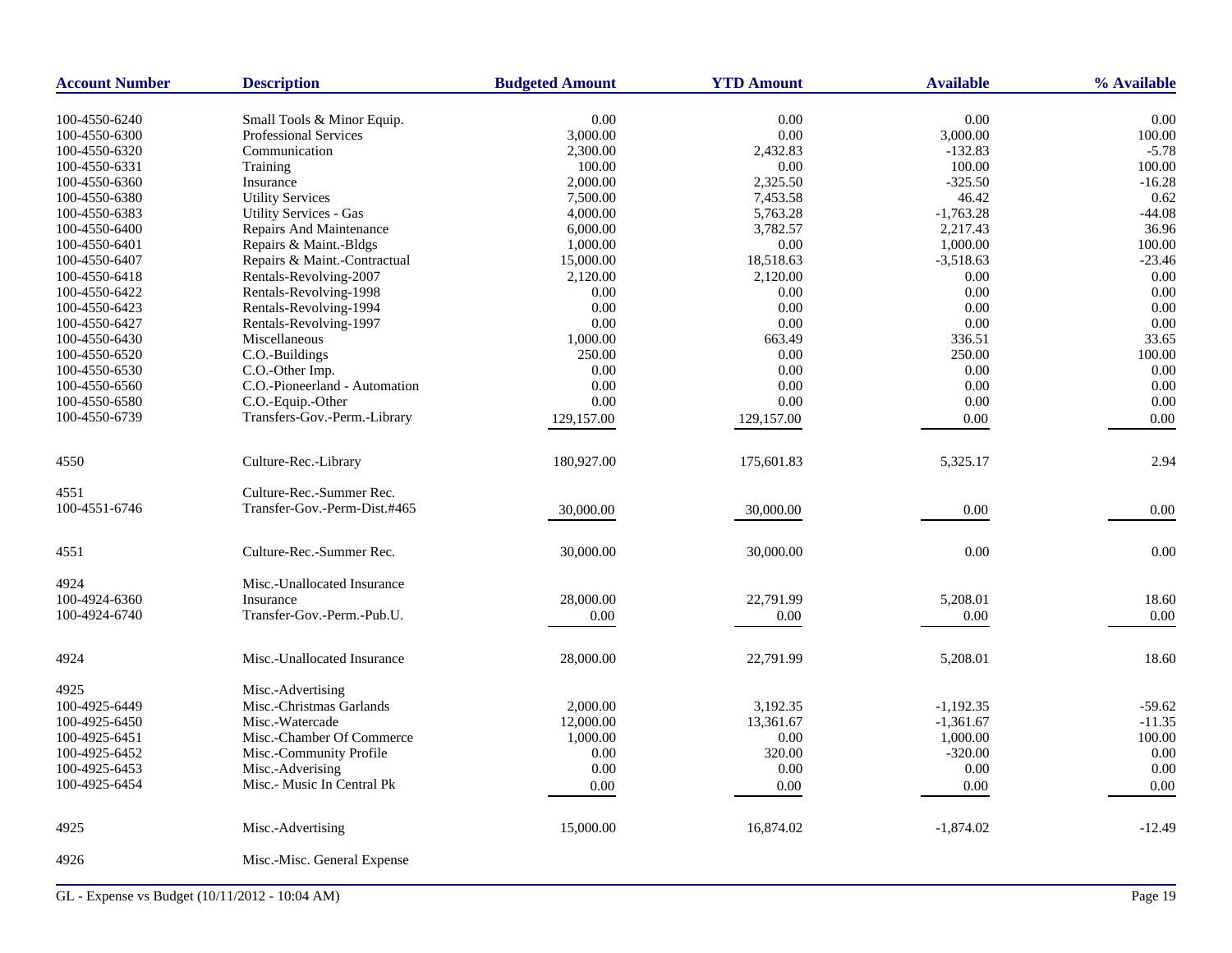| <b>Account Number</b> | <b>Description</b>                  | <b>Budgeted Amount</b> | <b>YTD Amount</b> | <b>Available</b> | % Available |
|-----------------------|-------------------------------------|------------------------|-------------------|------------------|-------------|
| 100-4926-6300         | Prof. Services-Technology           | 0.00                   | 0.00              | 0.00             | 0.00        |
| 100-4926-6424         | Rentals-Back Hoe                    | 2,393.00               | 2,393.00          | 0.00             | 0.00        |
| 100-4926-6430         | Miscellaneous                       | 6,000.00               | 24,644.41         | $-18,644.41$     | $-310.74$   |
| 100-4926-6433         | Misc.-Dues & Subscriptions          | 18,000.00              | 15,623.00         | 2,377.00         | 13.21       |
| 100-4926-6437         | Misc-Retiree Health Insurance       | 10,970.00              | 11,222.75         | $-252.75$        | $-2.30$     |
| 100-4926-6440         | Misc.-Contingency Funds-A           | 418,961.00             | 0.00              | 418,961.00       | 100.00      |
| 100-4926-6441         | Misc.-S. W. Foundation              | 2,500.00               | 2,500.00          | 0.00             | 0.00        |
| 100-4926-6451         | Misc.-Chamber Of Commerce           | 1,000.00               | 1.095.00          | $-95.00$         | $-9.50$     |
| 100-4926-6452         | Misc.-Technology                    | 0.00                   | 0.00              | 0.00             | 0.00        |
| 100-4926-6453         | Misc.-Auditorium                    | 0.00                   | 0.00              | 0.00             | 0.00        |
| 100-4926-6454         | Misc.-Cable Television              | 0.00                   | 1,710.39          | $-1,710.39$      | 0.00        |
| 100-4926-6455         | Cable Franchise                     | 0.00                   | 0.00              | 0.00             | 0.00        |
| 100-4926-6456         | Misc.-Gopher State One Call         | 2,500.00               | 2,173.00          | 327.00           | 13.08       |
| 100-4926-6458         | Misc.-Safety Consulting             | 25,000.00              | 24,775.00         | 225.00           | 0.90        |
| 100-4926-6461         | Misc.-Tax Abatement(Motel)          | 0.00                   | 0.00              | 0.00             | 0.00        |
| 100-4926-6462         | Misc.-School Counselling            | 0.00                   | 0.00              | 0.00             | 0.00        |
| 100-4926-6463         | Misc.-Library Remodel-Barils        | 0.00                   | 0.00              | 0.00             | 0.00        |
| 100-4926-6464         | Misc.-Contract Services             | 0.00                   | 0.00              | 0.00             | 0.00        |
| 100-4926-6465         | Misc.-New Industrial Park           | 0.00                   | 0.00              | 0.00             | 0.00        |
| 100-4926-6466         | Misc. - Darwin Taxes-Annex          | 0.00                   | 0.00              | 0.00             | 0.00        |
| 100-4926-6467         | Misc.-Habitat For Humanity          | 0.00                   | 0.00              | 0.00             | 0.00        |
| 100-4926-6468         | Misc.-Home Page-Chamber             | 0.00                   | 0.00              | 0.00             | 0.00        |
| 100-4926-6469         | Misc.-Lfd. Township Tax-Annex       | 0.00                   | 0.00              | 0.00             | 0.00        |
| 100-4926-6475         | Misc.- Oil Recycling                | 2,000.00               | 2,512.50          | $-512.50$        | $-25.63$    |
| 100-4926-6476         | Misc.-Vendor Sales Tax              | 0.00                   | 0.00              | 0.00             | 0.00        |
| 100-4926-6477         | Misc.-Vendor Use Tax                | 0.00                   | 0.00              | 0.00             | 0.00        |
| 100-4926-6478         | Misc.-Cable-Local Access            | 12,000.00              | 1,656.91          | 10,343.09        | 86.19       |
| 100-4926-6479         | Misc.-L.P.U.-Energy Grant           | 0.00                   | 0.00              | 0.00             | 0.00        |
| 100-4926-6580         | C.O.-Equip.-Other                   | 0.00                   | 0.00              | 0.00             | 0.00        |
| 100-4926-6624         | Rentals-Rev.Fund-2000-Ding.         | 0.00                   | 0.00              | 0.00             | 0.00        |
|                       |                                     |                        |                   |                  |             |
| 4926                  | Misc.-Misc. General Expense         | 501,324.00             | 90,305.96         | 411,018.04       | 81.99       |
| 4932                  | Misc.-Transfers                     |                        |                   |                  |             |
| 100-4932-6712         | <b>Transfer-Optimist Park Grand</b> | 0.00                   | 0.00              | 0.00             | 0.00        |
| 100-4932-6715         | Transfer-Res. For Auditorium        | 22,000.00              | 22,000.00         | 0.00             | 0.00        |
| 100-4932-6718         | <b>Transfer-Operating Revolving</b> | 0.00                   | 0.00              | 0.00             | 0.00        |
| 100-4932-6719         | Transfer-Dial-A-Ride                | 86,000.00              | 86,000.00         | 0.00             | 0.00        |
| 100-4932-6721         | Repay-Int.-Perm-Coi-93              | 0.00                   | 0.00              | 0.00             | 0.00        |
| 100-4932-6722         | Repay-Int.-Perm-Coi-95              | 0.00                   | 0.00              | 0.00             | 0.00        |
| 100-4932-6723         | Repay Coi-99                        | 0.00                   | 0.00              | 0.00             | 0.00        |
| 100-4932-6724         | Repay Coi-2001                      | 0.00                   | 0.00              | 0.00             | 0.00        |
| 100-4932-6725         | Repay-Int.-Perm-Fire Pumper         | 0.00                   | 0.00              | 0.00             | 0.00        |
| 100-4932-6726         | Transfers-C.O.I-2003                | 0.00                   | 0.00              | 0.00             | 0.00        |
| 100-4932-6728         | Transfers-Int.-Perm-Civic.A.        | 0.00                   | 0.00              | 0.00             | 0.00        |
| 100-4932-6747         | Transfer - Operating Rev.           | 0.00                   | 0.00              | 0.00             | 0.00        |
| 100-4932-6749         | Transfer-Capital Imp. Fund          | 0.00                   | 206,433.13        | $-206, 433.13$   | 0.00        |
| 100-4932-6750         | Transfer-C of I - 2007              | 0.00                   | 0.00              | 0.00             | 0.00        |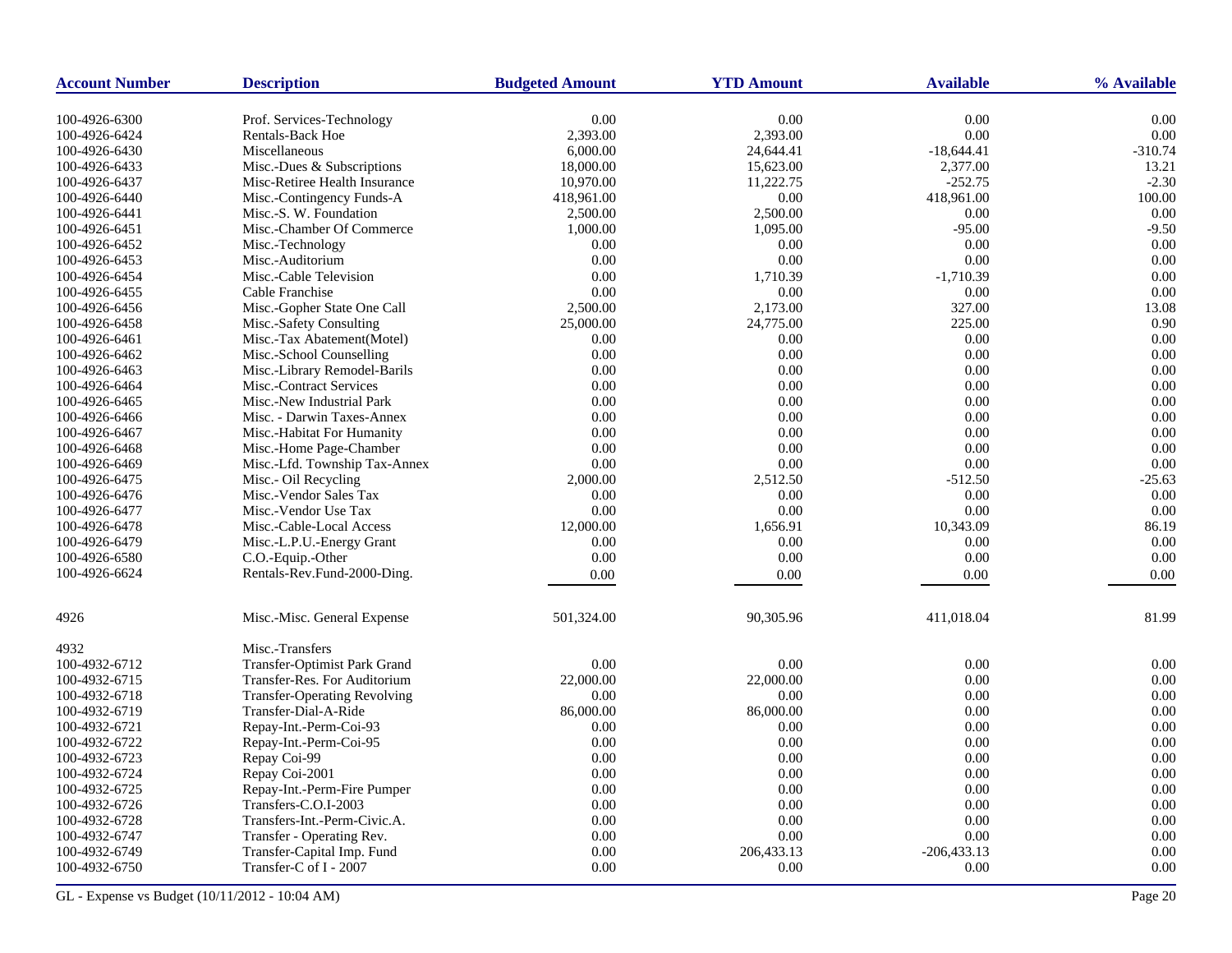| <b>Account Number</b> | <b>Description</b>                  | <b>Budgeted Amount</b> | <b>YTD Amount</b> | <b>Available</b> | % Available |
|-----------------------|-------------------------------------|------------------------|-------------------|------------------|-------------|
|                       |                                     |                        |                   |                  |             |
| 100-4932-6755         | <b>Transfer-Airport Improvement</b> | 0.00                   | 0.00              | 0.00             | 0.00        |
| 100-4932-6758         | <b>Transfers-Cemetery</b>           | 10,000.00              | 10,000.00         | 0.00             | 0.00        |
| 100-4932-6759         | Transfer-Res. Local Match           | 0.00                   | 0.00              | 0.00             | 0.00        |
| 100-4932-6761         | Transfer-Wastewater Imp.            | 0.00                   | 0.00              | 0.00             | 0.00        |
| 100-4932-6762         | Transfer - West Fifth St. Imp.      | 0.00                   | 0.00              | 0.00             | 0.00        |
| 100-4932-6763         | Transfer-Airport                    | 0.00                   | 0.00              | 0.00             | 0.00        |
| 100-4932-6764         | Transfer-Hazardous Bldg. Rev        | 0.00                   | 0.00              | 0.00             | 0.00        |
| 100-4932-6765         | Transfer-EDA Lease Purchase         | 0.00                   | 0.00              | 0.00             | 0.00        |
| 100-4932-6766         | Transfer-TIF                        | 0.00                   | 0.00              | 0.00             | 0.00        |
| 100-4932-6769         | Transfer-Reserve for JOBZ           | 0.00                   | 19,971.00         | $-19,971.00$     | 0.00        |
| 100-4932-6777         | Transfer-Community                  | 0.00                   | 0.00              | 0.00             | 0.00        |
|                       | Development                         |                        |                   |                  |             |
| 100-4932-6778         | <b>Transfer Account</b>             | 0.00                   | 0.00              | 0.00             | 0.00        |
|                       |                                     |                        |                   |                  |             |
| 4932                  | Misc.-Transfers                     | 118,000.00             | 344,404.13        | $-226,404.13$    | $-191.87$   |
|                       |                                     |                        |                   |                  |             |
| 100                   | <b>General Fund</b>                 | 4,162,878.00           | 4,145,694.65      | 17,183.35        | 0.41        |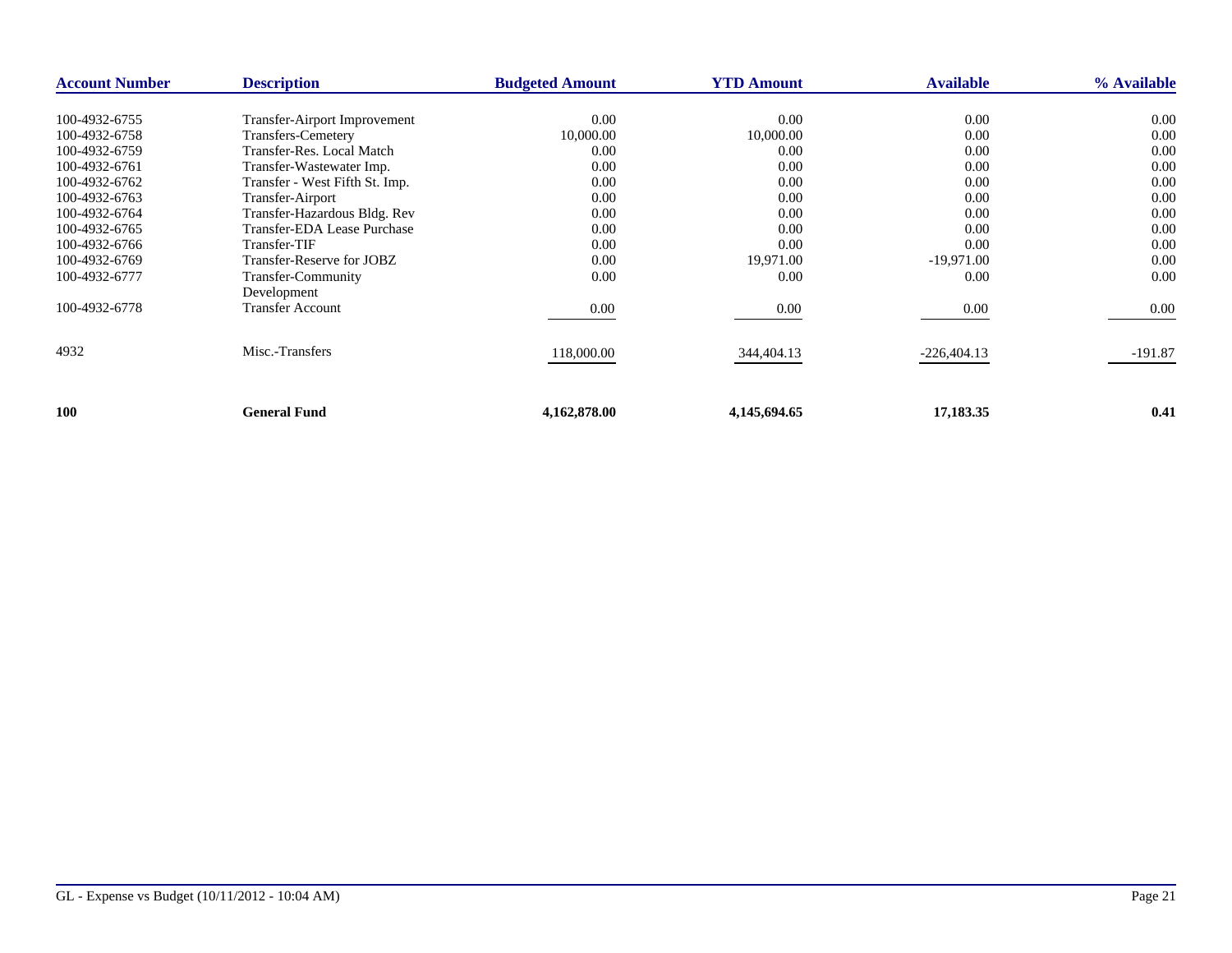User: BethKargas Printed: 10/11/12 10:04:26 Period 01 - 12 Fiscal Year 2008

 $LITCHTFIELD<sub>a</sub>  
\n $\frac{M-T}{\sqrt{2n}}\frac{1}{2abc}\sum_{k}^{N}E_{k}^{S}D_{k}^{S} + \frac{1}{2}$$ 

| <b>Account Number</b> | <b>Description</b>                  | <b>Budgeted Amount</b> | <b>YTD Amount</b> | <b>Available</b> | % Available |
|-----------------------|-------------------------------------|------------------------|-------------------|------------------|-------------|
|                       |                                     |                        |                   |                  |             |
| 602                   | <b>Water Fund</b>                   |                        |                   |                  |             |
| 4960                  | Production                          |                        |                   |                  |             |
| 602-4960-6201         | Supplies-Station                    | 2,000.00               | 3,472.30          | $-1,472.30$      | $-73.62$    |
| 602-4960-6210         | <b>Supplies-Operating Supplies</b>  | 32,000.00              | 25,125.07         | 6,874.93         | 21.48       |
| 602-4960-6220         | Supplies-RepairMaintenance          | 7,000.00               | 9,663.82          | $-2,663.82$      | $-38.05$    |
| 602-4960-6380         | Utility Services - Electric         | 49,200.00              | 66,304.00         | $-17,104.00$     | $-34.76$    |
| 602-4960-6400         | Repairs And Maintenance             | 30,000.00              | 15,630.11         | 14,369.89        | 47.90       |
| 602-4960-6402         | Repairs & Maint.-Building           | 4,500.00               | 0.00              | 4,500.00         | 100.00      |
| 4960                  | Production                          | 124,700.00             | 120,195.30        | 4,504.70         | 3.61        |
|                       |                                     |                        |                   |                  |             |
| 4961                  | Distribution                        |                        |                   |                  |             |
| 602-4961-6101         | Wages-Full-Time-Supervisor          | 55,682.00              | 48,384.19         | 7,297.81         | 13.11       |
| 602-4961-6102         | Wages-Full-Time-Regular             | 43,124.00              | 46,702.81         | $-3,578.81$      | $-8.30$     |
| 602-4961-6106         | Wages-Full-Time-Overtime            | 1,000.00               | 4,236.59          | $-3,236.59$      | $-323.66$   |
| 602-4961-6111         | Other Pay-Severance Pay             | 0.00                   | 0.00              | 0.00             | 0.00        |
| 602-4961-6112         | Other Pay-Sick Leave Pay            | 681.00                 | 1,458.90          | $-777.90$        | $-114.23$   |
| 602-4961-6116         | Pager Allowance                     | 17,246.00              | 17,225.46         | 20.54            | 0.12        |
| 602-4961-6121         | <b>Employer Contributions-Pera</b>  | 7,543.00               | 7,716.18          | $-173.18$        | $-2.30$     |
| 602-4961-6122         | <b>Employer Contributions-Fica</b>  | 7,237.00               | 6,864.54          | 372.46           | 5.15        |
| 602-4961-6123         | <b>Employer Contributions-Medic</b> | 1,693.00               | 1,605.37          | 87.63            | 5.18        |
| 602-4961-6131         | Employer Paid Ins.-Health           | 21,939.00              | 24,628.20         | $-2,689.20$      | $-12.26$    |
| 602-4961-6132         | Employer Paid Ins.-Dental           | 2,550.00               | 2,726.32          | $-176.32$        | $-6.91$     |
| 602-4961-6133         | Employer Paid Ins.-Life             | 288.00                 | 333.12            | $-45.12$         | $-15.67$    |
| 602-4961-6134         | <b>Employer Paid Ins-Disability</b> | 474.00                 | 519.68            | $-45.68$         | $-9.64$     |
| 602-4961-6148         | Cafeteria Plan Service Chgs.        | 1,000.00               | 108.00            | 892.00           | 89.20       |
| 602-4961-6210         | <b>Supplies-Operating Supplies</b>  | 5,000.00               | 4,335.47          | 664.53           | 13.29       |
| 602-4961-6212         | Supplies-Operating-Fuel             | 2,500.00               | 2,676.65          | $-176.65$        | $-7.07$     |
| 602-4961-6220         | Supplies-RepairMaintenance          | 30,000.00              | 38,908.36         | $-8,908.36$      | $-29.69$    |
| 602-4961-6331         | Training                            | 4,000.00               | 1,915.84          | 2,084.16         | 52.10       |
| 602-4961-6400         | Repairs And Maintenance             | 50,000.00              | 55,797.39         | $-5,797.39$      | $-11.59$    |
| 602-4961-6417         | Rentals - Revolving - 2008          | 0.00                   | 0.00              | 0.00             | 0.00        |
| 602-4961-6418         | Rentals-Revolving-2007              | 17,728.00              | 17,728.00         | 0.00             | 0.00        |
| 602-4961-6421         | Rentals-Revolving-2003              | 2,393.00               | 2,393.00          | 0.00             | 0.00        |
| 602-4961-6422         | Rentals-Revolving-2004              | 7,605.00               | 7,605.00          | 0.00             | 0.00        |
| 602-4961-6427         | Rentals-Revolving-2005              | 6,656.00               | 6,656.00          | 0.00             | 0.00        |
| 602-4961-6430         | Miscellaneous                       | 4,001.00               | 4,031.99          | $-30.99$         | $-0.77$     |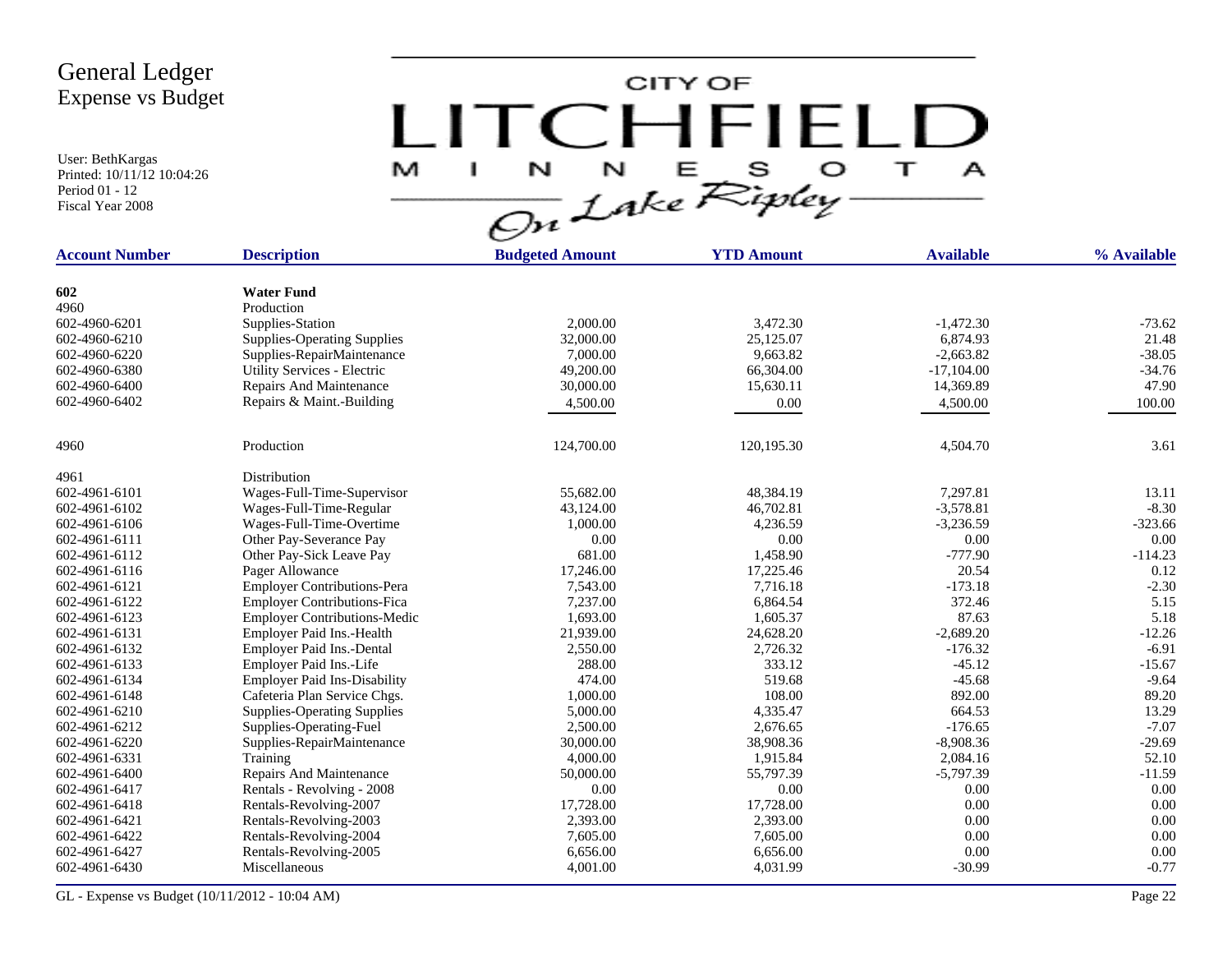| <b>Account Number</b>          | <b>Description</b>                         | <b>Budgeted Amount</b> | <b>YTD Amount</b> | <b>Available</b>            | % Available    |
|--------------------------------|--------------------------------------------|------------------------|-------------------|-----------------------------|----------------|
| 602-4961-6435                  | Misc.-State Surcharge                      | 25,000.00              | 12,033.00         | 12,967.00                   | 51.87          |
| 602-4961-6476                  | Misc.- Sales Tax                           | 15,000.00              | 0.00              | 15,000.00                   | 100.00         |
| 602-4961-6477                  | Misc.-Vendor Use Tax                       | 200.00                 | 0.00              | 200.00                      | 100.00         |
| 602-4961-6530                  | C.O.-Other Imp.                            | 0.00                   | 0.00              | 0.00                        | 0.00           |
|                                |                                            |                        |                   |                             |                |
| 4961                           | Distribution                               | 330,540.00             | 316,590.06        | 13,949.94                   | 4.22           |
| 4962                           | Administration                             |                        |                   |                             |                |
| 602-4962-6212                  | Supplies-Operating-Fuel                    | 1,000.00               | 0.00              | 1,000.00                    | 100.00         |
| 602-4962-6300                  | <b>Professional Services</b>               | 10,000.00              | 7,903.38          | 2,096.62                    | 20.97          |
| 602-4962-6321                  | Communication - Telephone                  | 1,500.00               | 2,162.50          | $-662.50$                   | $-44.17$       |
| 602-4962-6360                  | Insurance                                  | 12,000.00              | 11,832.12         | 167.88                      | 1.40           |
| 602-4962-6400                  | Repairs And Maintenance                    | 1,000.00               | 617.37            | 382.63                      | 38.26          |
| 602-4962-6430                  | Miscellaneous                              | 3,000.00               | 2,418.00          | 582.00                      | 19.40          |
| 602-4962-6437                  | Misc-Retiree Health Insurance              | 10.970.00              | 11,222.75         | $-252.75$                   | $-2.30$        |
| 4962                           | Administration                             | 39,470.00              | 36,156.12         | 3,313.88                    | 8.40           |
|                                |                                            |                        |                   |                             |                |
| 4966                           | General Financial                          |                        |                   |                             |                |
| 602-4966-6429                  | Depreciation Expense                       | 0.00                   | 328, 302. 10      | $-328,302.10$<br>105,353.00 | 0.00<br>100.00 |
| 602-4966-6440                  | Misc.-Contingency Funds                    | 105,353.00             | 0.00              |                             | 0.00           |
| 602-4966-6444                  | Misc.-Accounting                           | 10,000.00              | 10,000.00         | 0.00<br>0.00                | 0.00           |
| 602-4966-6445                  | Misc.-Audit                                | 8,000.00<br>0.00       | 8,000.00          | 0.00                        | 0.00           |
| 602-4966-6446<br>602-4966-6600 | Misc.-Interest                             | 0.00                   | 0.00<br>0.00      | 0.00                        | 0.00           |
|                                | DebtvServ.-Principal<br>Deb Serv.-Interesr | 0.00                   | 5,673.83          | $-5,673.83$                 | 0.00           |
| 602-4966-6610<br>602-4966-6721 | Transfer - General Fund                    | 0.00                   | 0.00              | 0.00                        | 0.00           |
| 602-4966-6722                  | Transfer-Gen. Water Serviceman             | 0.00                   | 0.00              | 0.00                        | 0.00           |
| 602-4966-6723                  | <b>Transfers-Meter Reading</b>             | 0.00                   | $-29,681.36$      | 29,681.36                   | 0.00           |
| 602-4966-6724                  | Transfer-Receptionist                      | 10,000.00              | 10,000.00         | 0.00                        | 0.00           |
| 602-4966-6725                  | <b>Transfers-Safety Program</b>            | 5,000.00               | 5,000.00          | 0.00                        | 0.00           |
| 602-4966-6726                  | Transfer - Technology                      | 10,000.00              | 10,000.00         | 0.00                        | 0.00           |
| 602-4966-6729                  | Transfer-Gen(2007 C of I)                  | 3,619.00               | 3,619.00          | 0.00                        | 0.00           |
| 602-4966-6746                  | Transfer-Pfa                               | 298,920.00             | 101,920.00        | 197,000.00                  | 65.90          |
| 602-4966-6747                  | Transfer-Bonds-5Th Street                  | 22,150.00              | 0.00              | 22,150.00                   | 100.00         |
| 602-4966-6756                  | <b>Transfer-Sewer</b>                      | 0.00                   | 0.00              | 0.00                        | 0.00           |
|                                | WaterServiceman                            |                        |                   |                             |                |
| 602-4966-6757                  | Transfer - Water                           | 0.00                   | 151,363.28        | $-151,363.28$               | 0.00           |
| 4966                           | <b>General Financial</b>                   | 473,042.00             | 604,196.85        | $-131, 154.85$              | $-27.73$       |
| 602                            | <b>Water Fund</b>                          | 967,752.00             | 1,077,138.33      | -109,386.33                 | $-11.30$       |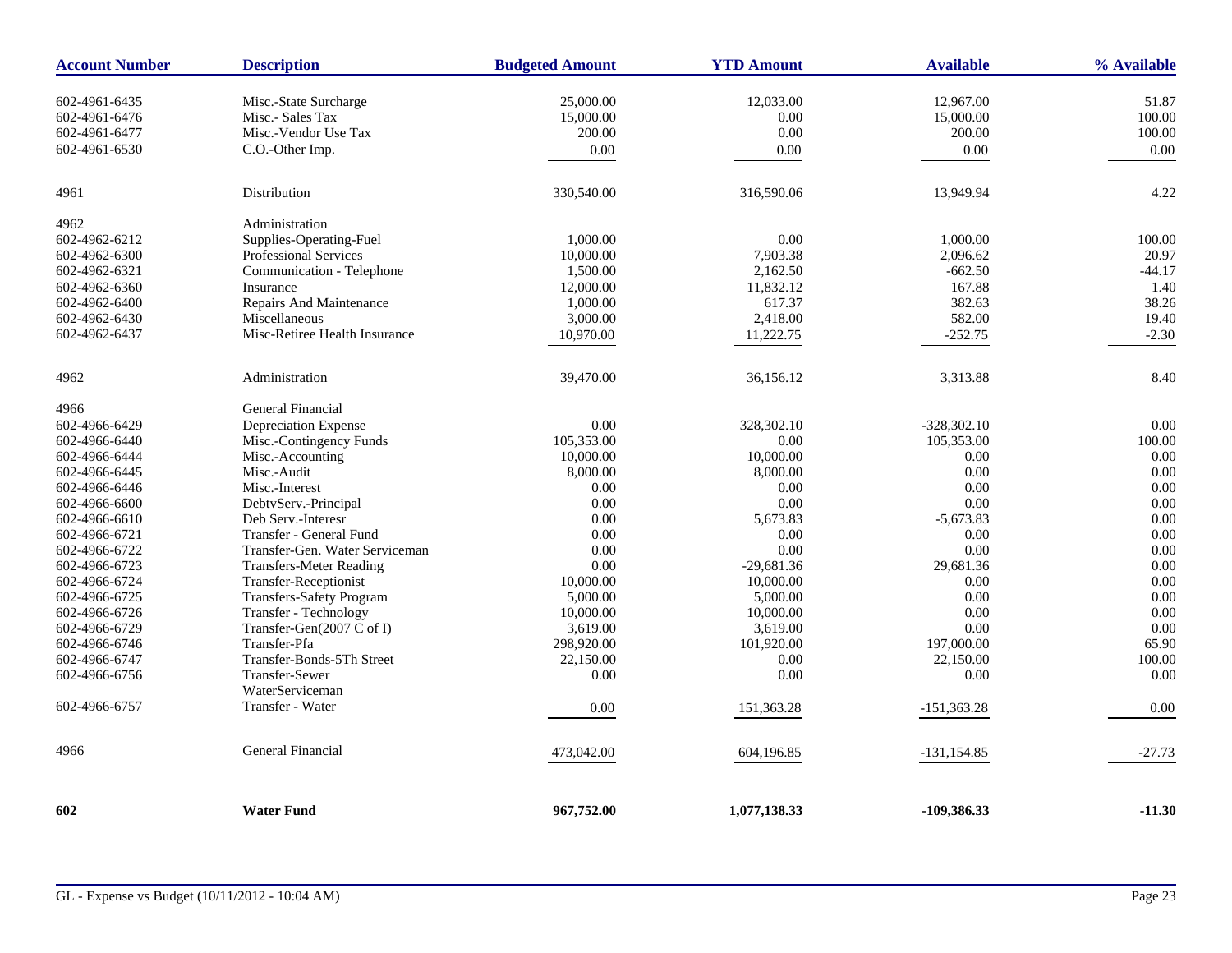User: BethKargas Printed: 10/11/12 10:04:26 Period 01 - 12 Fiscal Year 2008

# $LITCHTFIELD<sub>a</sub>\n $\frac{M-T}{\sqrt{2n}}\frac{1}{2abc}\sum_{k}^{N}E_{k}^{S}D_{k}^{S} + \frac{1}{2}$$

| <b>Account Number</b> | <b>Description</b>                  | <b>Budgeted Amount</b> | <b>YTD Amount</b> | <b>Available</b> | % Available |
|-----------------------|-------------------------------------|------------------------|-------------------|------------------|-------------|
| 604                   | <b>Electric Fund</b>                |                        |                   |                  |             |
| 0000                  |                                     |                        |                   |                  |             |
| 604-0000-5956         | Transfer-Infrastr.-Electric         | 0.00                   | $-1,041,675.72$   | 1,041,675.72     | 0.00        |
| 0000                  |                                     | 0.00                   | $-1,041,675.72$   | 1,041,675.72     | 0.00        |
| 4960                  | Production                          |                        |                   |                  |             |
| 604-4960-6101         | Wages-Full-Time-Supervisor          | 55,682.00              | 46,579.65         | 9,102.35         | 16.35       |
| 604-4960-6102         | Wages-Full-Time-Regular             | 101,886.00             | 103,271.82        | $-1,385.82$      | $-1.36$     |
| 604-4960-6103         | Wages-Full-Time-Maintenance         | 0.00                   | 0.00              | 0.00             | 0.00        |
| 604-4960-6106         | Wages-Full-Time-Overtime            | 5,000.00               | 2,880.85          | 2,119.15         | 42.38       |
| 604-4960-6107         | Wages-Part-Time                     | 0.00                   | 0.00              | 0.00             | 0.00        |
| 604-4960-6108         | Wages-Part-Time-Overtime            | 0.00                   | 0.00              | 0.00             | 0.00        |
| 604-4960-6112         | Other Pay-Sick Leave Pay            | 0.00                   | 0.00              | 0.00             | 0.00        |
| 604-4960-6116         | Pager Allowance                     | 20,377.00              | 20,377.24         | $-0.24$          | 0.00        |
| 604-4960-6121         | <b>Employer Contributions-Pera</b>  | 11,566.00              | 11,727.65         | $-161.65$        | $-1.40$     |
| 604-4960-6122         | <b>Employer Contributions-Fica</b>  | 11,033.00              | 10,482.19         | 550.81           | 4.99        |
| 604-4960-6123         | <b>Employer Contributions-Medic</b> | 2,580.00               | 2,451.30          | 128.70           | 4.99        |
| 604-4960-6131         | Employer Paid Ins.-Health           | 32,909.00              | 33,668.25         | $-759.25$        | $-2.31$     |
| 604-4960-6132         | Employer Paid Ins.-Dental           | 3,448.00               | 3,384.30          | 63.70            | 1.85        |
| 604-4960-6133         | Employer Paid Ins.-Life             | 432.00                 | 450.00            | $-18.00$         | $-4.17$     |
| 604-4960-6134         | <b>Employer Paid Ins-Disability</b> | 756.00                 | 756.36            | $-0.36$          | $-0.05$     |
| 604-4960-6148         | Cafeteria Plan Service Chgs.        | 200.00                 | 162.00            | 38.00            | 19.00       |
| 604-4960-6201         | Supplies-Station                    | 1,000.00               | 0.00              | 1,000.00         | 100.00      |
| 604-4960-6210         | <b>Supplies-Operating Supplies</b>  | 6,000.00               | 0.00              | 6,000.00         | 100.00      |
| 604-4960-6212         | Supplies-Operating-Fuel             | 2,000.00               | 2,857.32          | $-857.32$        | $-42.87$    |
| 604-4960-6217         | Supplies-Operating-Uniforms         | 200.00                 | 850.87            | $-650.87$        | $-325.44$   |
| 604-4960-6220         | Supplies-RepairMaintenance          | 5,000.00               | 10,256.82         | $-5,256.82$      | $-105.14$   |
| 604-4960-6229         | Supplies-Diesels                    | 5,000.00               | 0.00              | 5,000.00         | 100.00      |
| 604-4960-6240         | Small Tools & Minor Equip.          | 2,000.00               | 0.00              | 2,000.00         | 100.00      |
| 604-4960-6300         | <b>Professional Services</b>        | 0.00                   | 0.00              | 0.00             | 0.00        |
| 604-4960-6302         | Professional-Legal                  | 0.00                   | 0.00              | 0.00             | 0.00        |
| 604-4960-6320         | Communication                       | 0.00                   | 0.00              | 0.00             | 0.00        |
| 604-4960-6321         | Communication - Telephone           | 200.00                 | 108.66            | 91.34            | 45.67       |
| 604-4960-6322         | Communication - Postage             | 0.00                   | 0.00              | 0.00             | 0.00        |
| 604-4960-6325         | Communication - Alarm System        | 0.00                   | 0.00              | 0.00             | 0.00        |
| 604-4960-6331         | Training                            | 3,000.00               | 2,151.02          | 848.98           | 28.30       |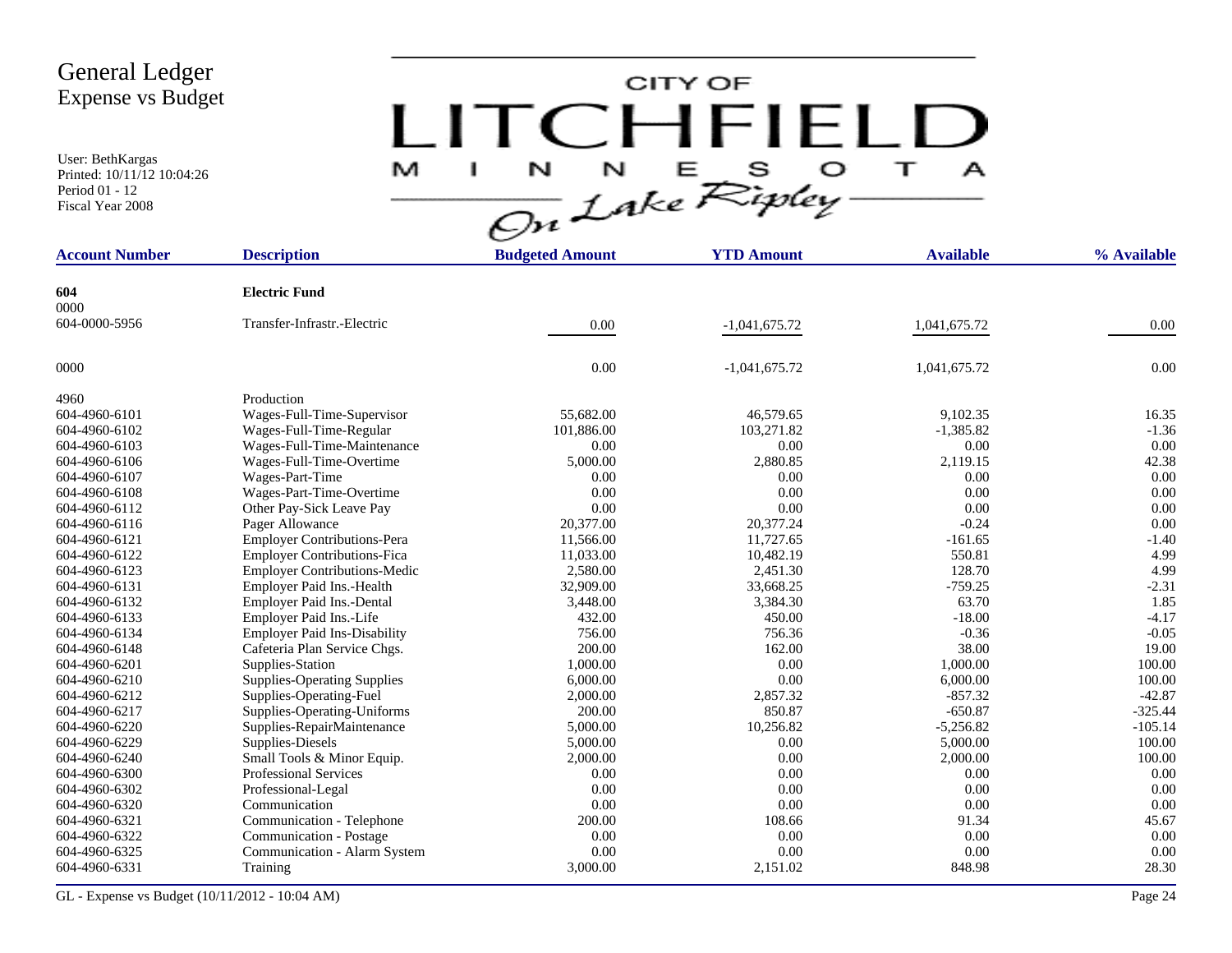| <b>Account Number</b> | <b>Description</b>                  | <b>Budgeted Amount</b> | <b>YTD Amount</b> | <b>Available</b> | % Available |
|-----------------------|-------------------------------------|------------------------|-------------------|------------------|-------------|
| 604-4960-6333         | <b>Transportation - Freight</b>     | 4,000.00               | 0.00              | 4,000.00         | 100.00      |
| 604-4960-6355         | Load Management Demand              | 5,000.00               | $0.00\,$          | 5,000.00         | 100.00      |
| 604-4960-6360         | Insurance                           | 22,000.00              | 13,315.33         | 8,684.67         | 39.48       |
| 604-4960-6380         | Utility Services - Electric         | 0.00                   | 0.00              | 0.00             | 0.00        |
| 604-4960-6383         | <b>Utility Services - Gas</b>       | 30,000.00              | 33,080.58         | $-3,080.58$      | $-10.27$    |
| 604-4960-6400         | Repairs And Maintenance             | 7,000.00               | 10,109.87         | $-3,109.87$      | $-44.43$    |
| 604-4960-6402         | Repairs & Maint.-Buildings          | 2,000.00               | 0.00              | 2,000.00         | 100.00      |
| 604-4960-6430         | Miscellaneous                       | 4,000.00               | 8,135.40          | $-4,135.40$      | $-103.39$   |
| 604-4960-6477         | Misc.-Vendor Use Tax                | 0.00                   | 0.00              | 0.00             | 0.00        |
|                       |                                     |                        |                   |                  |             |
| 4960                  | Production                          | 344,269.00             | 317,057.48        | 27,211.52        | 7.90        |
| 4961                  | Distribution                        |                        |                   |                  |             |
| 604-4961-6101         | Wages-Full-Time-Supervisor          | 65,160.00              | 54,729.08         | 10,430.92        | 16.01       |
| 604-4961-6102         | Wages-Full-Time-Regular             | 157,568.00             | 140,441.24        | 17,126.76        | 10.87       |
| 604-4961-6103         | Wages-Full-Time-Maintenance         | 0.00                   | $0.00\,$          | 0.00             | 0.00        |
| 604-4961-6106         | Wages-Full-Time-Overtime            | 4,000.00               | 5,069.97          | $-1,069.97$      | $-26.75$    |
| 604-4961-6111         | Other Pay-Severance Pay             | 0.00                   | $0.00\,$          | 0.00             | $0.00\,$    |
| 604-4961-6112         | Other Pay-Sick Leave Pay            | 1,449.00               | 1,503.68          | $-54.68$         | $-3.77$     |
| 604-4961-6116         | Pager Allowance                     | 21,005.00              | 13,552.79         | 7,452.21         | 35.48       |
| 604-4961-6121         | Employer Contributions-Pera         | 15,843.00              | 15,594.34         | 248.66           | 1.57        |
| 604-4961-6122         | <b>Employer Contributions-Fica</b>  | 15,201.00              | 14,037.02         | 1,163.98         | 7.66        |
| 604-4961-6123         | <b>Employer Contributions-Medic</b> | 3,555.00               | 3,282.87          | 272.13           | 7.65        |
| 604-4961-6131         | Employer Paid Ins.-Health           | 43,878.00              | 44,891.00         | $-1,013.00$      | $-2.31$     |
| 604-4961-6132         | Employer Paid Ins.-Dental           | 4,345.00               | 4,518.20          | $-173.20$        | $-3.99$     |
| 604-4961-6133         | Employer Paid Ins.-Life             | 576.00                 | 600.00            | $-24.00$         | $-4.17$     |
| 604-4961-6134         | <b>Employer Paid Ins-Disability</b> | 1,069.00               | 1,069.08          | $-0.08$          | $-0.01$     |
| 604-4961-6148         | Cafeteria Plan Service Chgs.        | 225.00                 | 216.00            | 9.00             | 4.00        |
| 604-4961-6201         | Supplies-Station                    | 1,000.00               | 0.00              | 1,000.00         | 100.00      |
| 604-4961-6210         | <b>Supplies-Operating Supplies</b>  | 1,000.00               | 0.00              | 1,000.00         | 100.00      |
| 604-4961-6211         | Supplies-Transformers               | 1,000.00               | $-53,254.64$      | 54,254.64        | 5,425.46    |
| 604-4961-6212         | Supplies-Operating-Fuel             | 6,000.00               | 9,047.50          | $-3,047.50$      | $-50.79$    |
| 604-4961-6213         | Supplies-Line                       | 10,000.00              | $-20,558.95$      | 30,558.95        | 305.59      |
| 604-4961-6217         | Supplies-Operating-Uniforms         | 1,000.00               | 299.23            | 700.77           | 70.08       |
| 604-4961-6220         | Supplies-Street Lights              | 20,000.00              | 5,185.62          | 14,814.38        | 74.07       |
| 604-4961-6221         | Supplies-Repairs & Main.            | 50,000.00              | 45,347.33         | 4,652.67         | 9.31        |
| 604-4961-6240         | Small Tools & Minor Equip.          | 1,000.00               | 0.00              | 1,000.00         | 100.00      |
| 604-4961-6300         | Professional Services               | 1,000.00               | 0.00              | 1,000.00         | 100.00      |
| 604-4961-6331         | Training                            | 4,000.00               | 604.52            | 3,395.48         | 84.89       |
| 604-4961-6400         | Repairs And Maintenance             | 20,000.00              | 18,224.97         | 1,775.03         | 8.88        |
| 604-4961-6417         | Rentals - Revolving - 2008          | 0.00                   | 0.00              | 0.00             | 0.00        |
| 604-4961-6418         | Rentals-Revolving-2007              | 2,314.00               | 2,314.00          | 0.00             | 0.00        |
| 604-4961-6421         | Rentals-Revolving-2003              | 2,393.00               | 2,393.00          | 0.00             | $0.00\,$    |
| 604-4961-6422         | Rentals-Revolving-2004              | 7,605.00               | 7,605.00          | 0.00             | 0.00        |
| 604-4961-6425         | Rentals-Revolving-2006              | 4,340.00               | 4,340.00          | 0.00             | 0.00        |
| 604-4961-6427         | Rentals-Revolving-2005              | 13,675.00              | 13,675.00         | 0.00             | $0.00\,$    |
| 604-4961-6430         | Miscellaneous                       | 5,001.00               | 866.67            | 4,134.33         | 82.67       |
| 604-4961-6476         | Misc.- Sales Tax                    | 0.00                   | 0.00              | 0.00             | 0.00        |
| 604-4961-6477         | Misc.-Vendor Use Tax                | 0.00                   | $0.00\,$          | $0.00\,$         | 0.00        |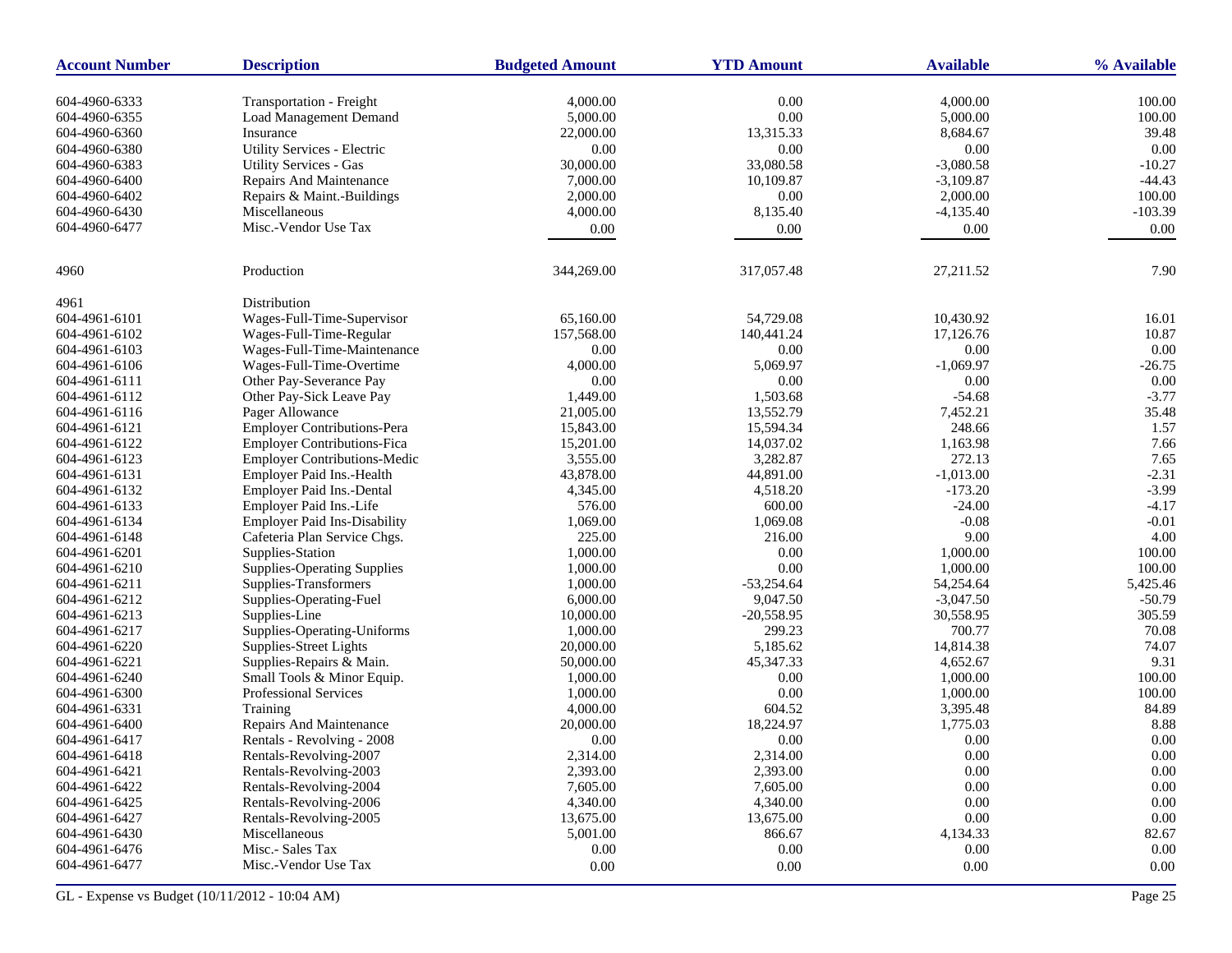| <b>Account Number</b> | <b>Description</b>                  | <b>Budgeted Amount</b> | <b>YTD Amount</b> | <b>Available</b> | % Available |
|-----------------------|-------------------------------------|------------------------|-------------------|------------------|-------------|
|                       |                                     |                        |                   |                  |             |
| 4961                  | Distribution                        | 485,202.00             | 335,594.52        | 149,607.48       | 30.83       |
|                       |                                     |                        |                   |                  |             |
| 4962                  | Administration                      |                        |                   |                  |             |
| 604-4962-6101         | Wages-Full-Time-Supervisor          | 55,682.00              | 48,359.78         | 7,322.22         | 13.15       |
| 604-4962-6102         | Wages-Full-Time-Regular             | 86,248.00              | 87,608.02         | $-1,360.02$      | $-1.58$     |
| 604-4962-6106         | Wages-Full-Time-Overtime            | 200.00                 | 0.00              | 200.00           | 100.00      |
| 604-4962-6107         | Wages-Part-Time                     | 0.00                   | 0.00              | 0.00             | 0.00        |
| 604-4962-6111         | Other Pay-Severance Pay             | 0.00                   | 0.00              | $0.00\,$         | 0.00        |
| 604-4962-6112         | Other Pay-Sick Leave Pay            | 638.00                 | 850.54            | $-212.54$        | $-33.31$    |
| 604-4962-6121         | Employer Contributions-Pera         | 9,225.00               | 9,204.52          | 20.48            | 0.22        |
| 604-4962-6122         | <b>Employer Contributions-Fica</b>  | 8,839.00               | 8,166.06          | 672.94           | 7.61        |
| 604-4962-6123         | <b>Employer Contributions-Medic</b> | 2,067.00               | 1,909.78          | 157.22           | 7.61        |
| 604-4962-6131         | Employer Paid Ins.-Health           | 32,909.00              | 33,473.25         | $-564.25$        | $-1.71$     |
| 604-4962-6132         | Employer Paid Ins.-Dental           | 3,448.00               | 3,269.15          | 178.85           | 5.19        |
| 604-4962-6133         | Employer Paid Ins.-Life             | 432.00                 | 450.00            | $-18.00$         | $-4.17$     |
| 604-4962-6134         | <b>Employer Paid Ins-Disability</b> | 681.00                 | 681.24            | $-0.24$          | $-0.04$     |
| 604-4962-6148         | Cafeteria Plan Service Chgs.        | 200.00                 | 162.00            | 38.00            | 19.00       |
| 604-4962-6200         | Supplies-Office Supplies            | 0.00                   | 1,590.65          | $-1,590.65$      | 0.00        |
| 604-4962-6212         | Supplies-Operating-Fuel             | 0.00                   | 0.00              | 0.00             | 0.00        |
| 604-4962-6214         | Supplies-Billing                    | 10,000.00              | 7,284.37          | 2,715.63         | 27.16       |
| 604-4962-6220         | Supplies-RepairMaintenance          | 200.00                 | 214.01            | $-14.01$         | $-7.01$     |
| 604-4962-6228         | Supplies-R & M-Vehicle              | 0.00                   | 0.00              | $0.00\,$         | 0.00        |
| 604-4962-6300         | Professional Services               | 1,000.00               | 7,873.37          | $-6,873.37$      | $-687.34$   |
| 604-4962-6303         | <b>Outside Services</b>             | 20,000.00              | 5,255.91          | 14,744.09        | 73.72       |
| 604-4962-6320         | Communication                       | 8,000.00               | 9,635.78          | $-1,635.78$      | $-20.45$    |
| 604-4962-6322         | Communication - Postage             | 15,000.00              | 17,068.05         | $-2,068.05$      | $-13.79$    |
| 604-4962-6331         | Training                            | 0.00                   | 913.54            | $-913.54$        | 0.00        |
| 604-4962-6340         | Advertising                         | 0.00                   | 0.00              | $0.00\,$         | 0.00        |
| 604-4962-6360         | Insurance                           | 57,000.00              | 49,348.43         | 7,651.57         | 13.42       |
| 604-4962-6384         | Safety Program                      | 0.00                   | 0.00              | 0.00             | 0.00        |
| 604-4962-6400         | Repairs And Maintenance             | 8,000.00               | 9,342.17          | $-1,342.17$      | $-16.78$    |
| 604-4962-6430         | Miscellaneous                       | 1,001.00               | 1,940.31          | $-939.31$        | $-93.84$    |
| 604-4962-6433         | Misc.-Dues & Subscriptions          | 17,000.00              | 22,636.53         | $-5,636.53$      | $-33.16$    |
| 604-4962-6437         | Misc-Retiree Health Insurance       | 65,817.00              | 67,336.50         | $-1,519.50$      | $-2.31$     |
| 604-4962-6446         | <b>Interest Expense</b>             | 0.00                   | 0.00              | 0.00             | 0.00        |
| 604-4962-6455         | Misc. New Employee Costs            | 0.00                   | 0.00              | 0.00             | 0.00        |
| 604-4962-6458         | Misc.-Safety Consulting             | 0.00                   | 0.00              | 0.00             | 0.00        |
| 604-4962-6476         | Misc.-Sales Tax                     | 175,000.00             | 0.00              | 175,000.00       | 100.00      |
| 604-4962-6477         | Misc.-Vendor Use Tax                | 1.000.00               | 0.00              | 1,000.00         | 100.00      |
| 4962                  | Administration                      | 579,587.00             | 394,573.96        | 185,013.04       | 31.92       |
| 4963                  | Engineering                         |                        |                   |                  |             |
| 604-4963-6102         | Wages-Full-Time-Regular             | $0.00\,$               | 0.00              | 0.00             | 0.00        |
| 604-4963-6107         | Wages-Part-Time                     | 0.00                   | $0.00\,$          | $0.00\,$         | $0.00\,$    |
| 604-4963-6108         | Wages-Part-Time-Overtime            | $0.00\,$               | $0.00\,$          | 0.00             | $0.00\,$    |
| 604-4963-6111         | Other Pay-Severance Pay             | $0.00\,$               | $0.00\,$          | 0.00             | $0.00\,$    |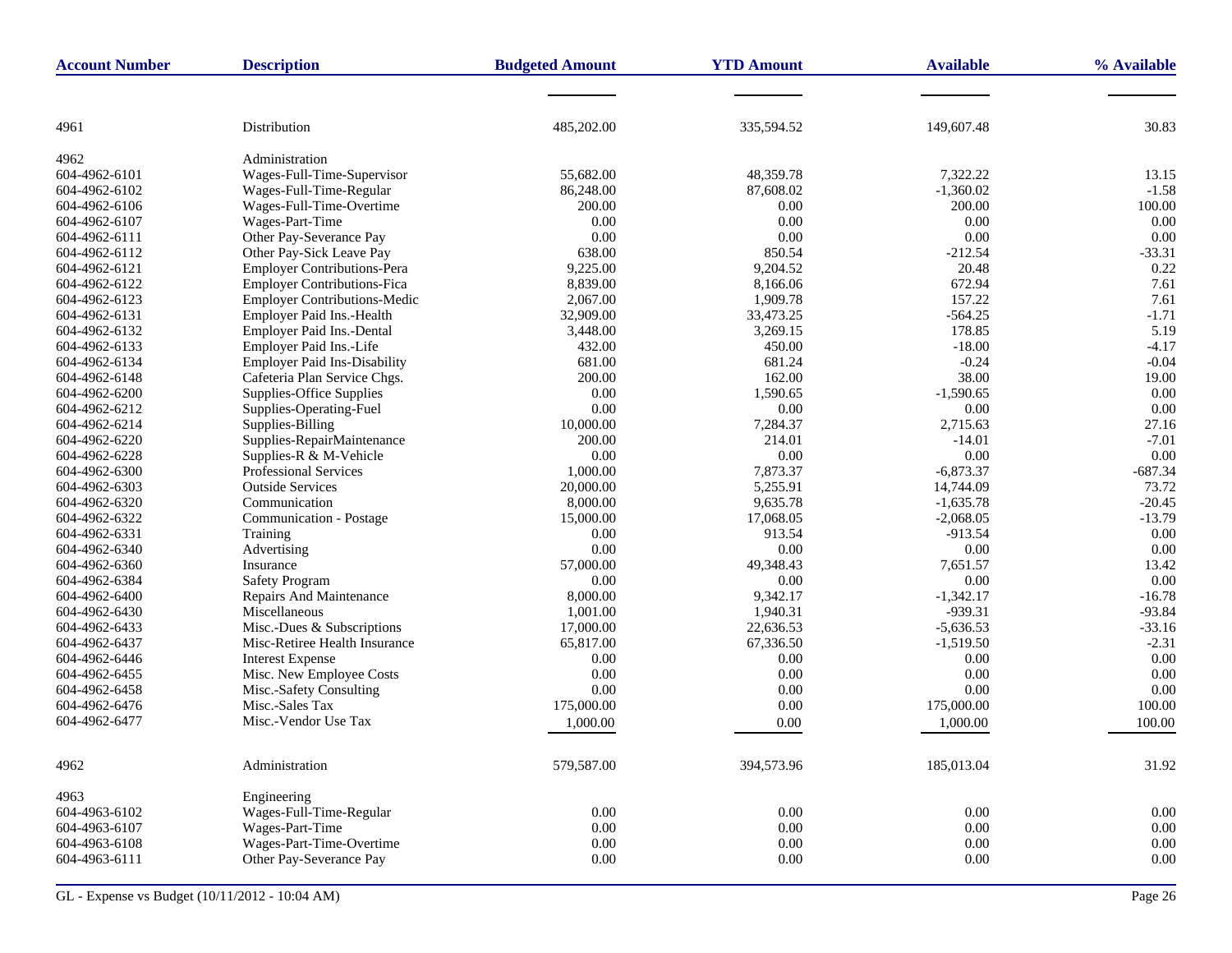| <b>Account Number</b> | <b>Description</b>                  | <b>Budgeted Amount</b> | <b>YTD Amount</b> | <b>Available</b> | % Available |
|-----------------------|-------------------------------------|------------------------|-------------------|------------------|-------------|
| 604-4963-6112         | Other Pay-Sick Leave Pay            | 0.00                   | $0.00\,$          | 0.00             | 0.00        |
| 604-4963-6121         | <b>Employer Contributions-Pera</b>  | 0.00                   | $0.00\,$          | 0.00             | 0.00        |
| 604-4963-6122         | <b>Employer Contributions-Fica</b>  | 0.00                   | 0.00              | 0.00             | 0.00        |
| 604-4963-6123         | <b>Employer Contributions-Medic</b> | 0.00                   | 0.00              | 0.00             | 0.00        |
| 604-4963-6131         | Employer Paid Ins.-Health           | 0.00                   | 0.00              | 0.00             | 0.00        |
| 604-4963-6132         | Employer Paid Ins.-Dental           | 0.00                   | 0.00              | 0.00             | 0.00        |
| 604-4963-6133         | Employer Paid Ins.-Life             | 0.00                   | 0.00              | 0.00             | 0.00        |
| 604-4963-6134         | <b>Employer Paid Ins-Disability</b> | 0.00                   | 0.00              | 0.00             | 0.00        |
| 604-4963-6148         | Cafeteria Plan Service Chgs.        | 0.00                   | 0.00              | 0.00             | 0.00        |
| 604-4963-6203         |                                     |                        | 0.00              | 3,000.00         | 100.00      |
|                       | Supplies-Line                       | 3,000.00               |                   |                  |             |
| 604-4963-6210         | Supplies-Operating                  | 1,500.00               | 1,931.55          | $-431.55$        | $-28.77$    |
| 604-4963-6212         | Supplies-Operating-Fuel             | 700.00                 | 1,155.50          | $-455.50$        | $-65.07$    |
| 604-4963-6300         | Professional Services               | 30,000.00              | 34,250.50         | $-4,250.50$      | $-14.17$    |
| 604-4963-6331         | Training                            | 500.00                 | 0.00              | 500.00           | 100.00      |
| 604-4963-6400         | Repairs And Maintenance             | 800.00                 | 78.73             | 721.27           | 90.16       |
| 604-4963-6430         | Miscellaneous                       | 6,000.00               | 0.00              | 6,000.00         | 100.00      |
| 4963                  | Engineering                         | 42,500.00              | 37,416.28         | 5,083.72         | 11.96       |
| 4964                  | Meter Reading                       |                        |                   |                  |             |
| 604-4964-6101         | Wages-Full-Time-Supervisor          | 0.00                   | $-7,615.14$       | 7,615.14         | 0.00        |
| 604-4964-6102         | Wages-Full-Time-Regular             | 62,911.00              | 54,043.05         | 8,867.95         | 14.10       |
| 604-4964-6106         | Wages-Full-Time-Overtime            | 1,000.00               | 1,013.39          | $-13.39$         | $-1.34$     |
| 604-4964-6107         | Wages-Part-Time                     | 0.00                   | 0.00              | 0.00             | 0.00        |
| 604-4964-6112         | Other Pay-Sick Leave Pay            | 0.00                   | $0.00\,$          | 0.00             | 0.00        |
| 604-4964-6121         | <b>Employer Contributions-Pera</b>  | 4,089.00               | 3,562.20          | 526.80           | 12.88       |
| 604-4964-6122         | <b>Employer Contributions-Fica</b>  | 3,900.00               | 3,002.29          | 897.71           | 23.02       |
| 604-4964-6123         | <b>Employer Contributions-Medic</b> | 912.00                 | 702.21            | 209.79           | 23.00       |
| 604-4964-6131         | Employer Paid Ins.-Health           | 21,939.00              | 18,535.79         | 3,403.21         | 15.51       |
| 604-4964-6132         | Employer Paid Ins.-Dental           | 2,173.00               | 1,877.65          | 295.35           | 13.59       |
| 604-4964-6133         | Employer Paid Ins.-Life             | 288.00                 | 261.00            | 27.00            | 9.38        |
| 604-4964-6134         | <b>Employer Paid Ins-Disability</b> | 302.00                 | 181.92            | 120.08           | 39.76       |
| 604-4964-6148         | Cafeteria Plan Service Chgs.        | 125.00                 | 90.00             | 35.00            | 28.00       |
| 604-4964-6204         | Supplies-Meters                     | 5,000.00               | 0.00              | 5,000.00         | 100.00      |
| 604-4964-6212         | Supplies-Operating-Fuel             | 1,700.00               | 1,221.64          | 478.36           | 28.14       |
| 604-4964-6217         | Supplies-Operating-Uniforms         | 500.00                 | 148.42            | 351.58           | 70.32       |
| 604-4964-6220         | Supplies-Repair & Maintenance       | 700.00                 | 173.75            | 526.25           | 75.18       |
| 604-4964-6400         | Repairs And Maintenance             | 3,000.00               | 1,983.70          | 1,016.30         | 33.88       |
| 604-4964-6430         | Miscellaneous                       |                        |                   |                  |             |
|                       |                                     | 100.00                 | 43.00             | 57.00            | 57.00       |
| 4964                  | <b>Meter Reading</b>                | 108,639.00             | 79,224.87         | 29,414.13        | 27.08       |
| 4965                  | <b>Purchased Power</b>              |                        |                   |                  |             |
| 604-4965-6256         | Wapa                                | 1,632,704.00           | 1,587,666.97      | 45,037.03        | 2.76        |
| 604-4965-6257         | Smmpa                               | 3,840,046.00           | 3,362,605.96      | 477,440.04       | 12.43       |
| 604-4965-6258         | Other                               | 0.00                   | 0.00              | 0.00             | 0.00        |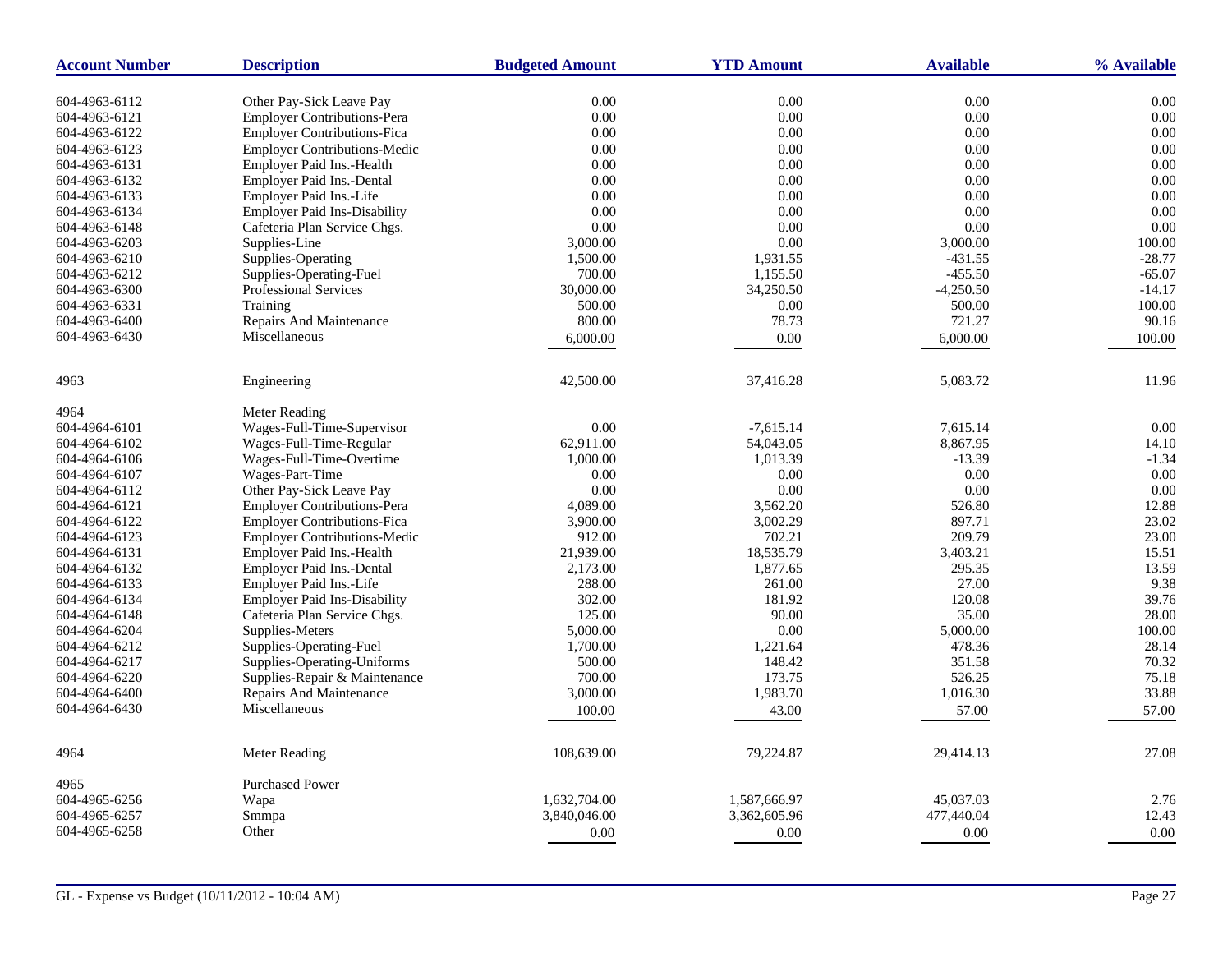| <b>Account Number</b> | <b>Description</b>                   | <b>Budgeted Amount</b> | <b>YTD Amount</b> | <b>Available</b> | % Available |
|-----------------------|--------------------------------------|------------------------|-------------------|------------------|-------------|
| 4965                  | <b>Purchased Power</b>               | 5,472,750.00           | 4,950,272.93      | 522,477.07       | 9.55        |
| 4966                  | General Financial                    |                        |                   |                  |             |
| 604-4966-6428         | Depreciation - Local                 | 0.00                   | 283,070.45        | $-283,070.45$    | 0.00        |
| 604-4966-6440         | Misc.-Contingency Funds              | 502,830.00             | 0.00              | 502,830.00       | 100.00      |
| 604-4966-6445         | Misc.-Audit                          | 8,000.00               | 8,000.00          | 0.00             | 0.00        |
| 604-4966-6446         | Misc.-Interest                       | 3,000.00               | 0.00              | 3,000.00         | 100.00      |
| 604-4966-6721         | Transfers-Genera Fund                | 260,000.00             | 260,000.00        | 0.00             | 0.00        |
| 604-4966-6725         | Transfers-Safety                     | 10,000.00              | 10,000.00         | 0.00             | 0.00        |
| 604-4966-6726         | Transfer - Technology                | 10,000.00              | 10,000.00         | 0.00             | 0.00        |
| 604-4966-6729         | Transfer Gen(2007                    | 27,228.00              | 27,228.00         | 0.00             | 0.00        |
| 604-4966-6733         | <b>Transfer - Rate Stabilization</b> | 114,306.00             | 114,306.00        | 0.00             | 0.00        |
| 604-4966-6734         | Transfer-2008 Electric Rev. Bd       | 0.00                   | 500,000.00        | $-500,000.00$    | 0.00        |
| 4966                  | <b>General Financial</b>             | 935,364.00             | 1,212,604.45      | $-277,240.45$    | $-29.64$    |
| 4967                  | Load Management                      |                        |                   |                  |             |
| 604-4967-6220         | Supplies-RepairMaintenance           | 0.00                   | 945.17            | $-945.17$        | 0.00        |
| 604-4967-6300         | <b>Professional Services</b>         | 0.00                   | 0.00              | 0.00             | 0.00        |
| 604-4967-6400         | Repairs and Maintenance              | 5,000.00               | 3,510.00          | 1,490.00         | 29.80       |
| 604-4967-6438         | Heater-Customer Rebates              | 0.00                   | 0.00              | 0.00             | 0.00        |
| 604-4967-6439         | <b>Energy Star-Customer Rebates</b>  | 17,000.00              | 21,094.09         | $-4,094.09$      | $-24.08$    |
| 604-4967-6447         | Recycling                            | 4,000.00               | 4,200.68          | $-200.68$        | $-5.02$     |
| 604-4967-6448         | <b>Water Heaters</b>                 | 50,000.00              | 96,970.94         | $-46,970.94$     | $-93.94$    |
| 604-4967-6745         | Transfers-Electric-Bonds             | 0.00                   | 0.00              | 0.00             | 0.00        |
| 604-4967-6749         | Transfer-Capital Imp.                | 0.00                   | 0.00              | 0.00             | 0.00        |
| 604-4967-6757         | Transfer Infrast. Repl.              | 0.00                   | 0.00              | 0.00             | 0.00        |
| 4967                  | Load Management                      | 76,000.00              | 126,720.88        | $-50,720.88$     | $-66.74$    |
| 604                   | <b>Electric Fund</b>                 | 8,044,311.00           | 6,411,789.65      | 1,632,521.35     | 20.29       |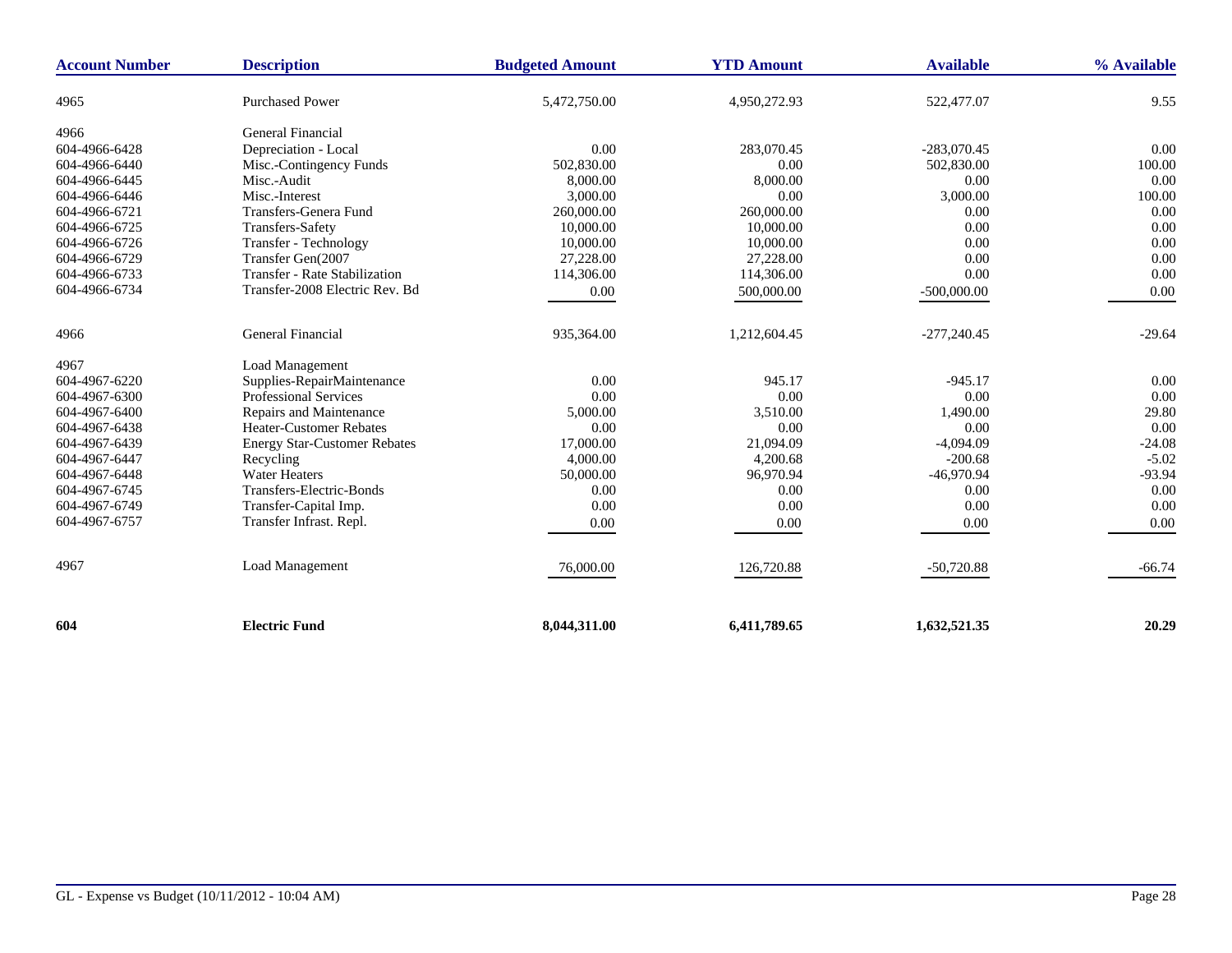User: BethKargas Printed: 10/11/12 10:04:27 Period 01 - 12 Fiscal Year 2008

LITCHFIELD

| <b>Account Number</b> | <b>Description</b>                  | <b>Budgeted Amount</b> | <b>YTD Amount</b> | <b>Available</b> | % Available |
|-----------------------|-------------------------------------|------------------------|-------------------|------------------|-------------|
|                       | <b>Civic Arena</b>                  |                        |                   |                  |             |
| 611<br>4985           | Misc.-Main Arena                    |                        |                   |                  |             |
| 611-4985-6101         | Wages-Full-Time-Supervisor          | 55,682.00              | 56,109.92         | $-427.92$        | $-0.77$     |
| 611-4985-6103         | Wages-Full-Time-Maintenance         | 0.00                   | 0.00              | 0.00             | 0.00        |
| 611-4985-6106         | Wages-Full-Time-Overtime            | 0.00                   | 0.00              | 0.00             | 0.00        |
| 611-4985-6107         | Wages-Part-Time                     | 17,000.00              | 18,091.27         | $-1,091.27$      | $-6.42$     |
| 611-4985-6108         | Wages-Part-Time-Overtime            | 200.00                 | 0.00              | 200.00           | 100.00      |
| 611-4985-6112         |                                     | 1,239.00               |                   | $-45.96$         | $-3.71$     |
|                       | Other Pay-Sick Leave Pay            |                        | 1,284.96          |                  | 0.22        |
| 611-4985-6121         | <b>Employer Contributions-Pera</b>  | 3,619.00               | 3,611.20          | 7.80             |             |
| 611-4985-6122         | <b>Employer Contributions-Fica</b>  | 3,529.00               | 4,438.10          | $-909.10$        | $-25.76$    |
| 611-4985-6123         | <b>Employer Contributions-Medic</b> | 825.00                 | 1.037.90          | $-212.90$        | $-25.81$    |
| 611-4985-6131         | Employer Paid Ins.-Health           | 10,970.00              | 11,222.75         | $-252.75$        | $-2.30$     |
| 611-4985-6132         | Employer Paid Ins.-Dental           | 898.00                 | 900.60            | $-2.60$          | $-0.29$     |
| 611-4985-6133         | Employer Paid Ins.-Life             | 144.00                 | 150.00            | $-6.00$          | $-4.17$     |
| 611-4985-6134         | <b>Employer Paid Ins-Disability</b> | 267.00                 | 267.25            | $-0.25$          | $-0.09$     |
| 611-4985-6148         | Cafeteria Plan Service Chgs.        | 50.00                  | 54.00             | $-4.00$          | $-8.00$     |
| 611-4985-6200         | Supplies-Office Supplies            | 100.00                 | 3.06              | 96.94            | 96.94       |
| 611-4985-6210         | <b>Supplies-Operating Supplies</b>  | 0.00                   | 0.00              | 0.00             | 0.00        |
| 611-4985-6212         | Supplies-Operating-Fuel             | 600.00                 | 994.58            | $-394.58$        | $-65.76$    |
| 611-4985-6219         | Supplies-Operating-Conc.Pop         | 0.00                   | 0.00              | 0.00             | 0.00        |
| 611-4985-6220         | Supplies-RepairMaintenance          | 14,000.00              | 14,800.47         | $-800.47$        | $-5.72$     |
| 611-4985-6240         | Small Tools & Minor Equip.          | 500.00                 | 780.85            | $-280.85$        | $-56.17$    |
| 611-4985-6300         | Professional Services               | 250.00                 | 0.00              | 250.00           | 100.00      |
| 611-4985-6320         | Communication                       | 1,800.00               | 2,507.59          | $-707.59$        | $-39.31$    |
| 611-4985-6331         | Training                            | 1,000.00               | 910.38            | 89.62            | 8.96        |
| 611-4985-6340         | Advertising                         | 200.00                 | 82.35             | 117.65           | 58.83       |
| 611-4985-6360         | Insurance                           | 9,000.00               | 8,342.84          | 657.16           | 7.30        |
| 611-4985-6380         | Utility Services - Electric         | 18,000.00              | 25,985.81         | $-7,985.81$      | $-44.37$    |
| 611-4985-6383         | <b>Utility Services - Gas</b>       | 15,000.00              | 12,742.93         | 2,257.07         | 15.05       |
| 611-4985-6400         | Repairs And Maintenance             | 10,000.00              | 27,283.13         | $-17,283.13$     | $-172.83$   |
| 611-4985-6410         | Rentals                             | 0.00                   | 0.00              | 0.00             | 0.00        |
| 611-4985-6417         | Rentals - Revolving - 2008          | 0.00                   | 0.00              | 0.00             | 0.00        |
| 611-4985-6418         | Rentals-Revolving-2007              | 5,145.00               | 5,145.00          | 0.00             | 0.00        |
| 611-4985-6423         | Rentals-Revolving-1994              | 0.00                   | 0.00              | 0.00             | 0.00        |
| 611-4985-6428         | Depreciation - Local                | 0.00                   | 0.00              | 0.00             | 0.00        |
| 611-4985-6429         | Depreciation Expense                | 0.00                   | 0.00              | 0.00             | 0.00        |
| 611-4985-6430         | Miscellaneous                       | 500.00                 | 479.45            | 20.55            | 4.11        |
| 611-4985-6440         | Misc.-Contingency Funds             | 30,415.00              | 0.00              | 30,415.00        | 100.00      |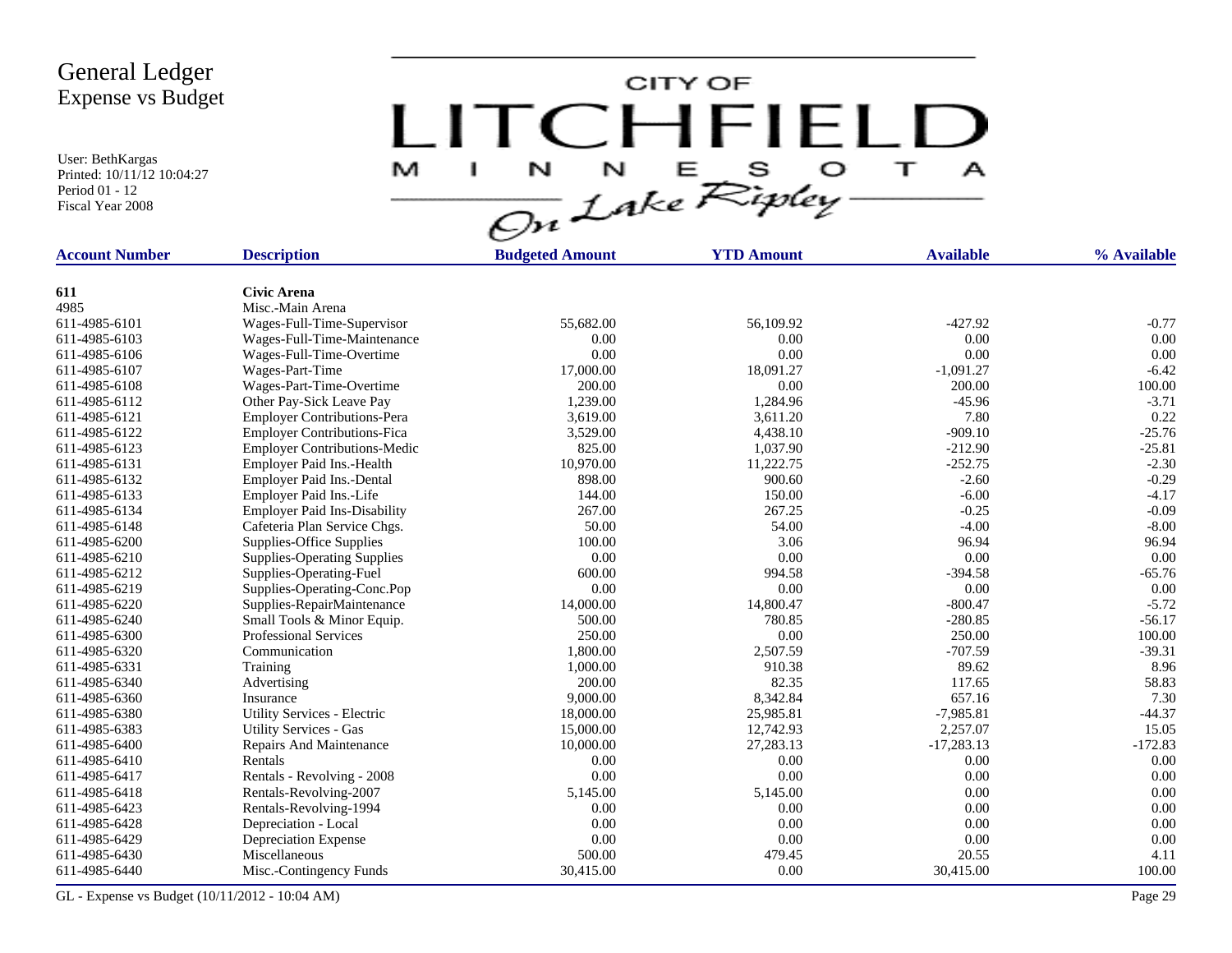| <b>Account Number</b> | <b>Description</b>            | <b>Budgeted Amount</b> | <b>YTD Amount</b> | <b>Available</b> | % Available |
|-----------------------|-------------------------------|------------------------|-------------------|------------------|-------------|
| 611-4985-6441         | Misc.-Taxes                   | 120.00                 | 1.01              | 118.99           | 99.16       |
| 611-4985-6446         | Misc.-Interest                | 0.00                   | 0.00              | 0.00             | 0.00        |
| 611-4985-6447         | Misc.-Roller Skating          | 0.00                   | 0.00              | 0.00             | 0.00        |
| 611-4985-6455         | Misc.-New Employee Costs      | 0.00                   | 0.00              | 0.00             | 0.00        |
| 611-4985-6476         | Misc.-Vendor Sales Tax        | 0.00                   | 0.00              | 0.00             | 0.00        |
| 611-4985-6477         | Misc.-Vendor Use Tax          | 200.00                 | 0.00              | 200.00           | 100.00      |
| 611-4985-6580         | C.O.-Equip.-Other             | 0.00                   | 14,690.95         | $-14,690.95$     | 0.00        |
| 611-4985-6729         | Transfer Gen(2007 C of I)     | 0.00                   | 10,678.00         | $-10,678.00$     | 0.00        |
| 611-4985-6747         | Transfer - Insurance Rev.     | 0.00                   | 0.00              | 0.00             | 0.00        |
| 611-4985-6749         | Transfer-Capital Imp. Fund    | $0.00\,$               | 0.00              | $0.00\,$         | 0.00        |
| 4985                  | Misc.-Main Arena              | 201,253.00             | 222,596.35        | $-21,343.35$     | $-10.61$    |
| 4986                  | Misc.-Community Room          |                        |                   |                  |             |
| 611-4986-6220         | Supplies-RepairMaintenance    | 1,200.00               | 99.81             | 1.100.19         | 91.68       |
| 611-4986-6240         | Small Tools & Minor Equip.    | 1,700.00               | 0.00              | 1,700.00         | 100.00      |
| 611-4986-6300         | <b>Professional Services</b>  | 200.00                 | 0.00              | 200.00           | 100.00      |
| 611-4986-6320         | Communication                 | 550.00                 | 0.00              | 550.00           | 100.00      |
| 611-4986-6340         | Advertising                   | 0.00                   | 0.00              | 0.00             | 0.00        |
| 611-4986-6360         | Insurance                     | 0.00                   | 0.00              | 0.00             | 0.00        |
| 611-4986-6380         | Utility Services - Electric   | 3,000.00               | 3,748.91          | $-748.91$        | $-24.96$    |
| 611-4986-6383         | <b>Utility Services - Gas</b> | 2,000.00               | 1,462.31          | 537.69           | 26.88       |
| 611-4986-6400         | Repairs And Maintenance       | 700.00                 | 403.97            | 296.03           | 42.29       |
| 611-4986-6430         | Miscellaneous                 | 1,147.00               | 0.00              | 1,147.00         | 100.00      |
| 611-4986-6446         | Misc.-Interest                | 0.00                   | 0.00              | 0.00             | 0.00        |
| 611-4986-6476         | Misc.-Vendor Sales Tax        | 0.00                   | 0.00              | 0.00             | 0.00        |
| 611-4986-6477         | Misc.-Vendor Use Tax          | 0.00                   | 0.00              | 0.00             | 0.00        |
| 611-4986-6521         | C.O.-Buildings                | 500.00                 | 0.00              | 500.00           | 100.00      |
| 611-4986-6580         | C.O.-Equip.-Other             | 0.00                   | 0.00              | 0.00             | 0.00        |
| 4986                  | Misc.-Community Room          | 10,997.00              | 5,715.00          | 5,282.00         | 48.03       |
| 611                   | <b>Civic Arena</b>            | 212,250.00             | 228,311.35        | $-16,061.35$     | $-7.57$     |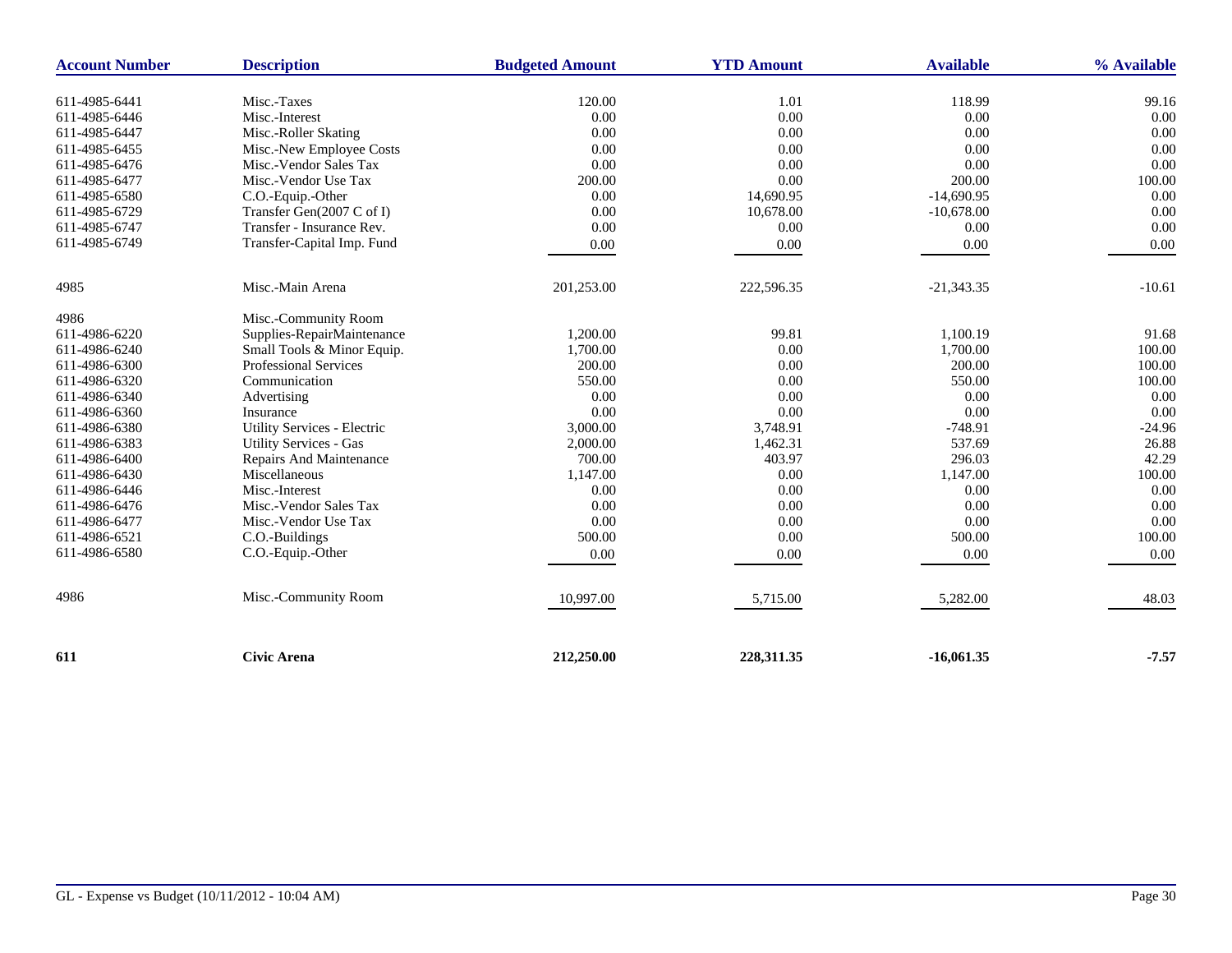User: BethKargas Printed: 10/11/12 10:04:27 Period 01 - 12 Fiscal Year 2008

LITCHFIELD

| <b>Account Number</b> | <b>Description</b>                      | <b>Budgeted Amount</b> | <b>YTD Amount</b> | <b>Available</b> | % Available |
|-----------------------|-----------------------------------------|------------------------|-------------------|------------------|-------------|
|                       |                                         |                        |                   |                  |             |
| 614<br>4945           | <b>Sewer</b><br>Misc.-Collection System |                        |                   |                  |             |
| 614-4945-6102         | Wages-Full-Time-Regular                 | 0.00                   | 0.00              | 0.00             | 0.00        |
| 614-4945-6103         | Wages-Full-Time-Maintenance             | 0.00                   | 0.00              | 0.00             | 0.00        |
| 614-4945-6106         | Wages-Full-Time-Overtime                | 0.00                   | 0.00              | 0.00             | 0.00        |
| 614-4945-6107         | Wages-Part-Time                         | 0.00                   | 0.00              | 0.00             | 0.00        |
| 614-4945-6112         | Other Pay-Sick Leave Pay                | 0.00                   | 0.00              | 0.00             | 0.00        |
| 614-4945-6121         | <b>Employer Contributions-Pera</b>      | 0.00                   | 0.00              | 0.00             | 0.00        |
| 614-4945-6122         | <b>Employer Contributions-Fica</b>      | 0.00                   | 0.00              | 0.00             | 0.00        |
| 614-4945-6123         | <b>Employer Contributions-Medic</b>     | 0.00                   | 0.00              | 0.00             | 0.00        |
| 614-4945-6131         | Employer Paid Ins.-Health               | 0.00                   | 0.00              | 0.00             | 0.00        |
| 614-4945-6132         | <b>Employer Paid Ins.-Dental</b>        | 0.00                   | 0.00              | 0.00             | 0.00        |
| 614-4945-6133         | Employer Paid Ins.-Life                 | 0.00                   | 0.00              | 0.00             | 0.00        |
| 614-4945-6134         | <b>Employer Paid Ins-Disability</b>     | 0.00                   | 0.00              | 0.00             | 0.00        |
| 614-4945-6148         | Cafeteria Plan Service Chgs.            | 0.00                   | 0.00              | 0.00             | 0.00        |
| 614-4945-6210         | <b>Supplies-Operating Supplies</b>      | 0.00                   | 0.00              | 0.00             | 0.00        |
| 614-4945-6212         | Supplies-Operating-Fuel                 | 1,000.00               | 0.00              | 1,000.00         | 100.00      |
| 614-4945-6220         | Supplies-RepairMaintenance              | 5,000.00               | 4,959.96          | 40.04            | 0.80        |
| 614-4945-6240         | Small Tools & Minor Equip.              | 5,500.00               | 547.58            | 4,952.42         | 90.04       |
| 614-4945-6300         | <b>Professional Services</b>            | 250.00                 | 0.00              | 250.00           | 100.00      |
| 614-4945-6325         | Communication - Alarm System            | 1,100.00               | 0.00              | 1,100.00         | 100.00      |
| 614-4945-6331         | Training                                | 300.00                 | 0.00              | 300.00           | 100.00      |
| 614-4945-6360         | Insurance                               | 500.00                 | 0.00              | 500.00           | 100.00      |
| 614-4945-6380         | Utility Services - Electric             | 3,000.00               | 3,020.30          | $-20.30$         | $-0.68$     |
| 614-4945-6400         | Repairs And Maintenance                 | 25,000.00              | 7,953.74          | 17,046.26        | 68.19       |
| 614-4945-6402         | Repairs & Maint.-Vehicles               | 1,000.00               | 0.00              | 1,000.00         | 100.00      |
| 614-4945-6404         | Repairs & Maint.-Mach.Equip             | 0.00                   | 0.00              | 0.00             | 0.00        |
| 614-4945-6430         | Miscellaneous                           | 0.00                   | 0.00              | 0.00             | 0.00        |
| 614-4945-6520         | C.O.-Buildings                          | 0.00                   | 0.00              | 0.00             | 0.00        |
| 614-4945-6580         | C.O.-Equip.-Other                       | 1,000.00               | 0.00              | 1,000.00         | 100.00      |
|                       |                                         |                        |                   |                  |             |
| 4945                  | Misc.-Collection System                 | 43,650.00              | 16,481.58         | 27,168.42        | 62.24       |
| 4946                  | Misc.-Lift Stations                     |                        |                   |                  |             |
| 614-4946-6220         | Supplies-RepairMaintenance              | 9,000.00               | 1,397.85          | 7,602.15         | 84.47       |
| 614-4946-6300         | <b>Professional Services</b>            | 0.00                   | 0.00              | 0.00             | 0.00        |
| 614-4946-6403         | Repairs & Maint.-Imp. Other             | 7,000.00               | 4,153.50          | 2,846.50         | 40.66       |
|                       |                                         |                        |                   |                  |             |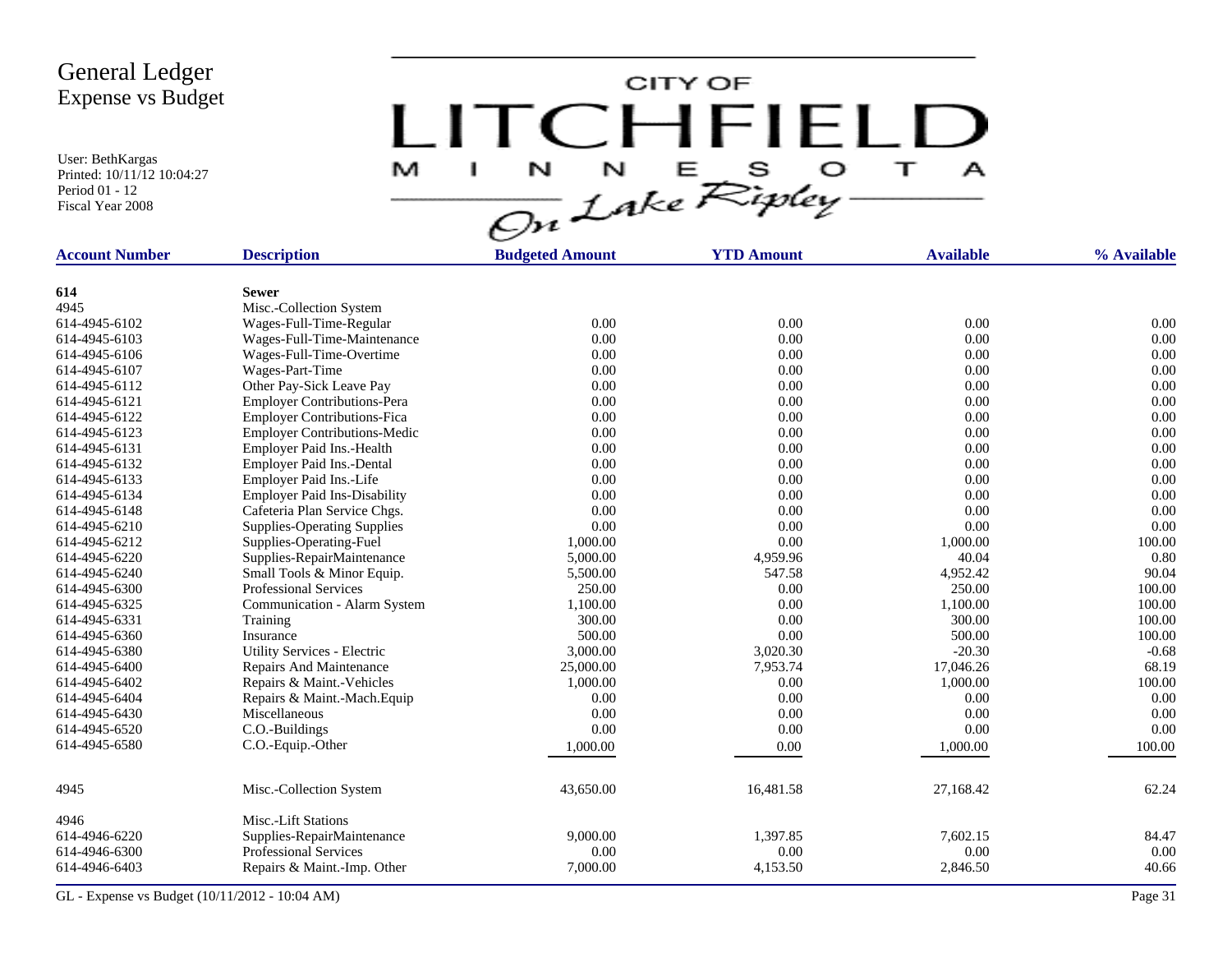| <b>Account Number</b> | <b>Description</b>                  | <b>Budgeted Amount</b> | <b>YTD Amount</b> | <b>Available</b> | % Available |
|-----------------------|-------------------------------------|------------------------|-------------------|------------------|-------------|
| 614-4946-6530         | C.O.-Other Imp.                     | 0.00                   | 0.00              | 0.00             | 0.00        |
| 4946                  | Misc.-Lift Stations                 | 16,000.00              | 5,551.35          | 10,448.65        | 65.30       |
| 4947                  | Misc.-Treatment Plant               |                        |                   |                  |             |
| 614-4947-6101         | Wages-Full-Time-Supervisor          | 65,160.00              | 55,203.49         | 9,956.51         | 15.28       |
| 614-4947-6102         | Wages-Full-Time-Regular             | 252,891.00             | 252,975.56        | $-84.56$         | $-0.03$     |
| 614-4947-6103         | Wages-Full-Time-Maintenance         | 0.00                   | 0.00              | 0.00             | 0.00        |
| 614-4947-6106         | Wages-Full-Time-Overtime            | 15,000.00              | 28,948.28         | $-13,948.28$     | $-92.99$    |
| 614-4947-6107         | Wages-Part-Time                     | 5,000.00               | 2,684.00          | 2,316.00         | 46.32       |
| 614-4947-6108         | Wages-Part-Time-Overtime            | 0.00                   | 0.00              | 0.00             | 0.00        |
| 614-4947-6111         | Other Pay-Severance Pay             | 0.00                   | 0.00              | 0.00             | 0.00        |
| 614-4947-6112         | Other Pay-Sick Leave Pay            | 1,326.00               | 978.04            | 347.96           | 26.24       |
| 614-4947-6116         | Pager Allowance                     | 16,664.00              | 16,593.95         | 70.05            | 0.42        |
| 614-4947-6121         | <b>Employer Contributions-Pera</b>  | 21,756.00              | 23,305.78         | $-1,549.78$      | $-7.12$     |
| 614-4947-6122         | <b>Employer Contributions-Fica</b>  | 20,835.00              | 20,853.98         | $-18.98$         | $-0.09$     |
| 614-4947-6123         | <b>Employer Contributions-Medic</b> | 4,873.00               | 4,877.17          | $-4.17$          | $-0.09$     |
| 614-4947-6131         | Employer Paid Ins.-Health           | 70,451.00              | 70,265.91         | 185.09           | 0.26        |
| 614-4947-6132         | Employer Paid Ins.-Dental           | 6,942.00               | 6,562.86          | 379.14           | 5.46        |
| 614-4947-6133         | Employer Paid Ins.-Life             | 1,008.00               | 1,033.32          | $-25.32$         | $-2.51$     |
| 614-4947-6134         | <b>Employer Paid Ins-Disability</b> | 1,527.00               | 1,483.35          | 43.65            | 2.86        |
| 614-4947-6148         | Cafeteria Plan Service Chgs.        | 300.00                 | 324.00            | $-24.00$         | $-8.00$     |
| 614-4947-6200         | Supplies-Office Supplies            | 1,000.00               | 2,041.88          | $-1,041.88$      | $-104.19$   |
| 614-4947-6209         | Supplies-Operating-Fuels-Sld        | 1,000.00               | $0.00\,$          | 1,000.00         | 100.00      |
| 614-4947-6210         | <b>Supplies-Operating Supplies</b>  | 0.00                   | 0.00              | 0.00             | 0.00        |
| 614-4947-6212         | Supplies-Operating-Fuel             | 15,000.00              | 18,793.09         | $-3,793.09$      | $-25.29$    |
| 614-4947-6216         | Supplies-Operating-SaltChlo         | 130,000.00             | 182,980.03        | $-52,980.03$     | $-40.75$    |
| 614-4947-6218         | Supplies-Operating-Lab              | 9,000.00               | 6,201.82          | 2,798.18         | 31.09       |
| 614-4947-6220         | Supplies-RepairMaintenance          | 75,000.00              | 76,366.76         | $-1,366.76$      | $-1.82$     |
| 614-4947-6240         | Small Tools & Minor Equip.          | 3,000.00               | 2,658.26          | 341.74           | 11.39       |
| 614-4947-6300         | Professional Services               | 125,000.00             | 76,499.54         | 48,500.46        | 38.80       |
| 614-4947-6321         | Communication - Telephone           | 10,000.00              | 9,492.34          | 507.66           | 5.08        |
| 614-4947-6322         | Communication - Postage             | 350.00                 | 0.00              | 350.00           | 100.00      |
| 614-4947-6331         | Training                            | 4,000.00               | 3,508.04          | 491.96           | 12.30       |
| 614-4947-6333         | Transportation - Freight            | 250.00                 | 243.72            | 6.28             | 2.51        |
| 614-4947-6350         | Printing, Publish, & Record         | 100.00                 | $0.00\,$          | 100.00           | 100.00      |
| 614-4947-6360         | Insurance                           | 56,000.00              | 49,055.99         | 6,944.01         | 12.40       |
| 614-4947-6380         | Utility Services - Electric         | 145,000.00             | 157,032.45        | $-12,032.45$     | $-8.30$     |
| 614-4947-6383         | <b>Utility Services - Gas</b>       | 55,000.00              | 59,150.42         | $-4,150.42$      | $-7.55$     |
| 614-4947-6400         | Repairs And Maintenance             | 50,000.00              | 45,542.36         | 4,457.64         | 8.92        |
| 614-4947-6402         | Repairs & Maint.-Vehicles           | 1,000.00               | 0.00              | 1,000.00         | 100.00      |
| 614-4947-6405         | Repair & Maintenance-Tank           | 0.00                   | $0.00^{\circ}$    | 0.00             | $0.00\,$    |
| 614-4947-6410         | Rentals                             | 1,500.00               | $0.00\,$          | 1,500.00         | 100.00      |
| 614-4947-6418         | Rentals-Revolving-2007              | 6,680.00               | 6,680.00          | 0.00             | $0.00\,$    |
| 614-4947-6421         | Rentals-Revolving-2003              | 2,393.00               | 2,393.00          | 0.00             | 0.00        |
| 614-4947-6422         | Rentals-Revolving-2004              | 7,605.00               | 7,605.00          | 0.00             | $0.00\,$    |
| 614-4947-6425         | Rentals-Revolving-2006              | 5,623.00               | 5,623.00          | 0.00             | $0.00\,$    |
| 614-4947-6426         | Rentals - Uniforms                  | 6,000.00               | 10,953.78         | $-4,953.78$      | $-82.56$    |
| 614-4947-6427         | Rentals-Revolving-2005              | 6,656.00               | 6,656.00          | 0.00             | $0.00\,$    |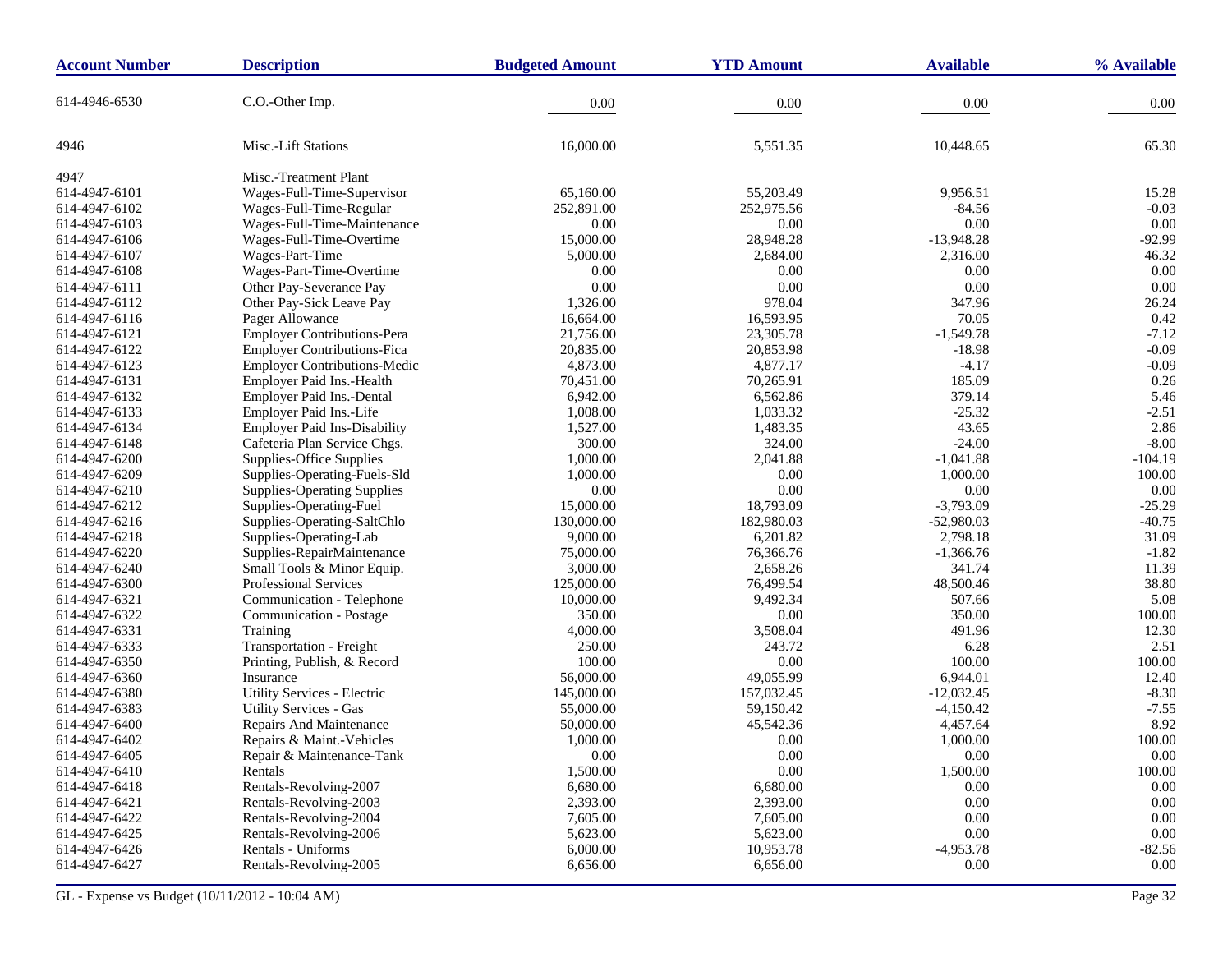| <b>Account Number</b> | <b>Description</b>             | <b>Budgeted Amount</b> | <b>YTD Amount</b> | <b>Available</b> | % Available |
|-----------------------|--------------------------------|------------------------|-------------------|------------------|-------------|
| 614-4947-6428         | Depreciation - Local           | 0.00                   | 0.00              | 0.00             | 0.00        |
| 614-4947-6429         | Depreciation Expense           | $0.00\,$               | 585,845.52        | -585,845.52      | 0.00        |
| 614-4947-6430         | Miscellaneous                  | 1,319.00               | 2,209.75          | $-890.75$        | $-67.53$    |
| 614-4947-6431         | Miscellaneous - Mpca - Annua   | 6,000.00               | 5,900.00          | 100.00           | 1.67        |
| 614-4947-6432         | Misc.-Elected Or Appointed     | 500.00                 | 0.00              | 500.00           | 100.00      |
| 614-4947-6433         | Misc.-Wwtp Engineering Study   | 0.00                   | 0.00              | 0.00             | 0.00        |
| 614-4947-6436         | Misc.-Creek Study              | 0.00                   | 0.00              | 0.00             | 0.00        |
| 614-4947-6455         | Misc.-New Employee Costs       | 0.00                   | $0.00\,$          | 0.00             | 0.00        |
| 614-4947-6456         | Misc.-Gopher State One Call    | 500.00                 | 0.00              | 500.00           | 100.00      |
| 614-4947-6476         | Misc.-Vendor Sales Tax         | 0.00                   | 0.00              | 0.00             | 0.00        |
| 614-4947-6477         | Misc.-Vendor Use Tax           | 0.00                   | $0.00\,$          | 0.00             | 0.00        |
| 614-4947-6510         | C.O.-Land                      | 0.00                   | 0.00              | 0.00             | 0.00        |
| 614-4947-6520         | C.O.-Buildings                 | 0.00                   | 0.00              | 0.00             | 0.00        |
| 614-4947-6530         | C.O.-Other Imp.                | 0.00                   | 0.00              | 0.00             | 0.00        |
| 614-4947-6544         | C.O.-Heavy Equip.              | 0.00                   | 0.00              | 0.00             | 0.00        |
| 614-4947-6550         | C.O.-Vehicles                  | 0.00                   | 0.00              | 0.00             | 0.00        |
| 614-4947-6560         | C.O.-Furniture & Fixtures      | 0.00                   | 0.00              | 0.00             | 0.00        |
| 614-4947-6580         | C.O.-Equip.-Other              | 0.00                   | 0.00              | 0.00             | 0.00        |
|                       |                                |                        |                   |                  |             |
| 4947                  | Misc.-Treatment Plant          | 1,209,209.00           | 1,809,522.44      | $-600,313.44$    | $-49.65$    |
| 4948                  | Misc.-Admin. & General         |                        |                   |                  |             |
| 614-4948-6300         | Professional Services          | 0.00                   | 7,734.62          | $-7,734.62$      | 0.00        |
| 614-4948-6425         | Rentals-Revolving-2006         | 0.00                   | 0.00              | 0.00             | 0.00        |
| 614-4948-6428         | Depreciation - Local           | 0.00                   | 0.00              | 0.00             | 0.00        |
| 614-4948-6430         | Miscellaneous                  | 0.00                   | 0.00              | 0.00             | 0.00        |
| 614-4948-6437         | Misc.-Retiree Health Insurance | 0.00                   | 0.00              | 0.00             | 0.00        |
| 614-4948-6440         | Misc.-Contingency Funds        | 0.00                   | 0.00              | 0.00             | 0.00        |
| 614-4948-6444         | Misc.-Bookkeeping              | 10,000.00              | 10,000.00         | 0.00             | 0.00        |
| 614-4948-6445         | Misc.-Audit                    | 8,000.00               | 8,000.00          | 0.00             | 0.00        |
| 614-4948-6446         | <b>Interest Expense</b>        | 0.00                   | 767.50            | $-767.50$        | 0.00        |
| 614-4948-6460         | Misc.-Sewer                    | 0.00                   | 0.00              | 0.00             | 0.00        |
| 614-4948-6530         | C.O.-Locally Fund Construct.   | 0.00                   | 0.00              | 0.00             | 0.00        |
| 614-4948-6600         | Debt Ser.-Principal            | 0.00                   | 0.00              | 0.00             | 0.00        |
| 614-4948-6610         | Debt Ser.-Interest             | 0.00                   | 0.00              | 0.00             | 0.00        |
| 614-4948-6620         | Debt Serv.-Agent Fee           | 0.00                   | $0.00\,$          | 0.00             | 0.00        |
| 614-4948-6624         | <b>Bond Discount</b>           | 0.00                   | 4,624.92          | $-4,624.92$      | 0.00        |
| 614-4948-6713         | Rentals Rev. Fund-2003         | 0.00                   | 0.00              | 0.00             | 0.00        |
| 614-4948-6721         | Transfers-Int.-Perm.-General   | 0.00                   | 0.00              | 0.00             | 0.00        |
| 614-4948-6724         | Transfer-Receptionist          | 10,000.00              | 10,000.00         | 0.00             | 0.00        |
| 614-4948-6725         | <b>Transfers-Safety</b>        | 5,000.00               | 5,000.00          | 0.00             | 0.00        |
| 614-4948-6726         | Transfer - Technology          | 10,000.00              | 10,000.00         | 0.00             | $0.00\,$    |
| 614-4948-6743         | Transfer-General Fund          | 65,000.00              | 65,000.00         | $0.00\,$         | $0.00\,$    |
| 614-4948-6745         | Transfer-Gov.-Perm-88 Dis.Bd   | 0.00                   | 0.00              | 0.00             | $0.00\,$    |
| 614-4948-6747         | Transfer - Insurance Rev.      | 0.00                   | 0.00              | 0.00             | 0.00        |
| 614-4948-6749         | Transfer-Capital Imp. Fund     | $0.00\,$               | 0.00              | $0.00\,$         | $0.00\,$    |
| 614-4948-6753         | Transfer-2002 W.W. Treat. Bd   | 378,600.00             | 73,600.00         | 305,000.00       | 80.56       |
| 614-4948-6754         | Transfer-2001 W.W. Treat. Bd   | 732,000.00             | 732,000.00        | 0.00             | $0.00\,$    |
| 614-4948-6757         | Transfer-Infrastructure        | 0.00                   | 0.00              | 0.00             | $0.00\,$    |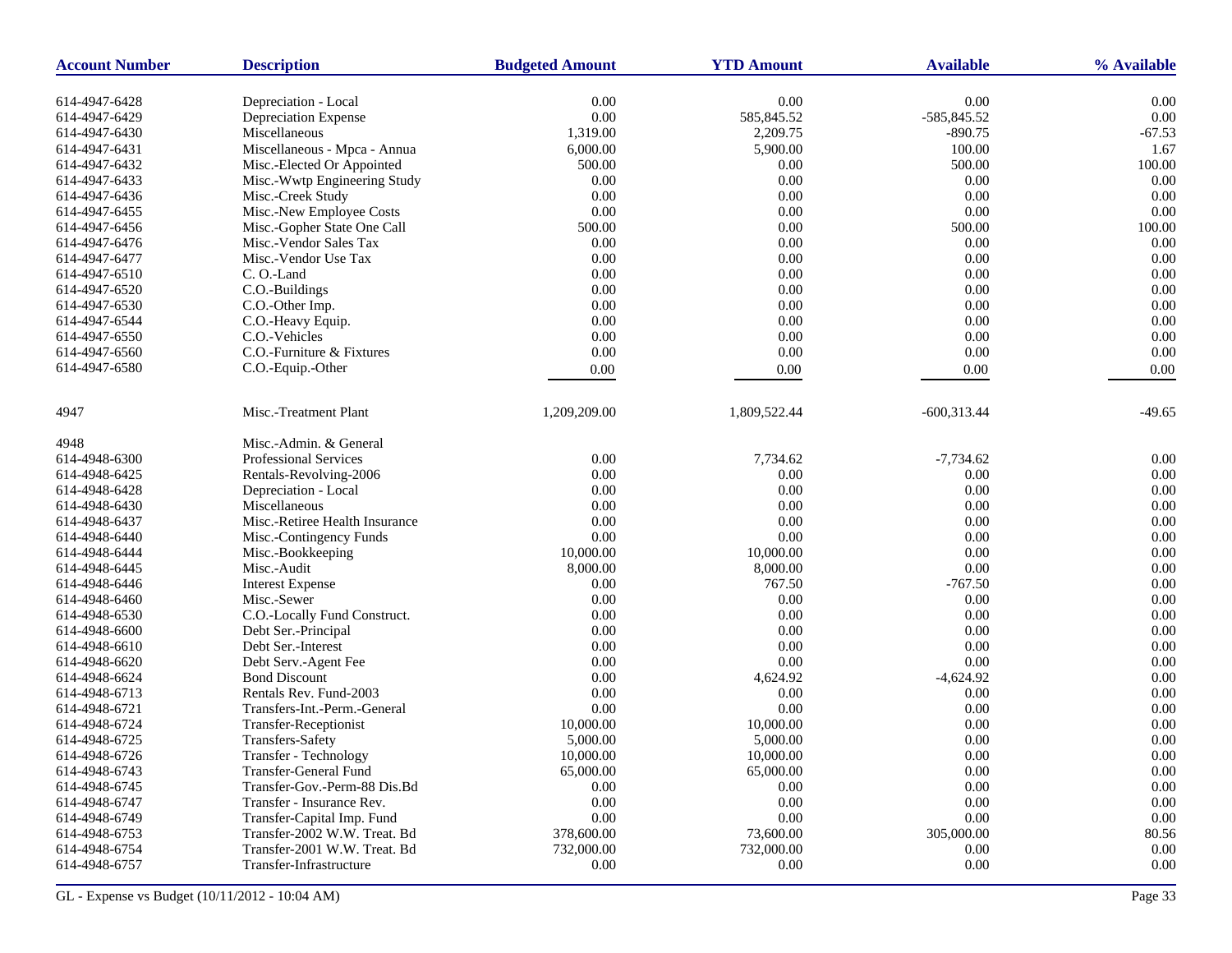| <b>Account Number</b>          | <b>Description</b>                                        | <b>Budgeted Amount</b> | <b>YTD Amount</b> | <b>Available</b> | % Available      |
|--------------------------------|-----------------------------------------------------------|------------------------|-------------------|------------------|------------------|
| 614-4948-6759<br>614-4948-6761 | Transfer-93B Ww Fac. Ref.<br>Transfer-Ww Imp. Pfa Loan O1 | 0.00<br>0.00           | 0.00<br>0.00      | 0.00<br>0.00     | 0.00<br>$0.00\,$ |
| 4948                           | Misc.-Admin. & General                                    | 1,218,600.00           | 926,727.04        | 291,872.96       | 23.95            |
| 614                            | <b>Sewer</b>                                              | 2,487,459.00           | 2,758,282.41      | $-270,823.41$    | $-10.89$         |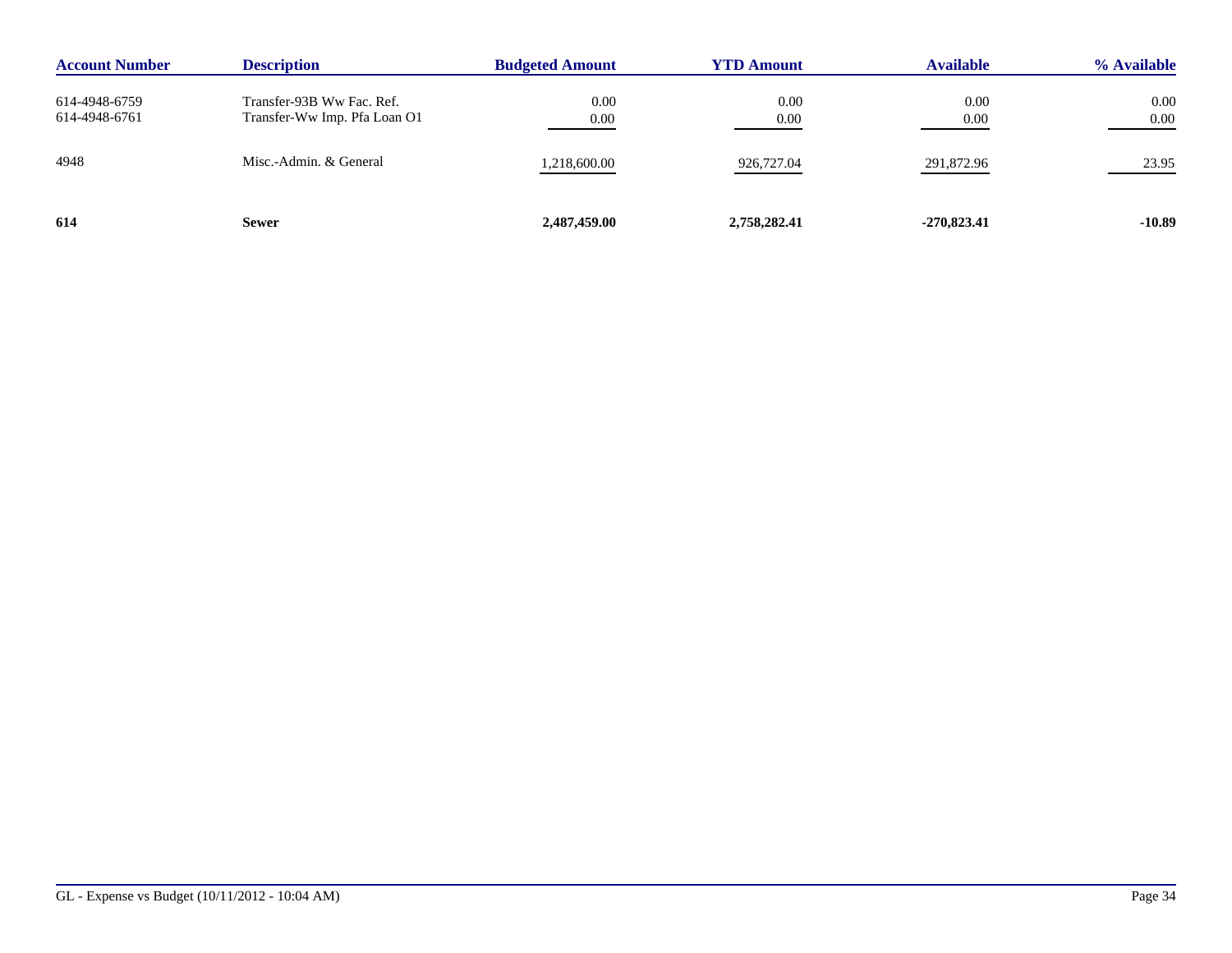User: BethKargas Printed: 10/11/12 10:04:27 Period 01 - 12 Fiscal Year 2008



| <b>Account Number</b> | <b>Description</b>                  | <b>Budgeted Amount</b> | <b>YTD Amount</b> | <b>Available</b> | % Available |
|-----------------------|-------------------------------------|------------------------|-------------------|------------------|-------------|
|                       |                                     |                        |                   |                  |             |
| 620                   | Liquor                              |                        |                   |                  |             |
| 4975                  | Misc.-Purchases-Off-Sale            |                        |                   |                  |             |
| 620-4975-6250         | Merchandise-Resale-Ice              | 0.00                   | 308.79            | $-308.79$        | 0.00        |
| 620-4975-6251         | Merchandise-Resale-Liquor           | 374,000.00             | 459,936.19        | $-85,936.19$     | $-22.98$    |
| 620-4975-6252         | Merchandise-Resale-Beer             | 665,000.00             | 771,961.88        | $-106,961.88$    | $-16.08$    |
| 620-4975-6253         | Merchandise-Resale-Wine             | 110,000.00             | 149,267.88        | $-39,267.88$     | $-35.70$    |
| 620-4975-6254         | Merchandise-Resale-Taxable          | 16,000.00              | 17,830.26         | $-1,830.26$      | $-11.44$    |
| 620-4975-6255         | Merchandise-Resale-Non-Tax          | 5,500.00               | 10,750.21         | $-5,250.21$      | $-95.46$    |
| 620-4975-6333         | Transportation - Freight            | 7,500.00               | 10,853.00         | $-3,353.00$      | $-44.71$    |
| 620-4975-6452         | Misc.-Beer Cases                    | 2,600.00               | 614.00            | 1,986.00         | 76.38       |
| 620-4975-6742         | Transfer-Gov.-Perm.-Sales Tx        | 110,000.00             | 157.09            | 109,842.91       | 99.86       |
| 4975                  | Misc.-Purchases-Off-Sale            | 1,290,600.00           |                   | $-131,079.30$    | $-10.16$    |
|                       |                                     |                        | 1,421,679.30      |                  |             |
| 4976                  | Misc.-Operate Exp.-Off-Sale         |                        |                   |                  |             |
| 620-4976-6101         | Wages-Full-Time-Supervisor          | 55,682.00              | 56,033.01         | $-351.01$        | $-0.63$     |
| 620-4976-6102         | Wages-Full-Time-Regular             | 37,911.00              | 35,251.37         | 2,659.63         | 7.02        |
| 620-4976-6103         | Wages-Full-Time-Maintenance         | 0.00                   | 0.00              | 0.00             | 0.00        |
| 620-4976-6106         | Wages-Full-Time-Overtime            | 400.00                 | 820.20            | $-420.20$        | $-105.05$   |
| 620-4976-6107         | Wages-Part-Time                     | 35,000.00              | 48,073.58         | $-13,073.58$     | $-37.35$    |
| 620-4976-6108         | Wages-Part-Time-Overtime            | 0.00                   | 10.34             | $-10.34$         | 0.00        |
| 620-4976-6111         | Other Pay-Severance Pay             | 0.00                   | 0.00              | 0.00             | 0.00        |
| 620-4976-6112         | Other Pay-Sick Leave Pay            | 593.00                 | 633.37            | $-40.37$         | $-6.81$     |
| 620-4976-6121         | <b>Employer Contributions-Pera</b>  | 6,584.00               | 7,248.40          | $-664.40$        | $-10.09$    |
| 620-4976-6122         | <b>Employer Contributions-Fica</b>  | 6,340.00               | 8,309.54          | $-1,969.54$      | $-31.07$    |
| 620-4976-6123         | <b>Employer Contributions-Medic</b> | 1,486.00               | 1,943.32          | $-457.32$        | $-30.78$    |
| 620-4976-6131         | Employer Paid Ins.-Health           | 21,939.00              | 22,445.50         | $-506.50$        | $-2.31$     |
| 620-4976-6132         | Employer Paid Ins.-Dental           | 2,550.00               | 2,558.50          | $-8.50$          | $-0.33$     |
| 620-4976-6133         | Employer Paid Ins.-Life             | 288.00                 | 300.00            | $-12.00$         | $-4.17$     |
| 620-4976-6134         | <b>Employer Paid Ins-Disability</b> | 449.00                 | 449.18            | $-0.18$          | $-0.04$     |
| 620-4976-6148         | Cafeteria Plan Service Chgs.        | 100.00                 | 108.00            | $-8.00$          | $-8.00$     |
| 620-4976-6200         | Supplies-Office Supplies            | 300.00                 | 31.94             | 268.06           | 89.35       |
| 620-4976-6210         | <b>Supplies-Operating Supplies</b>  | 6,200.00               | 7,594.88          | $-1,394.88$      | $-22.50$    |
| 620-4976-6240         | Small Tools & Minor Equip.          | 50.00                  | 583.06            | $-533.06$        | $-1,066.12$ |
| 620-4976-6300         | <b>Professional Services</b>        | 100.00                 | 0.00              | 100.00           | 100.00      |
| 620-4976-6321         | Communication - Telephone           | 2,200.00               | 2,632.87          | $-432.87$        | $-19.68$    |
| 620-4976-6325         | Communication - Alarm System        | 800.00                 | 239.63            | 560.37           | 70.05       |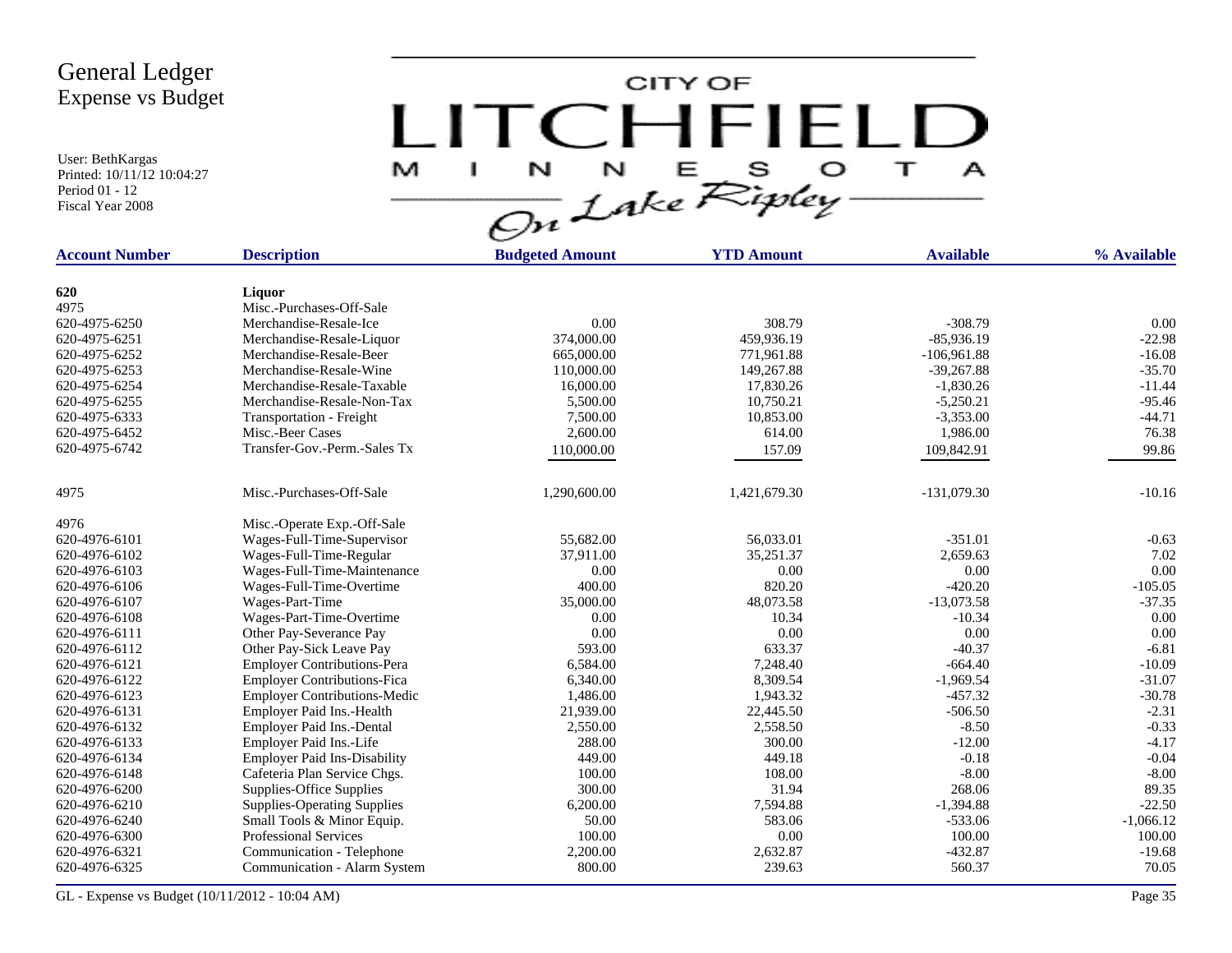| <b>Account Number</b>          | <b>Description</b>                      | <b>Budgeted Amount</b> | <b>YTD Amount</b> | <b>Available</b> | % Available |
|--------------------------------|-----------------------------------------|------------------------|-------------------|------------------|-------------|
|                                |                                         |                        | 2,026.51          | $-526.51$        | $-35.10$    |
| 620-4976-6331<br>620-4976-6340 | Training                                | 1,500.00<br>7,000.00   | 11,421.57         | $-4,421.57$      | $-63.17$    |
| 620-4976-6360                  | Advertising<br>Insurance                | 8,000.00               | 8,952.41          | $-952.41$        | $-11.91$    |
| 620-4976-6400                  | Repairs And Maintenance                 | 500.00                 | 0.00              | 500.00           | 100.00      |
| 620-4976-6428                  | Depreciation - Local                    | 0.00                   | 0.00              | 0.00             | 0.00        |
| 620-4976-6430                  | Miscellaneous                           | 4,999.00               | 8,102.05          | $-3,103.05$      | $-62.07$    |
| 620-4976-6431                  | Misc.-Charge Card Fees                  | 15,000.00              | 18,078.55         | $-3,078.55$      | $-20.52$    |
| 620-4976-6432                  | Misc.-Uncollected Checks                | 0.00                   | 645.04            | $-645.04$        | 0.00        |
| 620-4976-6440                  | Contingency                             | 9,000.00               | 0.00              | 9,000.00         | 100.00      |
| 620-4976-6444                  | Misc.-Bookkeeping                       | 10,000.00              | 10,000.00         | 0.00             | 0.00        |
| 620-4976-6445                  |                                         |                        | 4,000.00          | 0.00             | 0.00        |
|                                | Misc.-Audit<br>Misc.-New Employee Costs | 4,000.00<br>0.00       | 0.00              | 0.00             | 0.00        |
| 620-4976-6455<br>620-4976-6476 | Misc.-Vendor Sales Tax                  | 500.00                 | 0.00              | 500.00           | 100.00      |
|                                |                                         |                        |                   |                  |             |
| 620-4976-6742                  | Transfer-Gov.-Perm.-Sales Tx            | 0.00                   | 0.00              | 0.00             | 0.00        |
| 4976                           | Misc.-Operate Exp.-Off-Sale             | 239,471.00             | 258,492.82        | $-19,021.82$     | $-7.94$     |
| 4977                           | Misc.-Bldg & Maint-Off-Sale             |                        |                   |                  |             |
| 620-4977-6380                  | <b>Utility Services</b>                 | 10,000.00              | 12,806.67         | $-2,806.67$      | $-28.07$    |
| 620-4977-6400                  | Repairs And Maintenance                 | 4,300.00               | 4,964.75          | $-664.75$        | $-15.46$    |
| 4977                           | Misc.-Bldg & Maint-Off-Sale             | 14,300.00              | 17,771.42         | $-3,471.42$      | $-24.28$    |
| 4978                           | Misc.-Non-Operate-Off-Sale              |                        |                   |                  |             |
| 620-4978-6429                  | Depreciation Expense                    | 0.00                   | 6,579.17          | $-6,579.17$      | 0.00        |
| 620-4978-6440                  | Misc.-Contingency Funds                 | 0.00                   | 0.00              | 0.00             | 0.00        |
| 620-4978-6476                  | Misc.-Vendor Sales Tax                  | 0.00                   | 0.00              | 0.00             | 0.00        |
| 620-4978-6477                  | Misc.-Vendor Use Tax                    | 0.00                   | $0.00\,$          | 0.00             | 0.00        |
| 620-4978-6520                  | C.O.-Buildings                          | 0.00                   | $0.00\,$          | 0.00             | 0.00        |
| 620-4978-6580                  | C.O.-Equip.-Other                       | 0.00                   | 0.00              | 0.00             | 0.00        |
| 620-4978-6721                  | Transfers-Int.-Perm.                    | 0.00                   | 0.00              | 0.00             | 0.00        |
| 620-4978-6722                  | Transfers-Int.-Perm.-General            | 0.00                   | 0.00              | 0.00             | 0.00        |
| 620-4978-6723                  | Transfers-Int.-Perm-Gen.Side            | 0.00                   | 0.00              | 0.00             | 0.00        |
| 620-4978-6724                  | Transfer - Personal Study               | 0.00                   | $0.00\,$          | 0.00             | 0.00        |
| 620-4978-6728                  | Transfers-Int.-Perm-Civic A.            | 59,000.00              | 59,000.00         | 0.00             | 0.00        |
| 620-4978-6747                  | Transfer - Insurance Rev.               | 0.00                   | 0.00              | 0.00             | 0.00        |
| 620-4978-6757                  | Transfer-Infrastructure                 | 0.00                   | 84,459.73         | $-84,459.73$     | 0.00        |
| 4978                           | Misc.-Non-Operate-Off-Sale              | 59,000.00              | 150,038.90        | $-91,038.90$     | $-154.30$   |
| 620                            | Liquor                                  | 1,603,371.00           | 1,847,982.44      | $-244,611.44$    | $-15.26$    |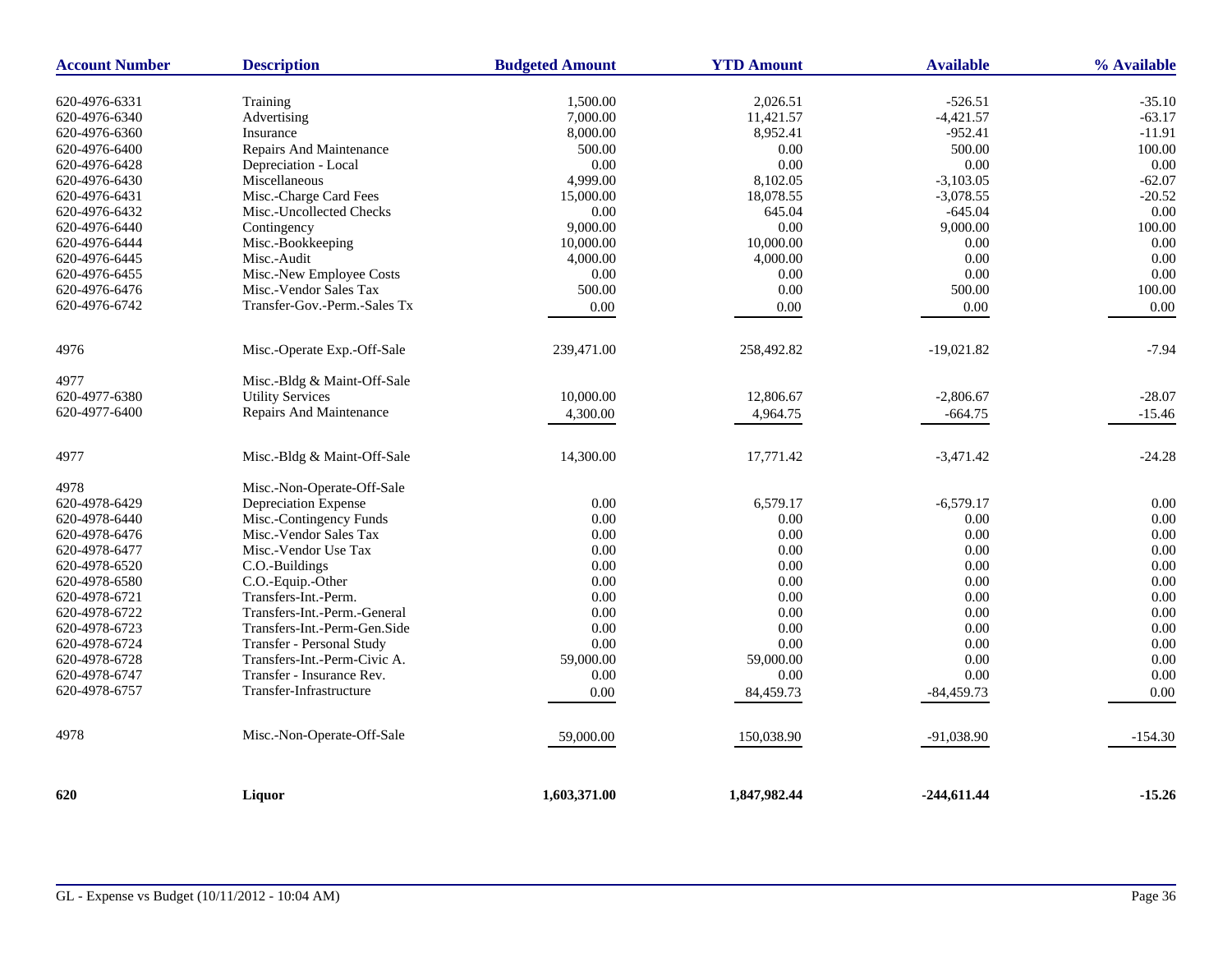User: BethKargas Printed: 10/11/12 10:04:27 Period 01 - 12 Fiscal Year 2008

LITCHFIELD

| <b>Account Number</b> | <b>Description</b>                  | <b>Budgeted Amount</b> | <b>YTD Amount</b> | <b>Available</b> | % Available |
|-----------------------|-------------------------------------|------------------------|-------------------|------------------|-------------|
|                       |                                     |                        |                   |                  |             |
| 623                   | <b>Golf Course</b>                  |                        |                   |                  |             |
| 4983                  | Misc.-Golf Course                   |                        |                   |                  |             |
| 623-4983-6101         | Wages-Full-Time-Supervisor          | 0.00                   | 0.00              | 0.00             | 0.00        |
| 623-4983-6103         | Wages-Full-Time-Maintenance         | 0.00                   | 0.00              | 0.00             | 0.00        |
| 623-4983-6106         | Wages-Full-Time-Overtime            | 0.00                   | 0.00              | 0.00             | 0.00        |
| 623-4983-6107         | Wages-Part-Time                     | 85,000.00              | 82,772.75         | 2,227.25         | 2.62        |
| 623-4983-6108         | Wages-Part-Time-Overtime            | 0.00                   | 0.00              | 0.00             | 0.00        |
| 623-4983-6109         | Wages-Part-Time-Supervisor          | 32,500.00              | 31,784.81         | 715.19           | 2.20        |
| 623-4983-6121         | <b>Employer Contributions-Pera</b>  | 5,000.00               | 5,634.18          | $-634.18$        | $-12.68$    |
| 623-4983-6122         | <b>Employer Contributions-Fica</b>  | 7,000.00               | 7,085.52          | $-85.52$         | $-1.22$     |
| 623-4983-6123         | <b>Employer Contributions-Medic</b> | 1,700.00               | 1,657.03          | 42.97            | 2.53        |
| 623-4983-6131         | Employer Paid Ins.-Health           | 0.00                   | 0.00              | 0.00             | 0.00        |
| 623-4983-6132         | Employer Paid Ins.-Dental           | 0.00                   | 0.00              | 0.00             | 0.00        |
| 623-4983-6133         | Employer Paid Ins.-Life             | 0.00                   | 0.00              | 0.00             | 0.00        |
| 623-4983-6134         | <b>Employer Paid Ins-Disability</b> | 0.00                   | 0.00              | 0.00             | 0.00        |
| 623-4983-6210         | <b>Supplies-Operating Supplies</b>  | 0.00                   | 0.00              | 0.00             | 0.00        |
| 623-4983-6212         | Supplies-Operating-Fuel             | 14,000.00              | 14,822.65         | $-822.65$        | $-5.88$     |
| 623-4983-6220         | Supplies-RepairMaintenance          | 30,000.00              | 38,385.15         | $-8,385.15$      | $-27.95$    |
| 623-4983-6240         | Small Tools & Minor Equip.          | 500.00                 | 243.82            | 256.18           | 51.24       |
| 623-4983-6300         | <b>Professional Services</b>        | 500.00                 | 0.50              | 499.50           | 99.90       |
| 623-4983-6309         | Professional-Computer Hdcap         | 6,500.00               | 4,372.50          | 2,127.50         | 32.73       |
| 623-4983-6320         | Communication                       | 3,000.00               | 3,061.00          | $-61.00$         | $-2.03$     |
| 623-4983-6331         | Training                            | 200.00                 | 41.95             | 158.05           | 79.03       |
| 623-4983-6340         | Advertising                         | 0.00                   | 247.50            | $-247.50$        | 0.00        |
| 623-4983-6360         | Insurance                           | 25,000.00              | 25,919.53         | $-919.53$        | $-3.68$     |
| 623-4983-6380         | <b>Utility Services</b>             | 11,000.00              | 3,513.50          | 7,486.50         | 68.06       |
| 623-4983-6400         | Repairs And Maintenance             | 3,000.00               | 3,204.06          | $-204.06$        | $-6.80$     |
| 623-4983-6410         | Rentals                             | 900.00                 | 505.40            | 394.60           | 43.84       |
| 623-4983-6411         | Rentals - Land                      | 0.00                   | 0.00              | 0.00             | 0.00        |
| 623-4983-6418         | Rentals-Revolving-2007              | 12,115.00              | 12,115.00         | 0.00             | 0.00        |
| 623-4983-6423         |                                     | 0.00                   | 0.00              | 0.00             | 0.00        |
|                       | Rentals-Revolving-2003              |                        |                   |                  |             |
| 623-4983-6425         | Rentals-Revolving - 2006            | 4,640.00               | 4,640.00          | 0.00             | 0.00        |
| 623-4983-6430         | Miscellaneous                       | 15,000.00              | 9,160.64          | 5,839.36         | 38.93       |
| 623-4983-6432         | Misc.-Elected Or Appointed          | 0.00                   | 0.00              | 0.00             | 0.00        |
| 623-4983-6441         | Misc.-Taxes                         | 14,000.00              | $-1.22$           | 14,001.22        | 100.01      |
| 623-4983-6446         | Misc.-Interest                      | 0.00                   | 0.00              | $0.00\,$         | 0.00        |
| 623-4983-6476         | Misc.-Vendor Sales Tax              | 1,200.00               | 0.00              | 1,200.00         | 100.00      |
| 623-4983-6477         | Misc.-Vendor Use Tax                | 0.00                   | 0.00              | 0.00             | 0.00        |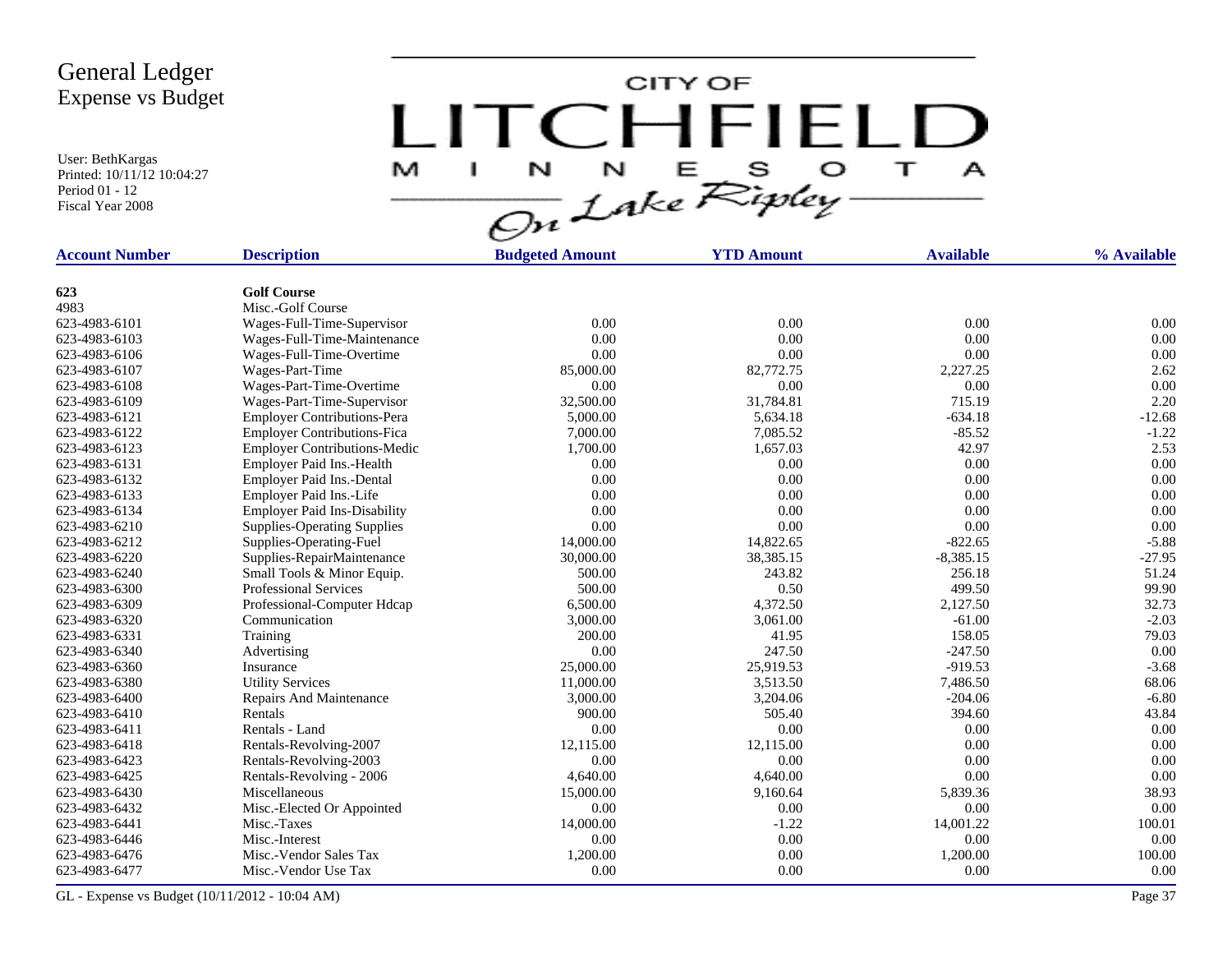| <b>Account Number</b> | <b>Description</b>        | <b>Budgeted Amount</b> | <b>YTD Amount</b> | <b>Available</b> | % Available |
|-----------------------|---------------------------|------------------------|-------------------|------------------|-------------|
|                       |                           |                        |                   |                  |             |
| 623-4983-6510         | C.O.-Land                 | 0.00                   | 0.00              | 0.00             | $0.00\,$    |
| 623-4983-6520         | C.O.-Buildings            | 150.00                 | 0.00              | 150.00           | 100.00      |
| 623-4983-6530         | C.O.-Other Imp.           | 0.00                   | 0.00              | 0.00             | 0.00        |
| 623-4983-6580         | C.O.-Equip.-Other         | 5,485.00               | 0.00              | 5,485.00         | 100.00      |
| 623-4983-6600         | Debt Ser.-Principal       | 0.00                   | 0.00              | 0.00             | 0.00        |
| 623-4983-6610         | Debt Ser.-Interest        | 0.00                   | 0.00              | 0.00             | 0.00        |
| 623-4983-6721         | Transfers-G.O. Imp. 2007A | 32,000.00              | 27,500.00         | 4,500.00         | 14.06       |
| 623-4983-6747         | Transfer - Insurance Rev. | 0.00                   | 0.00              | 0.00             | 0.00        |
| 623-4983-6749         | Misc. - Contingency       | 0.00                   | 0.00              | 0.00             | 0.00        |
| 623-4983-6772         | Transfer-Golf Course Imp. | 0.00                   | 0.00              | $0.00\,$         | 0.00        |
|                       |                           |                        |                   |                  |             |
| 4983                  | Misc.-Golf Course         | 310,390.00             | 276,666.27        | 33,723.73        | 10.86       |
| 4986                  | Misc.-Community Room      |                        |                   |                  |             |
| 623-4986-6425         | Rentals-Revolving-2006    | 0.00                   | 0.00              | 0.00             | 0.00        |
|                       |                           |                        |                   |                  |             |
| 4986                  | Misc.-Community Room      | 0.00                   | 0.00              | 0.00             | 0.00        |
|                       |                           |                        |                   |                  |             |
|                       |                           |                        |                   |                  |             |
| 623                   | <b>Golf Course</b>        | 310,390.00             | 276,666.27        | 33,723.73        | 10.86       |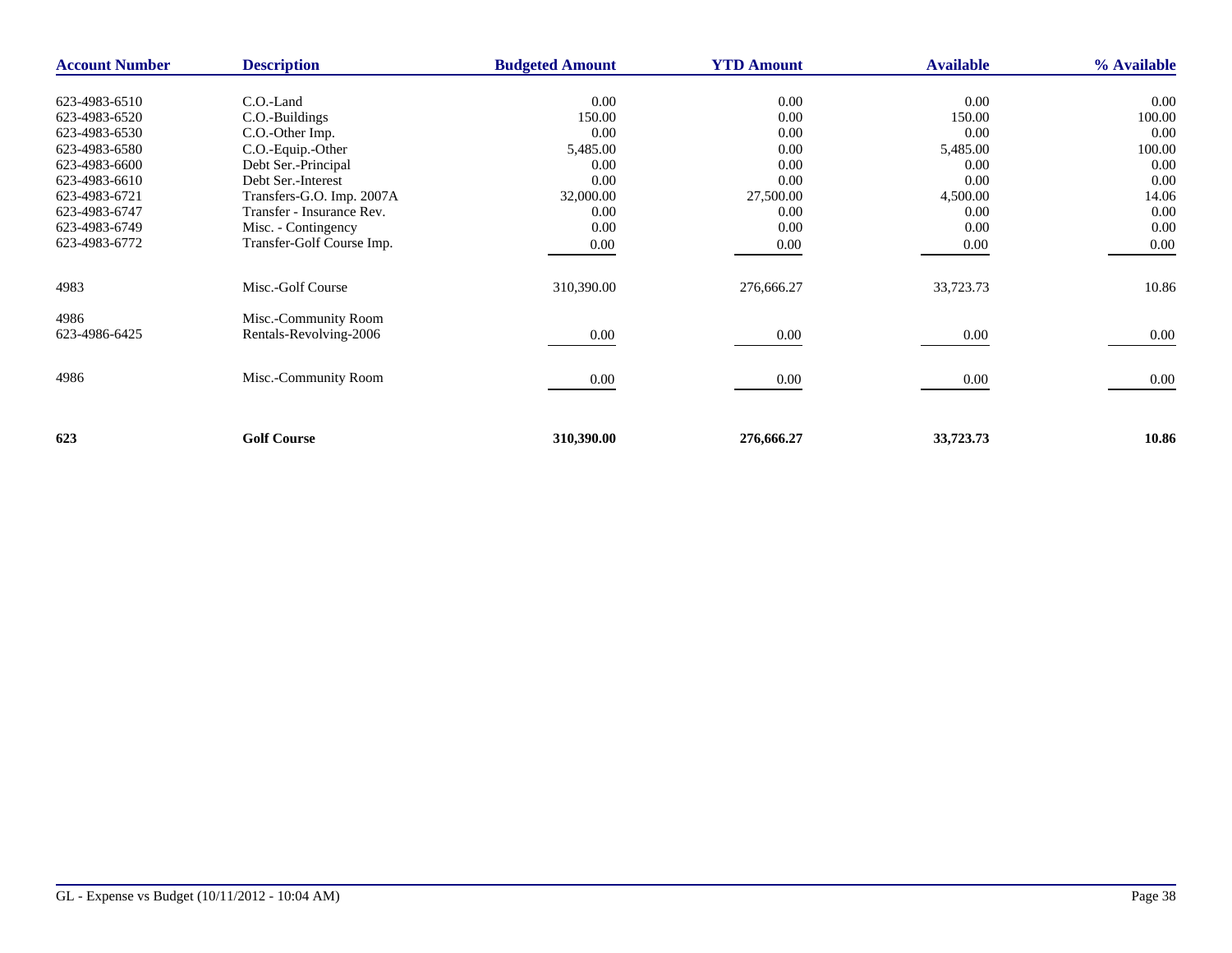User: BethKargas Printed: 10/11/12 10:04:27 Period 01 - 12 Fiscal Year 2008

LITCHFIELD

| <b>Account Number</b>          | <b>Description</b>                  | <b>Budgeted Amount</b> | <b>YTD Amount</b> | <b>Available</b> | % Available          |
|--------------------------------|-------------------------------------|------------------------|-------------------|------------------|----------------------|
| 626                            | Airport                             |                        |                   |                  |                      |
| 4953                           | Misc.-Airport                       |                        |                   |                  |                      |
| 626-4953-6103                  | Wages-Full-Time-Maintenance         | 0.00                   | 0.00              | 0.00             | 0.00                 |
| 626-4953-6106                  | Wages-Full-Time-Overtime            | 0.00                   | 0.00              | 0.00             | 0.00                 |
| 626-4953-6107                  | Wages-Part-Time                     | 300.00                 | 300.00            | 0.00             | 0.00                 |
| 626-4953-6108                  | Wages-Part-Time-Overtime            | 0.00                   | 0.00              | 0.00             | 0.00                 |
| 626-4953-6121                  | <b>Employer Contributions-Pera</b>  | 0.00                   | 0.00              | 0.00             | 0.00                 |
| 626-4953-6122                  | <b>Employer Contributions-Fica</b>  | 20.00                  | 18.60             | 1.40             | 7.00                 |
| 626-4953-6123                  |                                     | 5.00                   | 4.32              | 0.68             | 13.60                |
| 626-4953-6131                  | <b>Employer Contributions-Medic</b> | 0.00                   | 0.00              | 0.00             | 0.00                 |
|                                | Employer Paid Ins.-Health           |                        |                   |                  |                      |
| 626-4953-6132<br>626-4953-6133 | Employer Paid Ins.-Dental           | 0.00<br>0.00           | 0.00<br>0.00      | 0.00<br>0.00     | 0.00<br>0.00         |
| 626-4953-6134                  | Employer Paid Ins.-Life             | 0.00                   | 0.00              | 0.00             | 0.00                 |
|                                | <b>Employer Paid Ins-Disability</b> |                        |                   |                  |                      |
| 626-4953-6210                  | <b>Supplies-Operating Supplies</b>  | 0.00                   | 0.00              | 0.00             | 0.00                 |
| 626-4953-6212                  | Supplies-Operating-Fuel             | 110,000.00             | 123,866.05        | $-13,866.05$     | $-12.61$<br>$-24.02$ |
| 626-4953-6220                  | Supplies-RepairMaintenance          | 10,000.00              | 12,402.33         | $-2,402.33$      |                      |
| 626-4953-6300                  | <b>Professional Services</b>        | 500.00                 | 0.00              | 500.00           | 100.00               |
| 626-4953-6320                  | Communication                       | 2,100.00               | 1,182.12          | 917.88           | 43.71                |
| 626-4953-6331                  | Training                            | 400.00                 | 489.41            | $-89.41$         | $-22.35$             |
| 626-4953-6360                  | Insurance                           | 18,000.00              | 17,376.97         | 623.03           | 3.46                 |
| 626-4953-6380                  | Utility Services - Electric         | 6,000.00               | 6,655.40          | $-655.40$        | $-10.92$             |
| 626-4953-6383                  | <b>Utility Services - Gas</b>       | 1,000.00               | 1,319.62          | $-319.62$        | $-31.96$             |
| 626-4953-6400                  | Repairs And Maintenance             | 5,300.00               | 5,265.74          | 34.26            | 0.65                 |
| 626-4953-6415                  | Repay-Sinking-1988                  | 0.00                   | 0.00              | 0.00             | 0.00                 |
| 626-4953-6417                  | Repay-Sinking-1990                  | 0.00                   | 0.00              | 0.00             | 0.00                 |
| 626-4953-6430                  | Miscellaneous                       | 5,175.00               | 4,197.58          | 977.42           | 18.89                |
| 626-4953-6432                  | Misc.-Elected Or Appointed          | 0.00                   | 0.00              | 0.00             | 0.00                 |
| 626-4953-6441                  | Misc.-Taxes                         | 1,500.00               | 1,952.00          | $-452.00$        | $-30.13$             |
| 626-4953-6446                  | Misc.-Interest                      | 0.00                   | 0.00              | 0.00             | 0.00                 |
| 626-4953-6476                  | Misc.-Vendor Sales Tax              | 0.00                   | 0.00              | 0.00             | 0.00                 |
| 626-4953-6477                  | Misc.-Vendor Use Tax                | 0.00                   | 0.00              | 0.00             | 0.00                 |
| 626-4953-6520                  | C.O.-Buildings                      | 0.00                   | 0.00              | 0.00             | 0.00                 |
| 626-4953-6530                  | C.O.-Other Imp.                     | 0.00                   | 0.00              | 0.00             | 0.00                 |
| 626-4953-6625                  | Hangar Loan-Principal-Only          | 0.00                   | 0.00              | 0.00             | 0.00                 |
| 626-4953-6721                  | <b>Transfers-Airport</b>            | 0.00                   | 0.00              | 0.00             | 0.00                 |
| 626-4953-6747                  | Transfer - Insurance Rev.           | 0.00                   | 0.00              | 0.00             | 0.00                 |
| 626-4953-6749                  | Transfer-Capital Imp. Fund          | 0.00                   | 0.00              | 0.00             | 0.00                 |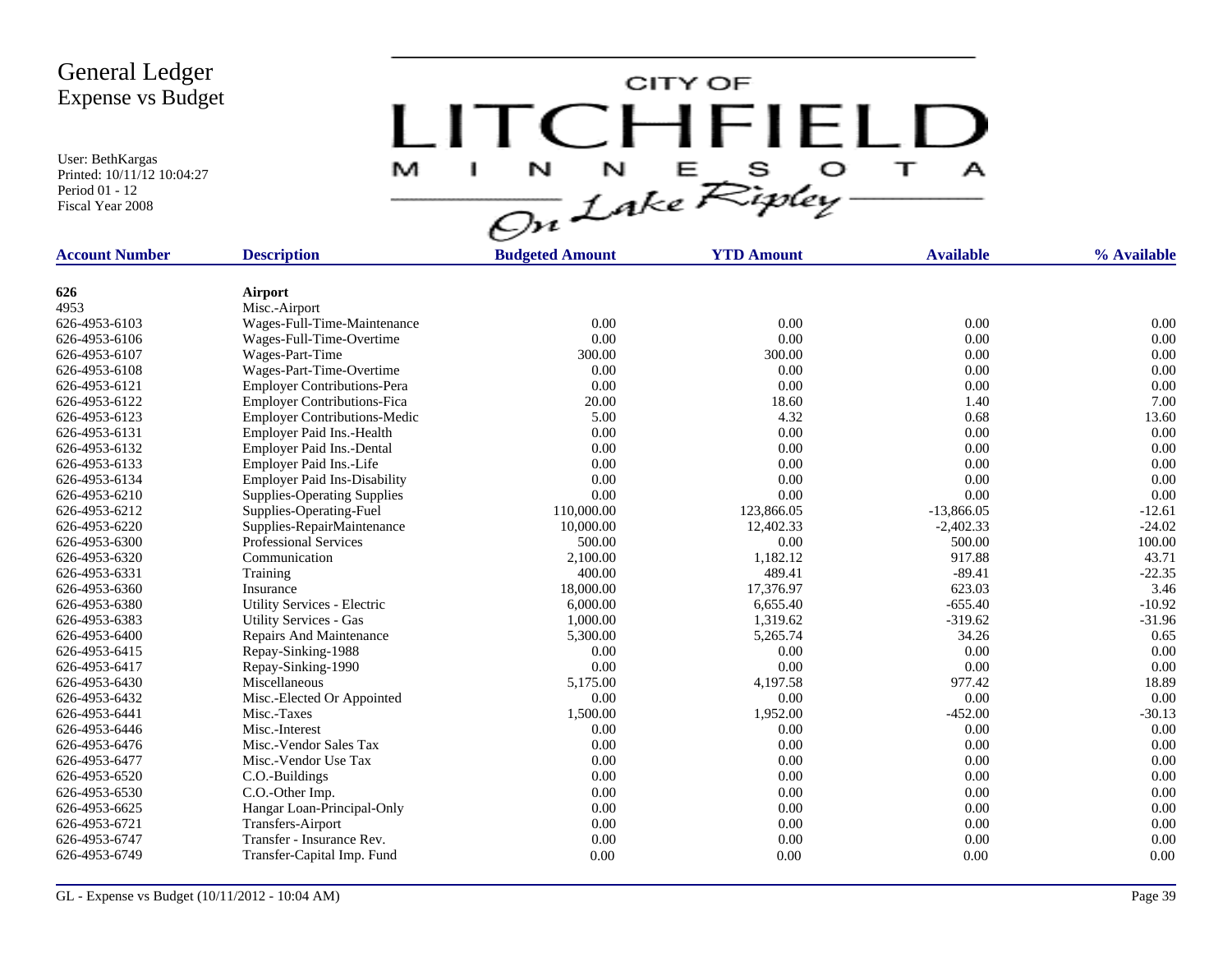| <b>Account Number</b> | <b>Description</b> | <b>Budgeted Amount</b> | <b>YTD Amount</b> | <b>Available</b> | % Available                            |  |
|-----------------------|--------------------|------------------------|-------------------|------------------|----------------------------------------|--|
|                       |                    |                        |                   |                  |                                        |  |
| 4953                  | Misc.-Airport      | 160,300.00             | 175,030.14        | $-14,730.14$     | $-9.19$<br>$\overbrace{\hspace{25mm}}$ |  |
| 626                   | Airport            | 160,300.00             | 175,030.14        | $-14,730.14$     | $-9.19$                                |  |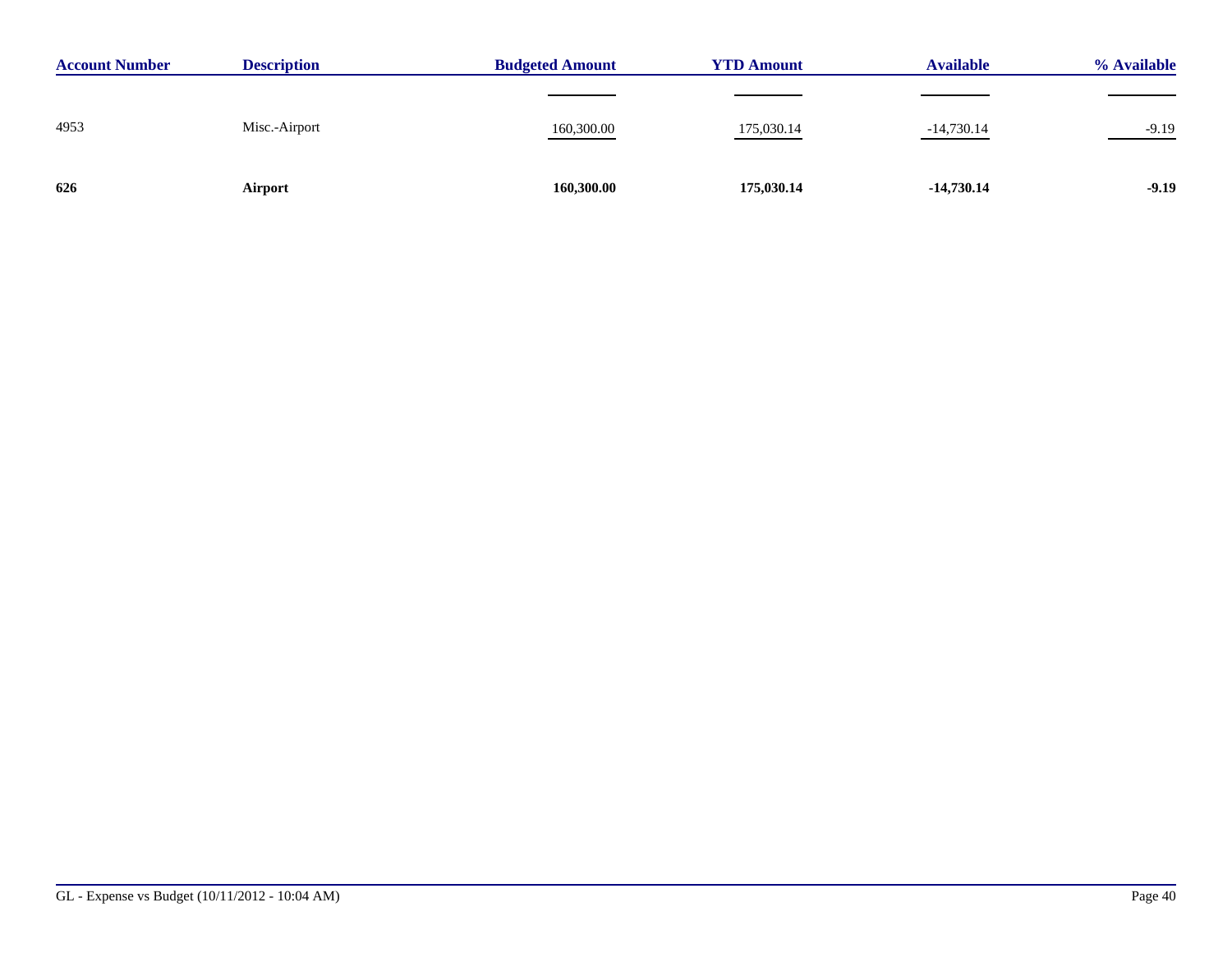User: BethKargas Printed: 10/11/12 10:04:28 Period 01 - 12 Fiscal Year 2008

LITCHFIELD

| <b>Account Number</b> | <b>Description</b>                  | <b>Budgeted Amount</b> | <b>YTD Amount</b> | <b>Available</b> | % Available |
|-----------------------|-------------------------------------|------------------------|-------------------|------------------|-------------|
|                       |                                     |                        |                   |                  |             |
| 629                   | <b>Cemetery</b>                     |                        |                   |                  |             |
| 4956                  | Misc.-Cemetery                      |                        |                   |                  |             |
| 629-4956-6101         | Wages-Full-Time-Supervisor          | 0.00                   | 0.00              | 0.00             | 0.00        |
| 629-4956-6102         | Wages-Full-Time-Regular             | 0.00                   | 0.00              | 0.00             | 0.00        |
| 629-4956-6103         | Wages-Full-Time-Maintenance         | 0.00                   | 0.00              | 0.00             | 0.00        |
| 629-4956-6106         | Wages-Full-Time-Overtime            | 0.00                   | 0.00              | 0.00             | 0.00        |
| 629-4956-6107         | Wages-Part-Time                     | 5,000.00               | 7,780.51          | $-2,780.51$      | $-55.61$    |
| 629-4956-6108         | Wages-Part-Time-Overtime            | 0.00                   | 7.31              | $-7.31$          | 0.00        |
| 629-4956-6109         | Wages-Part-Time-Supervisor          | 0.00                   | 0.00              | 0.00             | 0.00        |
| 629-4956-6112         | Other Pay-Sick Leave Pay            | 0.00                   | 0.00              | 0.00             | 0.00        |
| 629-4956-6121         | <b>Employer Contributions-Pera</b>  | 0.00                   | 0.00              | 0.00             | 0.00        |
| 629-4956-6122         | <b>Employer Contributions-Fica</b>  | 300.00                 | 482.84            | $-182.84$        | $-60.95$    |
| 629-4956-6123         | <b>Employer Contributions-Medic</b> | 50.00                  | 112.93            | $-62.93$         | $-125.86$   |
| 629-4956-6131         | Employer Paid Ins.-Health           | 0.00                   | 0.00              | 0.00             | 0.00        |
| 629-4956-6132         | Employer Paid Ins.-Dental           | 0.00                   | 0.00              | 0.00             | 0.00        |
| 629-4956-6133         | Employer Paid Ins.-Life             | 0.00                   | 0.00              | 0.00             | 0.00        |
| 629-4956-6134         | <b>Employer Paid Ins-Disability</b> | 0.00                   | 0.00              | 0.00             | 0.00        |
| 629-4956-6212         | Supplies-Operating-Fuel             | 4,000.00               | 7,390.18          | $-3,390.18$      | $-84.75$    |
| 629-4956-6220         | Supplies-RepairMaintenance          | 5,000.00               | 8,837.06          | $-3,837.06$      | $-76.74$    |
| 629-4956-6240         | Small Tools & Minor Equip.          | 0.00                   | 0.00              | $0.00\,$         | 0.00        |
| 629-4956-6300         | <b>Professional Services</b>        | 11,000.00              | 11,387.25         | $-387.25$        | $-3.52$     |
| 629-4956-6360         | Insurance                           | 1,000.00               | 1,248.84          | $-248.84$        | $-24.88$    |
| 629-4956-6380         | Utility Services - Electric         | 7,000.00               | 1,980.72          | 5,019.28         | 71.70       |
| 629-4956-6400         | Repairs And Maintenance             | 11,600.00              | 6,460.50          | 5,139.50         | 44.31       |
| 629-4956-6410         | Rentals                             | 500.00                 | 505.39            | $-5.39$          | $-1.08$     |
| 629-4956-6417         | Rentals - Revolving - 2008          | 0.00                   | 0.00              | 0.00             | 0.00        |
| 629-4956-6418         | Rentals-Revolving-2007              | 4,130.00               | 4,130.00          | 0.00             | 0.00        |
| 629-4956-6421         | Rentals-Revolving-2003              | 2,393.00               | 2,393.00          | 0.00             | 0.00        |
| 629-4956-6424         | Rentals-Revolving-1995              | 0.00                   | 0.00              | 0.00             | 0.00        |
| 629-4956-6430         | Miscellaneous                       | 4,500.00               | 0.00              | 4,500.00         | 100.00      |
| 629-4956-6440         | Contingency                         | 4,527.00               | 0.00              | 4,527.00         | 100.00      |
| 629-4956-6446         | Misc.-Interest                      | 0.00                   | 0.00              | 0.00             | 0.00        |
| 629-4956-6476         | Misc.-Vendor Sales Tax              | 0.00                   | 0.00              | 0.00             | 0.00        |
| 629-4956-6477         | Misc.-Vendor Use Tax                | 0.00                   | 0.00              | 0.00             | 0.00        |
| 629-4956-6530         | C.O.-Other Imp.                     | 0.00                   | 8,410.50          | $-8,410.50$      | 0.00        |
| 629-4956-6539         | C.O. Imp.-Project A                 | 0.00                   | 4,421.51          | $-4,421.51$      | 0.00        |
| 629-4956-6722         | Transfer - General                  | 0.00                   | 0.00              | 0.00             | 0.00        |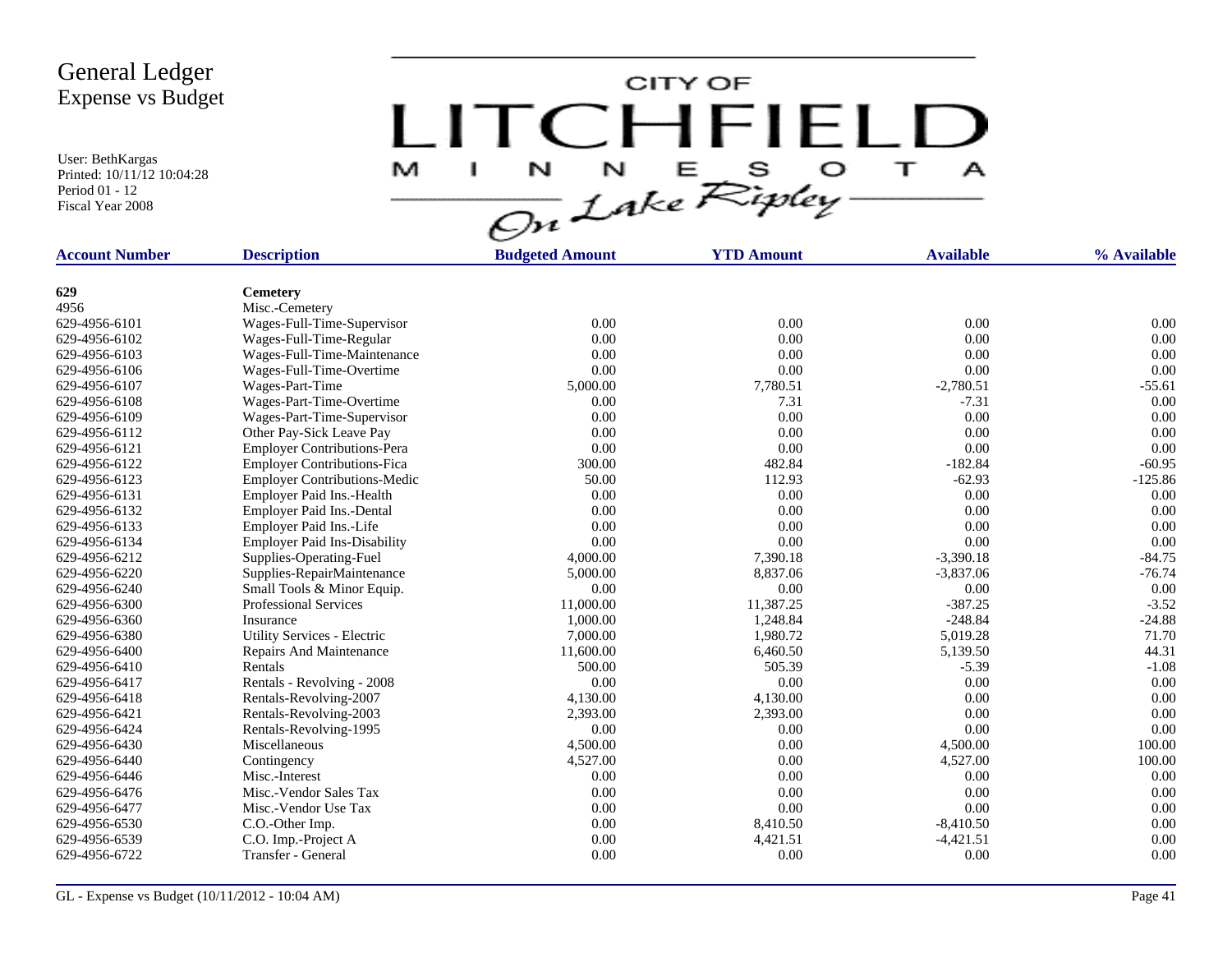| <b>Description</b><br><b>Account Number</b> |                           | <b>Budgeted Amount</b> | <b>YTD Amount</b> | <b>Available</b> | % Available |
|---------------------------------------------|---------------------------|------------------------|-------------------|------------------|-------------|
| 629-4956-6747                               | Transfer - Insurance Rev. | 0.00                   | 0.00              | 0.00             | 0.00        |
| 4956                                        | Misc.-Cemetery            | 61,000.00              | 65,548.54         | $-4,548.54$      | $-7.46$     |
| 629                                         | Cemetery                  | 61,000.00              | 65,548.54         | $-4,548.54$      | $-7.46$     |